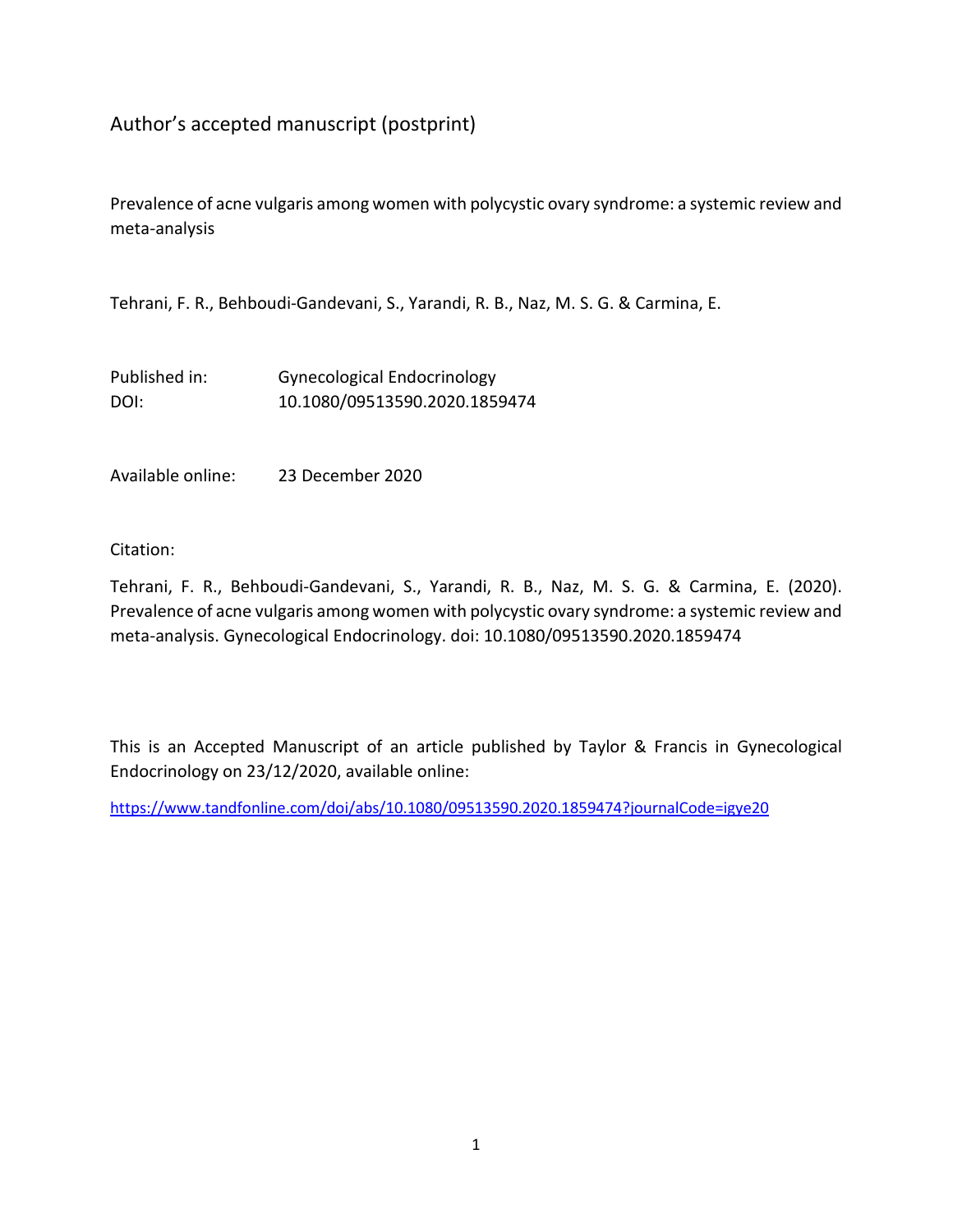## **Title Page**

# **Prevalence of acne vulgaris among women with polycystic ovary syndrome: A systemic review and metaanalysis**

Short running title**: Acne in PCOS**

# **Authors**

Fahimeh Ramezani Tehrani, MD<sup>1</sup>, Samira Behboudi-Gandevani, PhD<sup>2</sup>, Razieh Bidhendi Yarandi 1, Marzieh Saei Ghare Naz<sup>1</sup>, Enrico Carmina<sup>3</sup>.

<sup>1</sup> Reproductive Endocrinology Research Center, Research Institute for Endocrine Sciences, Shahid Beheshti University of Medical Sciences, Tehran, Iran.

<sup>2</sup> Faculty of Nursing and Health Sciences, Nord University, Bodø, Norway.

3 Department of Health Promotion, Mother and Child Care and General and Specialist Medicine, University of Palermo Medical School, Palermo, Italy

# **Corresponding Author**: Fahimeh Ramezani Tehrani, Professor

Email: ramezani@endocrine.ac.ir, fah.tehrani@gmail.com

- a. Tel: +98-021-22432500
- b. P.O.Box: 19395-4763,
- c. Address: Research Institute for Endocrine Sciences, No 24, Parvane Street, Yaman Street, Velenjak, Tehran, Iran.
- d. Email: ramezani@endocrine.ac.ir, fah.tehrani@gmail.com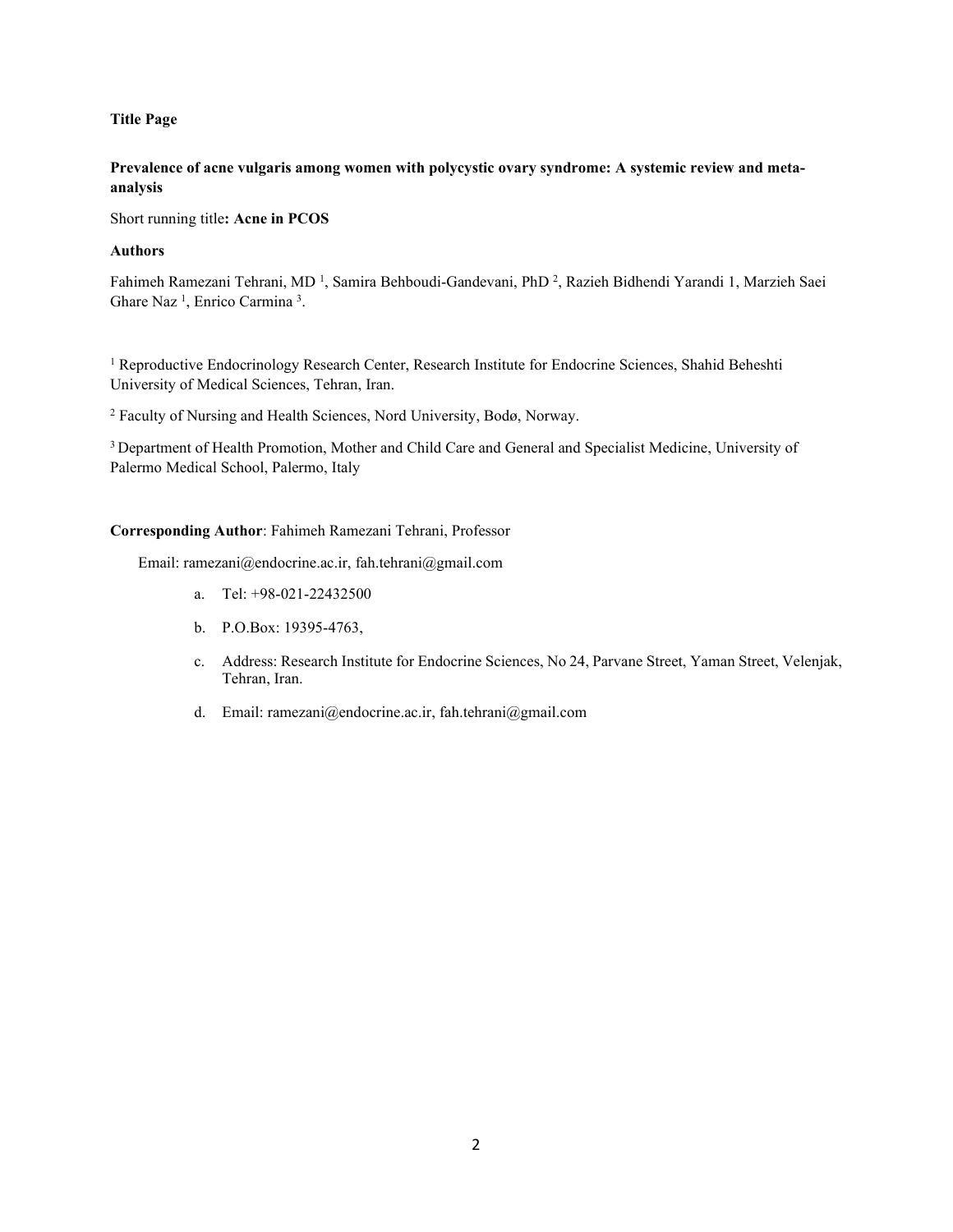## **ABSTRACT**

**Objective:** The aim of this meta-analysis was to evaluate the prevalence of acne among women with PCOS worldwide, and in subgroups of patients with different age, geographical-region and PCOS definition-criteria, compared to healthy non-PCOS counterparts.

**Method:** A comprehensive literature search was performed in PubMed [including Medline], Web of Science, and Scopus databases for retrieving articles in English investigating the prevalence of PCOS. "Meta-prop" method was applied to estimate pooled prevalence of acne in both groups. Meta-regression was conducted to find the association between acne in women with and without PCOS.

**Results:** We used 60 studies, included data of 240,213 women with PCOS and 1,902,022 healthy-controls for the meta-analysis. The overall pooled prevalence of acne among women with and without PCOS, was 43% (95% CI: 41– 45%) and 21% (95% CI: 19–22%), respectively, which was 1.6 fold significantly higher than among healthy-controls. The pooled prevalence of acne in adults, and in adolescents PCOS patients were 42% and 59%, respectively, which were significantly higher than non-PCOS counterparts. The pooled estimated prevalence of acne in adults PCOS women was 76% using the NIH definition and 36% by Rotterdam-criteria, both were significantly higher than non-PCOS counterparts, respectively. In subgroups of adults, who used Rotterdam-definition, the highest prevalence of acne in PCOS patients was reported in east Asia and were significantly 3.5 fold higher than non-PCOS counterparts. **Conclusion:** Based on the available data, acne is one of the most prevalent cutaneous features of PCOS patients. In addition, results highlight geographical differences among PCOS patients.

**Key words:** Acne, Meta-analysis, Polycystic ovary syndrome, Prevalence.

## **Background**

Polycystic ovary syndrome (PCOS) with a prevalence of 6-10% is one of the most common endocrinopathies among women in the reproductive age [1]. Hyperandrogenism and/or hyperandrogenemia, chronic oligo-ovulation and polycystic ovaries morphology are the main characteristics of this syndrome. The exact underlying pathogenic mechanisms of PCOS are not clearly understood, but it is believed that insulin resistance (IR) with compensatory hyperinsulinemia and hyperandrogenemia are the cornerstones of its pathogenesis [2-4].

PCOS presents with a wide spectrum of common cutaneous manifestations, such as hirsutism, acne, seborrheic dermatitis, and hyperandrogenic female pattern hair loss (androgenetic alopecia) [5,6].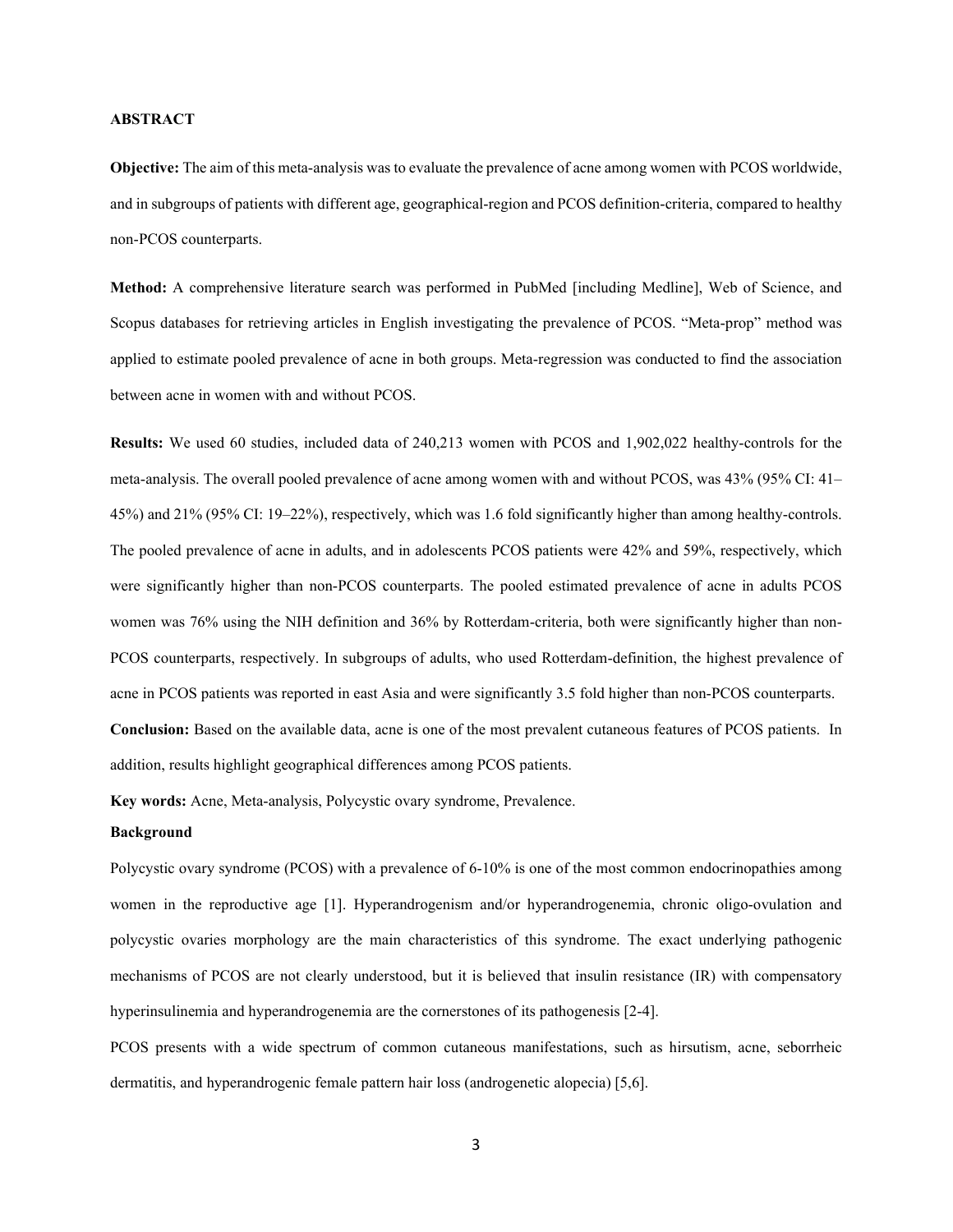Acne vulgaris (acne) is an extremely common inflammatory skin disorder that, presenting in different periods of the life, but mainly during adolescence, affects approximately 30-85 % of women [7,8]. In general population prevalence of acne id very variable depending not only on age but also on ethnicity, nutrition habits, emotional stress and smoking [9].

Hyperandrogenism is associated to increased acne development. Evidence showed that androgens directly or indirectly, determine increased and altered sebum production [10] and it is often the first step of the acne development. Because hyperandrogenism is one of the main characters of PCOS, it is not surprising that acne is one of the main cutaneous manifestations of the syndrome [11]. Conversely, it seems that 20% to 40% of patients with acne may suffer from PCOS [12].

Nevertheless, the prevalence of acne in PCOS patients has not been fully quantified and it is unclear whether it affects mainly adolescent patients or presents with the characters of adult acne. Therefore, the aim of this systematic review and meta-analysis hence was to evaluate the prevalence of acne among women with PCOS worldwide compared to healthy non-PCOS population.

## **Materials and methods**

The ethics committee of the Research Institute for Endocrine Sciences, Shahid Beheshti University of Medical Sciences, approved this study. This systematic review and meta-analysis was conducted based on the Preferred Reporting Items for Systematic Reviews and Meta-Analyses (PRISMA) [13] to assess the following objectives:

- o To study the pooled prevalence of acne among women with PCOS, compared to non-PCOS population.
- o To study the pooled prevalence of acne among women with PCOS based on various age groups of adolescents, adults older than 19 years and in reproductive age (adults and adolescents) compared to non-PCOS women;
- o To study the pooled prevalence of acne among women with PCOS based on age group and various PCOS diagnostic criteria, compared to non-PCOS women.
- o To study the pooled prevalence of acne among women with PCOS based on age group, various PCOS diagnostic criteria and different geographic regions, compared to non-PCOS women.

### **Search strategy**

A comprehensive literature search was conducted in PubMed [including Medline], Web of Science, and Scopus databases for retrieving original articles published in English language on the prevalence of acne among women with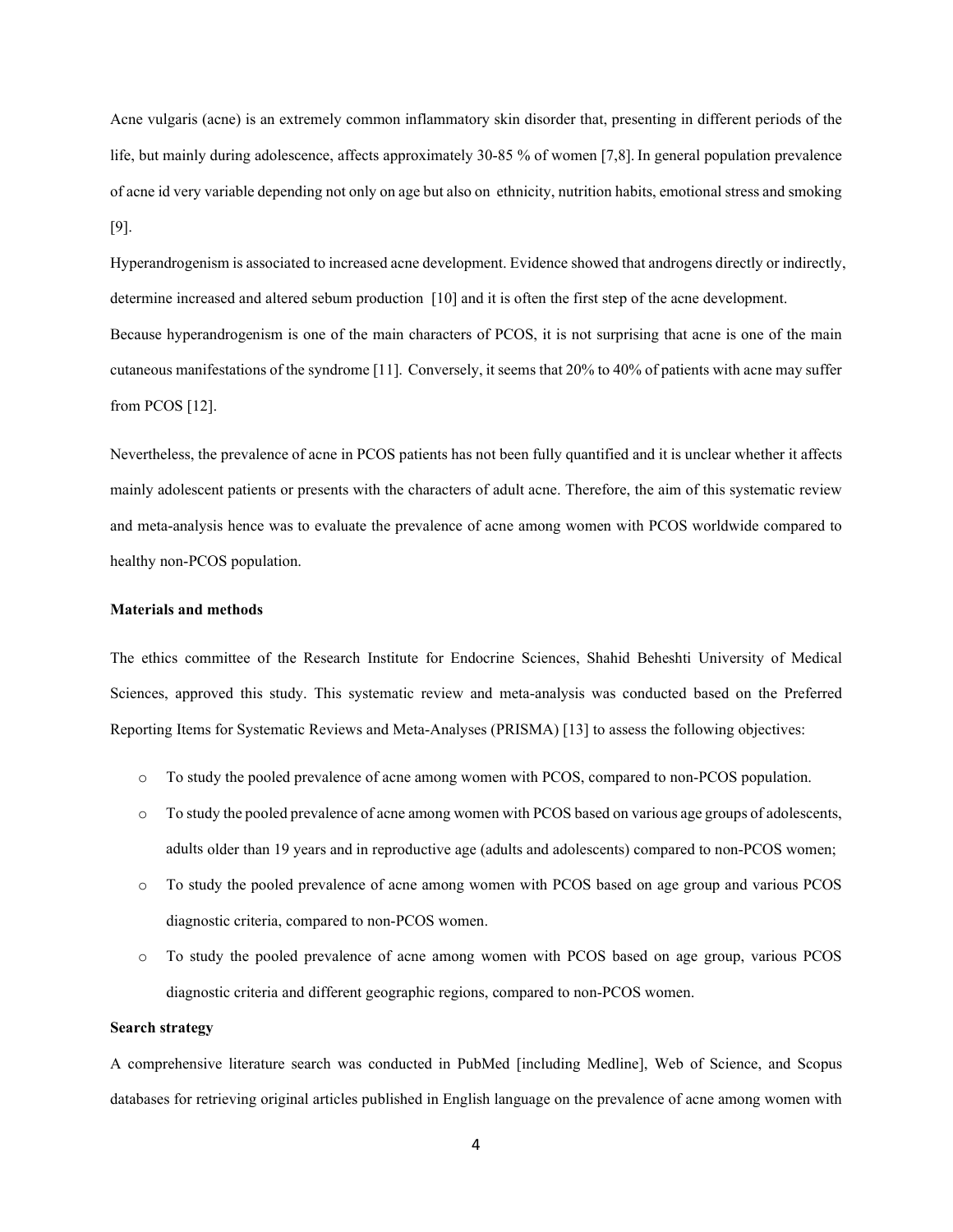PCOS from Jan 1990 up to April 2020. Further, a manual search in the references list of studies included and other relevant reviews was used to maximize the identification of eligible studies. Since the acne mostly clinically determined as baseline characteristics of women with PCOS or secondary outcome measures, two set of following terms keywords, alone or in combination, were used for the search: (i) 'polycystic Ovarian Syndrome' OR 'polycystic Ovary Syndrome' OR 'PCOS' AND 'acne' OR 'acne vulgaris' AND "incidence" OR "prevalence" OR "epidemiology"; (ii) polycystic Ovarian Syndrome' OR 'polycystic Ovary Syndrome' OR 'PCOS' AND "incidence" OR "prevalence" OR "epidemiology".

#### **Selection criteria, study selection and data extraction**

Studies were eligible if they assessed the prevalence of acne in both PCOS and healthy non-PCOS. We excluded nonoriginal studies including reviews, commentaries, editorials, letters, meeting abstracts, case reports, brief reports or any papers that did not provide accurate and clear data. Full text of all articles was conducted independently by authors, for determining final eligibility criteria, in close consultation with the second one reviewer. The general characteristics of the studies including "the first author name, journal, publication year, country of study, years of sampling, study design, sample size, population characteristics including age and BMI, PCOS definition, acne definition, prevalence of acne and its severity were extracted from the studies included and assessed. To prevent extraction and data entry errors, a control check between the final data used in the meta-analysis and the original publications was performed by all authors.

#### **Quality assessment and risk of bias**

Quality of the studies was critically appraised for their methodology and results presentation. Two reviewers (SBG and MS) who were blinded to study author, journal name and institution evaluated the quality of the studies independently. The quality of observational studies was also assessed using the modification of the Newcastle– Ottawa Quality Assessment scale for nonrandomized studies (NRS) [14] which evaluates the quality of published nonrandomized studies in terms of selection, comparability and outcomes. Studies with scores above 6 were considered as high quality, 3-5 as moderate and those with scores below than 3 as low quality. The modified Consolidated Standards of Reporting Trials (CONSORT) was used as a validated quality assessment checklist for clinical trials [15]. Studies with a score  $\geq 70\%$  of the highest level of the CONSORT checklist score were considered as high quality, those with 40–70% of the score as moderate, and those with 20–40% of the score as low quality and with < 20% of the score as very low quality.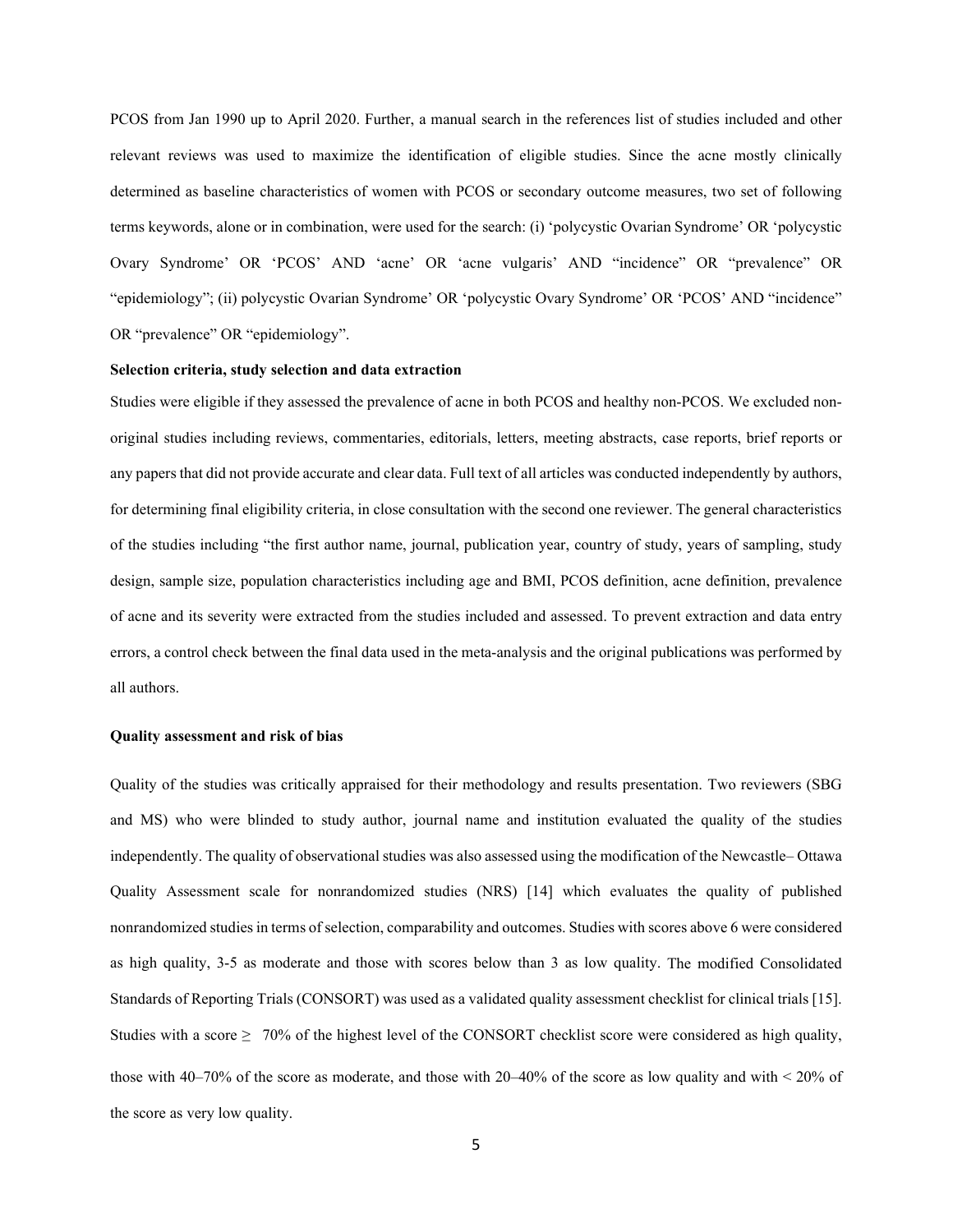We also evaluated risk of bias for studies. The risk of bias of NRS and other methodological studies was assessed using the ROBINS [16] and Cochrane Collaboration's tool, respectively [17]. In this respect, authors' judgments were categorized as of low-, moderate-, critical- and unclear risk of bias.

### **Statistical Analysis**

The software package STATA (version 12; STATA Inc., College Station, TX, USA) was applied to conduct statistical analysis. Heterogeneity between studies was assessed using chi-squared statistics and  $P > 0.05$  was interpreted as heterogeneity. Heterogeneous and non-heterogeneous results were analyzed using the fixed effects and random effects inverse variance models for calculating the pooled effect. "Meta-prop" method was applied to estimate pooled prevalence of acne in both groups in different subgroup of age, PCOS diagnostic criteria and region. Sensitivity analysis was done to assess the reliability of the estimate obtained in the Meta-prop analysis. Moreover, metaregression was conducted to find the association between acne in women with and without PCOS. In this respect publication bias was assessed by Begg's test. In publication bias cases, the trim and fill method were conducted to correct. Forest plot was also drawn to summarize the result of each study's effect sizes and its 95% confidence intervals (CIs).  $P > 0.05$  was set as significance level.

## **Results**

## **Search results, study selection, study characteristics, and quality assessment**

Figure 1 illustrates the flow diagram of the search study selection. The search strategy yielded 5326 potentially relevant articles. Since the acne mostly clinically determined as baseline characteristics of women with PCOS or secondary outcome measures, which did not present in the title or abstract, all articles were identified for further full-text assessment. Finally, we included 60 studies which included data of 240,213 women with PCOS and 1,902,022 healthy controls without PCOS for the meta-analysis. Table 1 presents the summary of studies assessing the prevalence of acne in both groups.

Details of the quality assessment of studies included are presented in supplementary tables 1-4. A total of 10 (16.6%) studies were classified as high [18-27], 46 (76.6%) as moderate [28-73]; and 4 (6.6%) had low quality [74-77]. A total of 7 studies conducted among adolescents [20, 25-27, 47, 62, 65], 31 in adults [14, 18, 19, 22-24, 28-39, 42- 44, 64, 66-70, 72, 73, 75-77] and 22 in reproductive age of adults and adolescents [21, 40, 41, 45, 46, 48-61, 63, 71, 74]. A total of 34 (56.7%) studies were cross-sectional [20, 24, 27-57, 77], 11 (18.3%) case-control [21, 65-69, 71-74,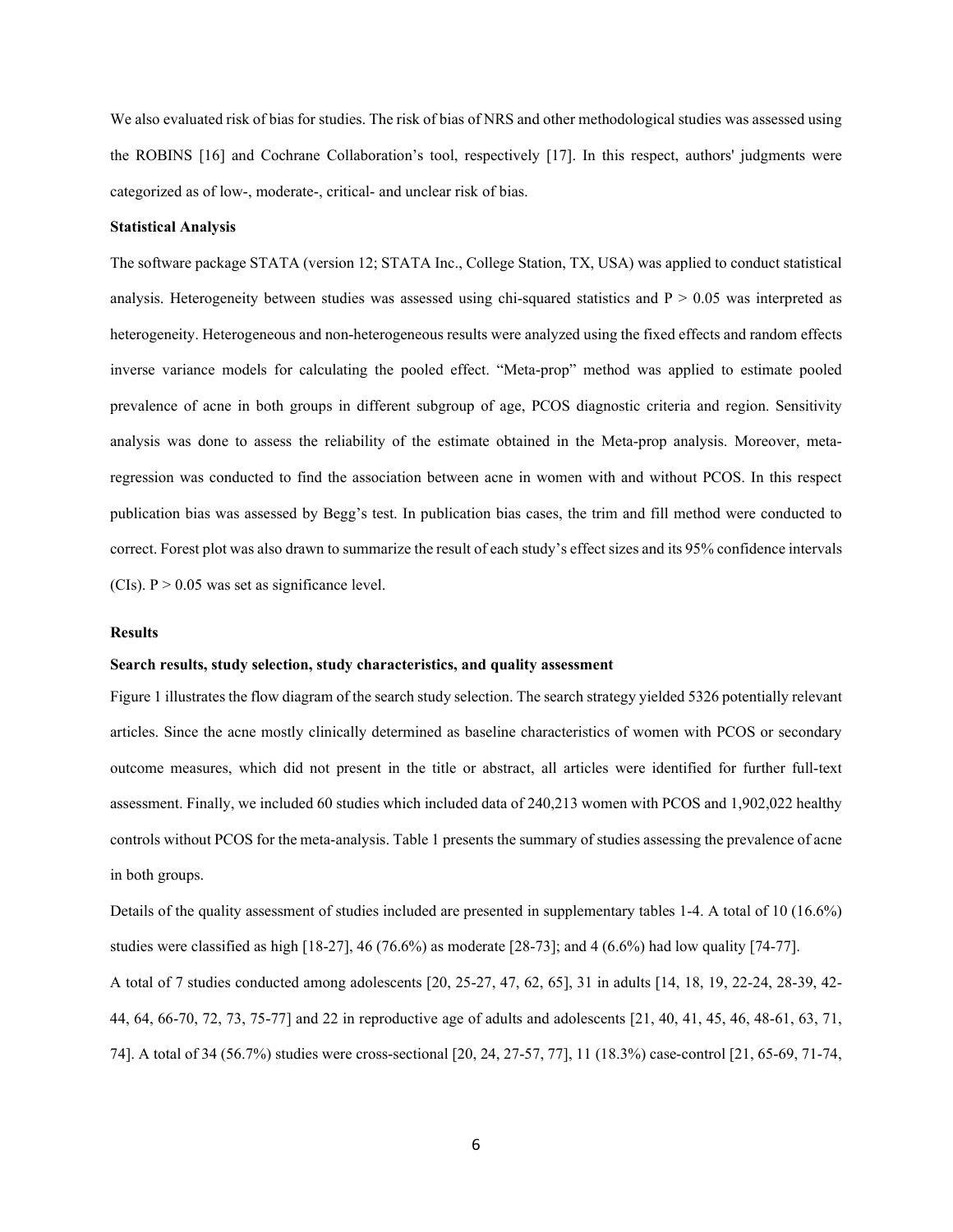76], 14 (23.3%) prospective or retrospective cohorts [18, 19, 22, 23, 25, 26, 58-64, 75] and 1 (1.6%) interventional study [70] published between 2004 and 2019.

In addition, 3 studies were conducted in the Australia [26, 55, 77], eight in USA and Canada [18, 19, 35, 43, 44, 51, 58, 62], one in chile [42], 7 in Europe including Denmark, Finland, Greece, Italy and UK [22, 23, 29, 34, 36, 64, 75], two in southeast Asia including Thailand and Vietnam [27, 30], 12 in east Asia including China and Taiwan [21, 31, 33, 39, 45, 47, 56, 59-61, 73], 5 in south Asia including India and Pakistan [28, 50, 52, 68, 76] and 22 in west Asia including Iran, Jordan, Oman, Palestine, Qatar and Turkey [20, 24, 25, 32, 37, 38, 40, 41, 46, 48, 49, 53, 54, 63, 65- 67, 69-72, 74]. Most of the studies (76.7%) used Rotterdam diagnostic criteria for PCOS definition [20-24, 27-33, 36, 39-42, 44, 45, 47-54, 56, 57, 59-61, 63-66, 68-77], 11.7% NIH criteria [25, 26, 37, 38, 43, 55, 58], 6.7% AES criteria [35, 46, 62, 67], 3.3% ICD-9 [18, 19, 61] and also one study did not present PCOS diagnostic criteria [34].

# **Meta‑analysis and meta‑regression of outcomes**

The results of all meta‑analysis and meta‑regression in different subgroups are presented in table 2. The overall pooled prevalence of acne among women with and without PCOS, regardless of age groups, PCOS diagnostic criteria and geographical region, was 43% (95% CI: 41–45%) and 21% (95% CI: 19–22%), respectively (Table 2, and Fig 2A and B). In this respect, the odds of acne among women with PCOS was 1.6-fold higher than among healthy controls (Pooled overall OR:1.67, 95% CI: 1.52, 1.83) (Table 2).

However, the pooled prevalence of acne in adults, older than 19 years and in adolescents PCOS patients were 42% and 59%, respectively, which were significantly higher than non-PCOS counterparts (Pooled P in adults: 42% vs. 17%, Pooled OR=1.58, 95% CI: 1.44, 1.75) and (Pooled P in adolescents: 59% vs. 39%, Pooled OR=2.77, 95% CI: 1.32, 5.83), (Figure 3 A&B). The pooled prevalence of acne in reproductive age group was close to adult group and was 40% in PCOS and 19% in non-PCOS counterparts, which was significantly 2.88 higher than non-PCOS group.

The pooled estimated prevalence of acne in adults PCOS women was 76% (95% CI: 66-86%) using the NIH definition and 36% (95% CI: 33-39%) by Rotterdam criteria, both were significantly higher than non-PCOS counterparts (Pooled OR=3.09, 95% CI: 1.88, 5.06) and (Pooled OR=1.60, 95% CI: 1.39, 1.85), respectively.

The pooled prevalence of acne in adolescents PCOS patients was 66% (45-87%) by NIH criteria and 60% (48-73%) using Rotterdam definition, both are significantly higher than non-PCOS counterparts (Pooled OR=2.84, 95% CI: 1.12, 7.20) and (Pooled OR=3.50, 95% CI: 1.67, 7.32), respectively.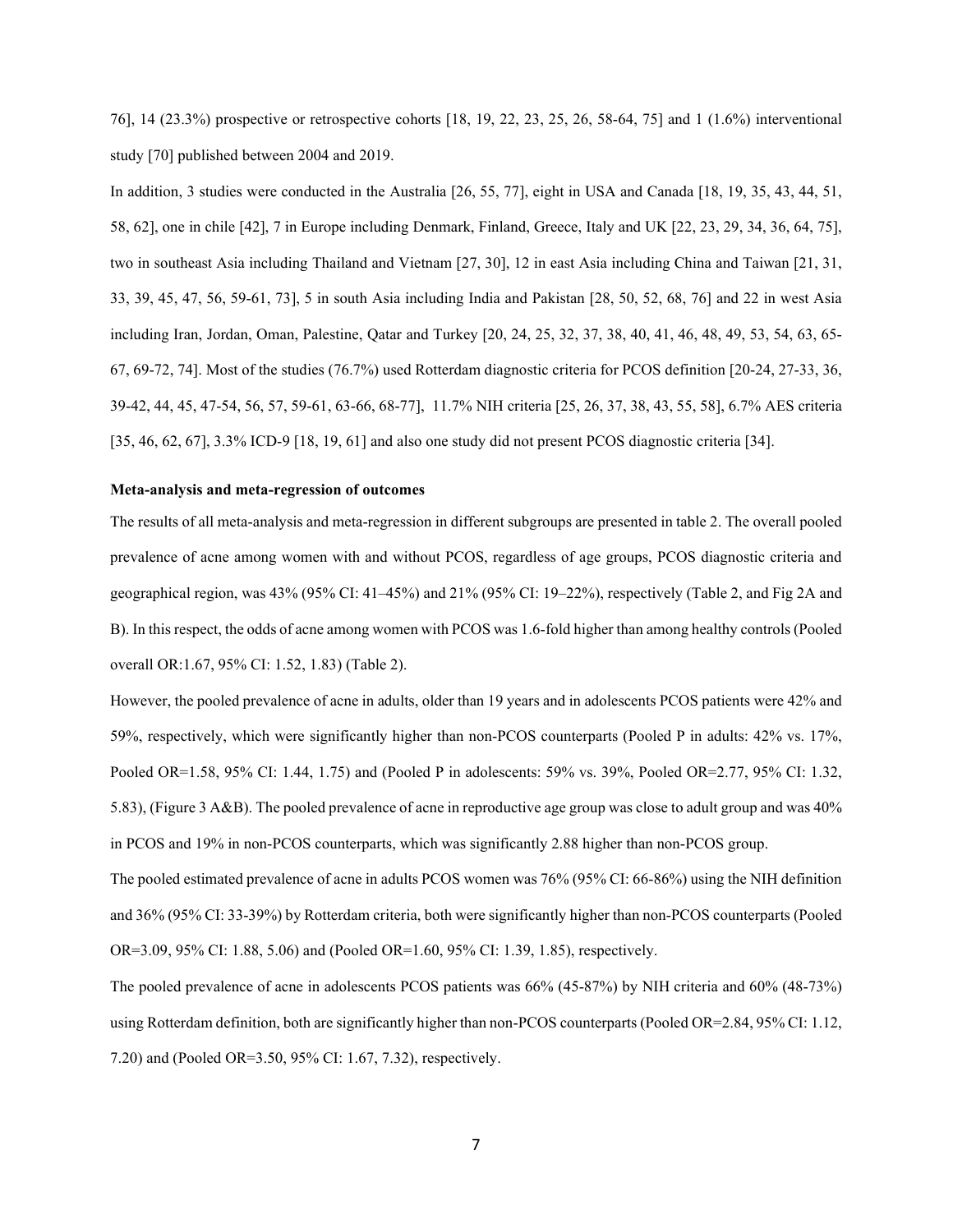Moreover, we performed a subgroup analysis in adult population, based on diagnostic criteria in different geographic regions. Based on available data, in subgroup of adults, who used Rotterdam definition for PCOS, the highest prevalence of acne was reported in east Asia PCOS patients. The pooled prevalence of acne among women with vs. without PCOS in these geographical regions were 48% vs. 17% respectively, which were significantly 3.5 fold higher than non-PCOS counterparts, (Pooled OR=3.55, 95% CI: 1.30, 9.67). The pooled prevalence of acne in adults women with vs. without PCOS population in other region was 29% (26, 32%) vs. 21% (18, 24%) in Europe, 42% (28-57%) vs. 19% (9-28%) in west Asia and finally 23% (9-36%) vs. 9% (1-17%) south Asia and all of them were significantly higher than non-PCOS population (Table 2). Due to lack of sufficient studies, we could not perform the subgroup meta-analyses based on all geographical regions, other PCOS diagnostic criteria and in other age groups.

#### **Publication bias and risk of bias**

We have done sensitivity analysis to assess the reliability of our results in estimate the pooled prevalence (Figure 3 A&B). We have excluded each study one by one and looked for any significant change in the results. The analysis did not find any influence of a single study on the overall estimates obtained, therefore none of studies has been excluded. However, there was substantial publication bias for most of analyses based on the Begg's test (Tables 2). Therefore, trim and fill method were used for publication bias correction. In addition, Logit transformation was used for single proportion.

Overall most of studies were judged as having low risk of bias for the evaluated domains; details are presented in Supplementary figure 1-4, as shown as shown most cross-sectional and case–control studies had a low risk of bias in the assessment of exposure, development of outcome of interest in case and controls and control of prognostic variable, and high risk of bias in selection of cases and controls. In addition, cohort studies had a low or probability risk of bias for all domains of selection of exposed and non-exposed cohorts, assessment of exposure, presence of outcome of interest at start of study, outcome assessment, and assessment of the presence or absence of prognostic factors; however approximately, half of them had a probability high risk of bias in controlling prognostic variables and adequacy of follow up of cohorts. However, one interventional study had low or probability low risk of bias in all domain.

## **Discussion**

Our findings indicate that the acne is one of the most common cutaneous features of PCOS. Approximately half of PCOS patients have suffered from acne, significantly 1.6-fold higher than non-PCOS women. In addition, 60 percent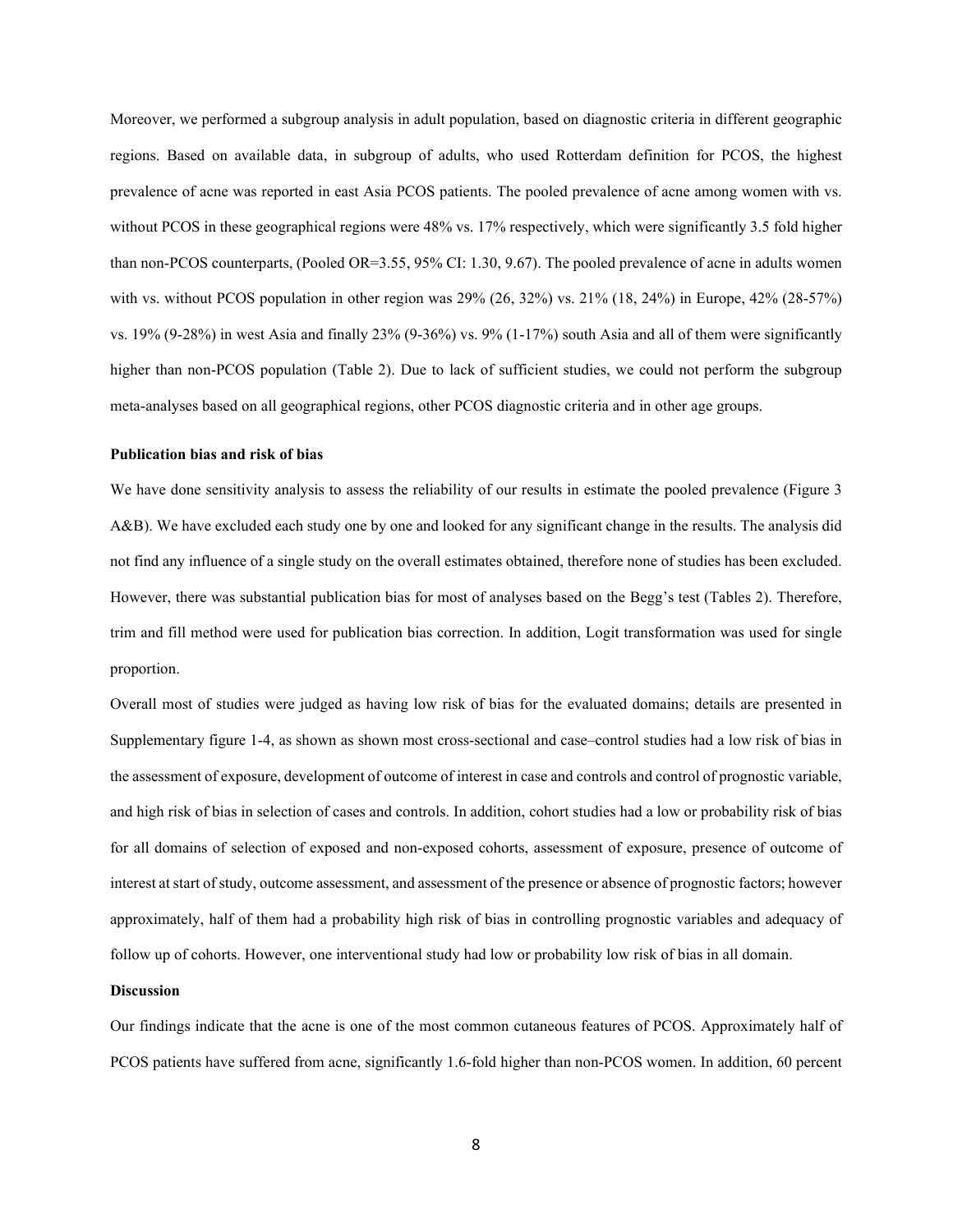of adolescent PCOS patients has experienced the acne, significantly 2.7-fold higher than non-PCOS adolescents. As expected, prevalence of acne was higher by using NIH definition for PCOS.

Polycystic ovary syndrome is a complex disorder affecting reproductive and metabolic systems [78, 79]. It also has cutaneous manifestations such as acne, classically associated with excessive androgen secretion [51]. Acne is a multifactorial, inflammatory disease of the pilosebaceous unit with lesions, mostly on the face. Although, acne is often overlooked as an expression of excessive androgen secretion [80], the importance of androgens in the pathogenesis of acne is well documented. It has been known that sebaceous glands are androgen target tissues[81]. Androgen hormones may promote follicular epidermal hyperproliferation and plugging, increase sebum production and cause abnormal desquamation of follicular epithelial cells. In addition, sebaceous glands contain most of the steroidogenic enzymes for the conversion of inactive adrenal precursors including dehydroepiandrosterone (DHEA), DHEA-sulfate (DHEA-S), and androstenedione into potent androgens, including testosterone and dihydrotestosterone (DHT) that could enhance sebaceous gland activity [82, 83]. Because the effects of testosterone and DHT are mediated by binding to the nuclear androgen receptor (AR), also expressed in human sebaceous gland cells. hypersensitivity of the androgen receptor may be one of the mechanisms determining acne lesions in women [84].

Because of the underlying role of hyperandrogenism in pathophysiology of PCOS, an increase prevalence of acne in these patients is expected. It can negatively influence feelings of well-being and quality of life and also cause additional psychological distress to women who are probably coping with other PCOS problems [85].

The results of current meta-analysis demonstrated that acne affected approximately half of patients with PCOS [1], which is much higher than previous report. In this respect, Bozdag et al. (2016) in a meta-analysis of limited 12 trials reported that the prevalence of acne in women with PCOS was 16% (8–26%) [1]. The differences may be due the acne was the secondary outcome in mentioned study, and therefore the inclusion criteria were different from our study, consequently, leads to different type and number of studies included.

Notably, although, acne is a common problem in adolescents [86], our study showed that prevalence of acne in adolescents PCOS patients was more than 2.7 fold higher than non-PCOS adolescents. Physiological elevation of adrenal and ovarian androgens during the onset of puberty [87], in addition to pathological androgen excess of PCOS, might be related to the higher prevalence of acne in those subgroups of population.

Changes in the diagnostic criteria greatly affect the prevalence of acne in PCOS patients. When the studies evaluating prevalence of acne using NIH and Rotterdam criteria were considered, overall higher prevalence rates of acne were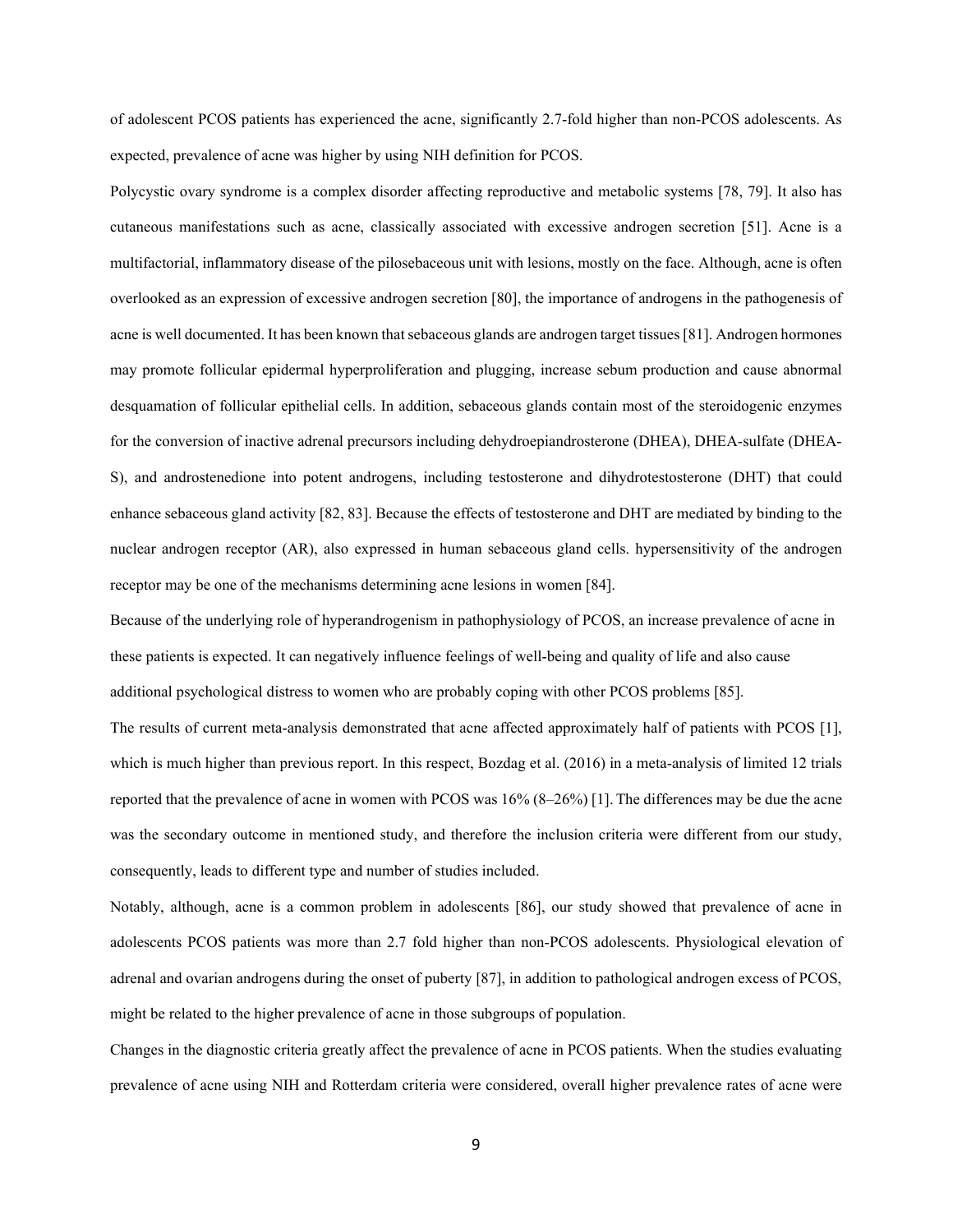found. There were no data available for AE-PCOS Society criteria. In relation to this finding, since the all PCOS patients with NIH definition had hyperandrogenism, it is hypothesized that acne as signs of cutaneous hyperandrogenism in these patents are more prevalent.

Interestingly, heterogeneity regarding rates of acne was obvious among the various regions. With regard to available studies, the data generated for east Asia, including China and Taiwan suggested a highest prevalence of 48% for acne in adult PCOS patients, where it was 3.5-fold higher than non-PCOS women. However, we did not have enough data for estimation the prevalence of acne in north America and Africa regions. It should be noted that the prevalence of acne in adult PCOS patients in Asia had high heterogenicity and the overall reported CI in those regions were quite wide, pointing to the complexity of data. Limited number of studies included in those region and small sample size may affect the results.

The strength and limitation of current study should be addressed. The main strength of this meta-analysis was performing the critical appraisal of quality which showed that more than 90% of included studies had high or moderate quality and overall judged low risk of bias. Therefore, the results of meta-analysis would be reliable. In terms of drawbacks, although, it is unclear whether the prevalence of acne is significantly increased in clinical-based studies over that observed in the general-population, potential selection bias of including population and non-population based studies in current meta-analysis cannot be ruled out. Most studies conducted across the world are limited by small sample size, selection bias, and lack of comparability across studies. However, since there has not yet been a study generated for all geographical region, such as Africa, and in various age-groups, and even with different diagnostic criteria, we were unable to produce acne prevalence rate to incorporate into the meta-analysis. Moreover, although the scientific societies recommended for using strict criteria for the diagnosis of PCOS in adolescent, however, most available data used the adults PCOS definition for adolescents population that may affect the results.

In addition, the exclusion of non-English articles might also have influenced the reported proportions and result in underrepresentation of some populations. However, there was significant heterogeneities among studies. This heterogeneous finding highlights the importance of ethnic variation in the prevalence of acne among PCOS patients. From the perspective of methodology, this finding may once again be seen to underline the importance of screening an unselected population, rather than acquiring the selected cohort of women. In addition, the variability in diagnostic criteria for PCOS, BMI, race, and ethnicity of participants may play a role. Reciprocally, we used random effect analysis to deal with these issues. In addition, publication bias, most common sources for errors in metanalysis was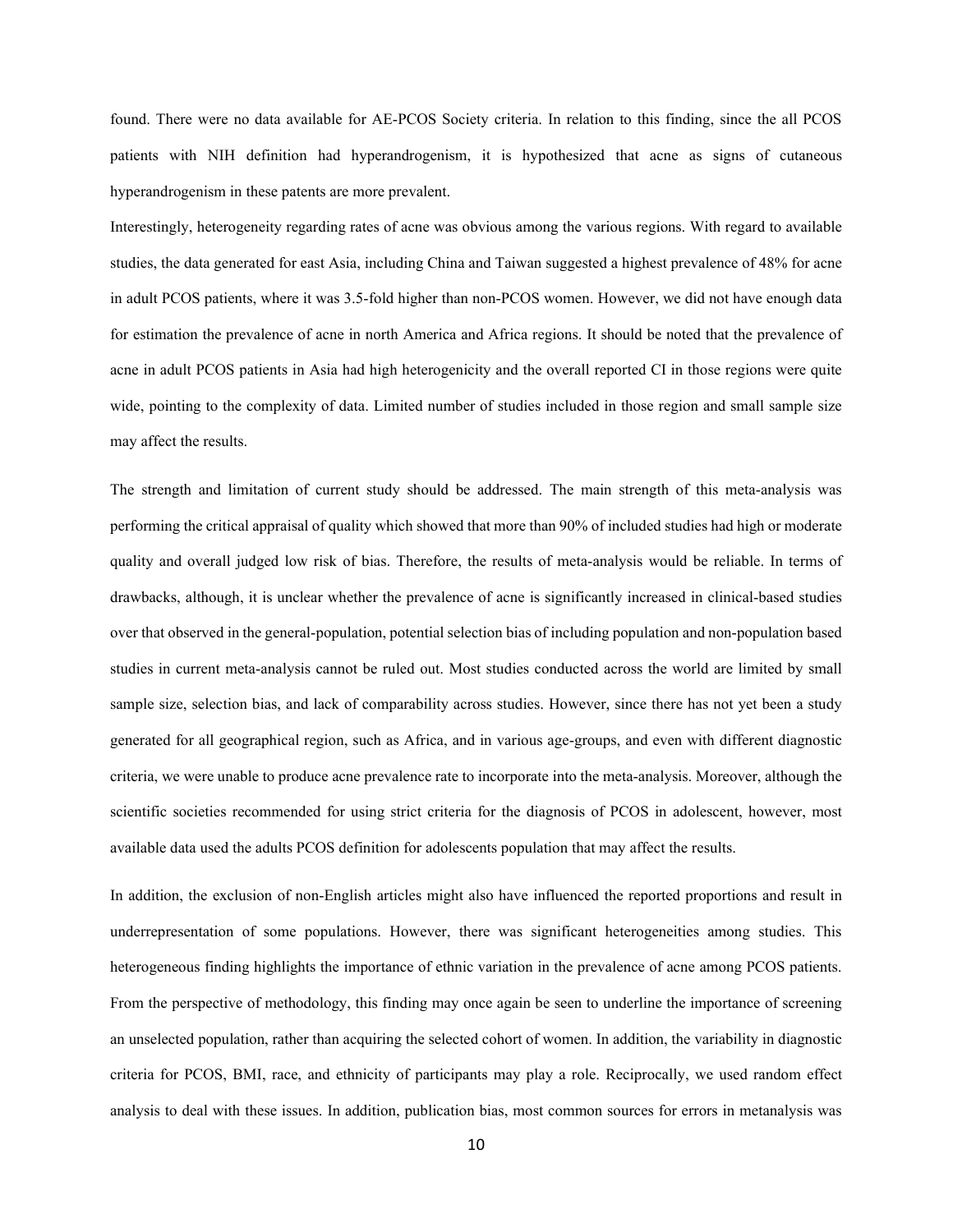found in our study. However, we conducted trim and fill correction to minimize those effect. All these limitations should be considered to interpretations of the findings.

## **Conclusions**

In conclusion, based on the available data, acne is one of the most prevalent cutaneous features in PCOS patients. In addition, results highlight geographical differences in participant-reported acne among PCOS patients, physicians should be sensitive to these issues and approach patients in a caring and sympathetic manner. Further study is needed to provide data in various geographical region.

## **List of abbreviations**

PCOS: Polycystic ovary syndrome; IR: insulin resistance; PRISMA: Preferred Reporting Items for Systematic Reviews and Meta-Analyses; P: prevalence; BMI: body mass index; NIH: National Institutes of Health; OR: odds ratio.

## **Declarations**

## **Ethics approval and consent to participate**

Not applicable.

## **Consent for publication**

Not applicable.

#### **Availability of data and materials**

The current study was based on results of relevant published studies.

### **Competing interests**

The authors have no conflict of interest to declare.

#### **Funding**

None.

## **Authors' contribution**

SBG was involved in study design, search in databases, quality assessment, study selection, data extraction, manuscript drafting and critical discussion. FRT conceptualized the study and was involved in study design, revising manuscript, and critical discussion. MSQ contribute in quality assessment and critical discussion. RBY contributed in statistical analysis, interpreting data and manuscript drafting. EC conceptualized the study and was involved in study design, revising manuscript, and critical discussion. All authors read and approved the final manuscript.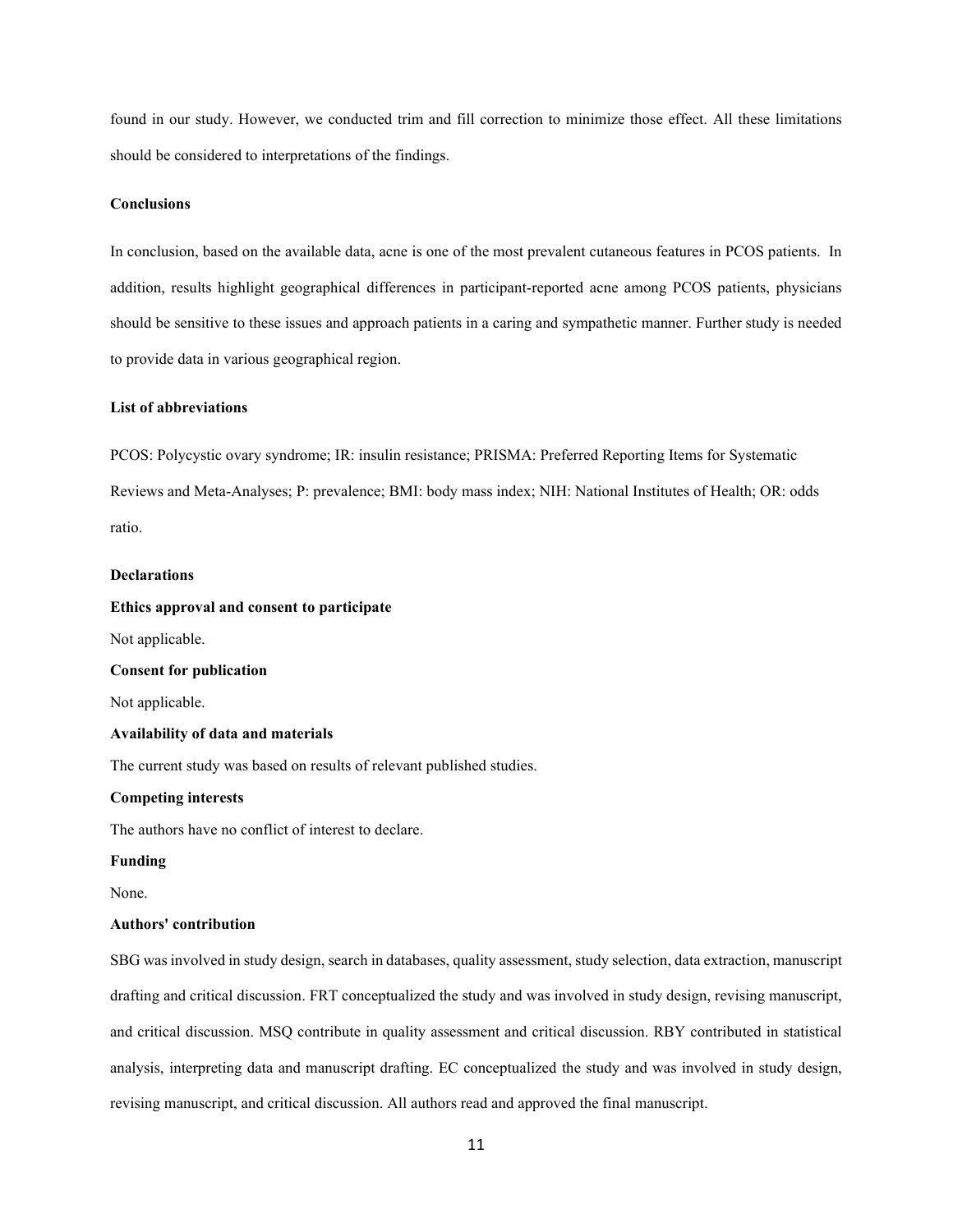## **Acknowledgments**

None.

## **Authors' information**

<sup>1</sup> Reproductive Endocrinology Research Center, Research Institute for Endocrine Sciences, Shahid Beheshti University of Medical Sciences, Tehran, Iran.

<sup>2</sup> Faculty of Nursing and Health Sciences, Nord University, Bodø, Norway.

3 Department of Health Promotion, Mother and Child Care and General and Specialist Medicine, University of Palermo Medical School, Palermo, Italy

## **References:**

1. Bozdag G, Mumusoglu S, Zengin D, Karabulut E, Yildiz BO. The prevalence and phenotypic features of polycystic ovary syndrome: a systematic review and meta-analysis. Hum Reprod. 2016;31:2841-55.

2. Behboudi-Gandevani S, Ramezani Tehrani F, Rostami Dovom M, Farahmand M, Bahri Khomami M,

Noroozzadeh M, et al. Insulin resistance in obesity and polycystic ovary syndrome: systematic review and metaanalysis of observational studies. Gynecol Endocrinol. 2016;32:343-53.

3. Behboudi-Gandevani S, Tehrani FR, Yarandi RB, Noroozzadeh M, Hedayati M, Azizi F. The association

between polycystic ovary syndrome, obesity, and the serum concentration of adipokines. J Endocrinol Invest.

2017;40:859-66.

4. Amiri M, Tehrani FR, Bidhendi-Yarandi R, Behboudi-Gandevani S, Azizi F, Carmina E. Relationships between biochemical markers of hyperandrogenism and metabolic parameters in women with polycystic ovary syndrome: A systematic review and meta-analysis. Horm Metab Res. 2019;51:22-34.

5. Chuan SS, Chang RJ. Polycystic ovary syndrome and acne. Skin Therapy Lett. 2010;15:1-4.

6. Ramezani Tehrani F, Behboudi-Gandevani S, Simbar M, Azizi F. A population-based study of the relationship between idiopathic hirsutism and metabolic disturbances. J Endocrinol Invest. 2015;38:155-162.

7. Tan A, Schlosser BJ, Paller A. A review of diagnosis and treatment of acne in adult female patients. Int J Womens Dermatol. 2018;4(2):56-71.

8. Bhate K, Williams H. Epidemiology of acne vulgaris. Br J Dermatol. 2013;168:474-85.

9. Ghodsi SZ, Orawa H, Zouboulis CC. Prevalence, severity, and severity risk factors of acne in high school pupils: a community-based study. J Invest Dermatol. 2009;129:2136-41.

10. Arora MK, Yadav A, Saini V. Role of hormones in acne vulgaris. Clin Biochem. 2011;44:1035-40.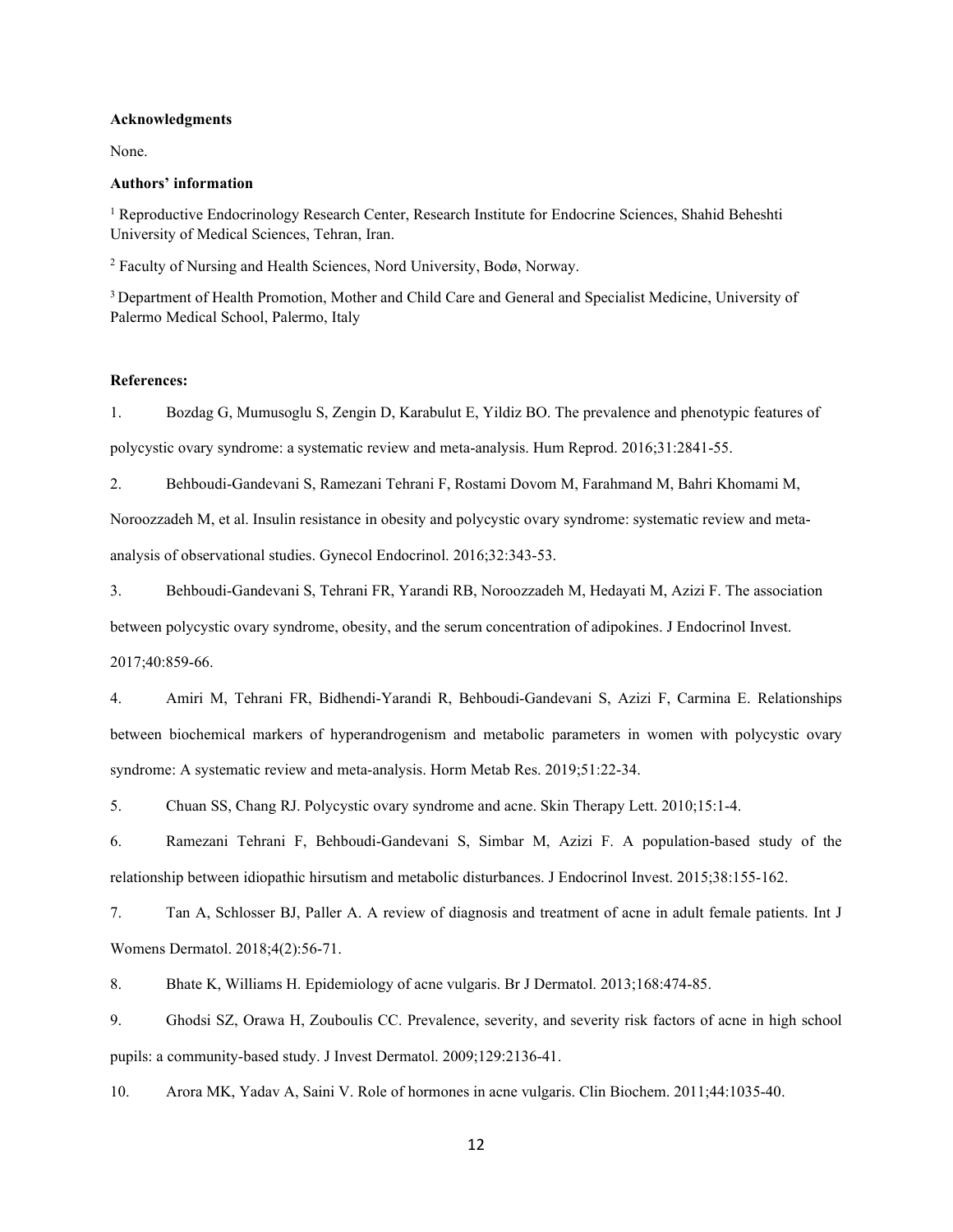11. Carmina E. Cutaneous manifestations of Polycystic ovary syndrome. Curr Opinion Endocr Metab Res. 2020.

12. Azziz R, Carmina E, Dewailly D, Diamanti-Kandarakis E, Escobar-Morreale HF, Futterweit W, et al. The Androgen Excess and PCOS Society criteria for the polycystic ovary syndrome: the complete task force report. Fertil Steril. 2009;91:456-88.

13. Moher D, Liberati A, Tetzlaff J, Altman DG, Group P. Preferred reporting items for systematic reviews and meta-analyses: the PRISMA statement. PLoS med. 2009;6:e1000097.

14. Wells GA, Shea B, O'Connell D, Peterson J, Welch V, Losos M, Tugwell P. The Newcastle-Ottawa Scale (NOS) for assessing the quality of nonrandomized studies in meta-analyses. Ottawa: Ottawa Hospital Research Institute; 2009. Available in March 2016.

15. Moher D, Hopewell S, Schulz KF, Montori V, Gøtzsche PC, Devereaux P, et al. CONSORT 2010 explanation and elaboration: updated guidelines for reporting parallel group randomised trials. Int J Surg. 2012;10:28-55.

16. Sterne JA, Hernán MA, Reeves BC, Savović J, Berkman ND, Viswanathan M, et al. ROBINS-I: a tool for assessing risk of bias in non-randomised studies of interventions. bmj. 2016;355:i4919.

17. Higgins JP, Altman DG, Gøtzsche PC, Jüni P, Moher D, Oxman AD, et al. The Cochrane Collaboration's tool for assessing risk of bias in randomised trials. Bmj. 2011;343:d5928.

18. Bird ST, Hartzema AG, Brophy JM, Etminan M, Delaney JA. Risk of venous thromboembolism in women with polycystic ovary syndrome: a population-based matched cohort analysis. CMAJ. 2013;185:E115-E20.

19. Bird ST, Hartzema AG, Etminan M, Brophy JM, Delaney JA. Polycystic ovary syndrome and combined oral contraceptive use: a comparison of clinical practice in the United States to treatment guidelines. Gynecol Endocrinol. 2013;29:365-9.

20. Esmaeilzadeh S, Delavar MA, Amiri M, Khafri S, Pasha NG. Polycystic ovary syndrome in Iranian adolescents. Int J Adolesc Med Health. 2014;26:559-65.

21. Zhang J, Liu Y, Liu X, Xu L, Zhou L, Tang L, et al. High intake of energy and fat in Southwest Chinese women with PCOS: a population-based case-control study. PloS one. 2015;10.

22. Balachandran K, Sumilo D, O'Reilly MW, Toulis KA, Gokhale K, Wijeyaratne C, et al. Increased risk of obstructive sleep apnoea in women with polycystic ovary syndrome: a population-based cohort study. Eur J Endocrinol. 2019; 180: 265–272.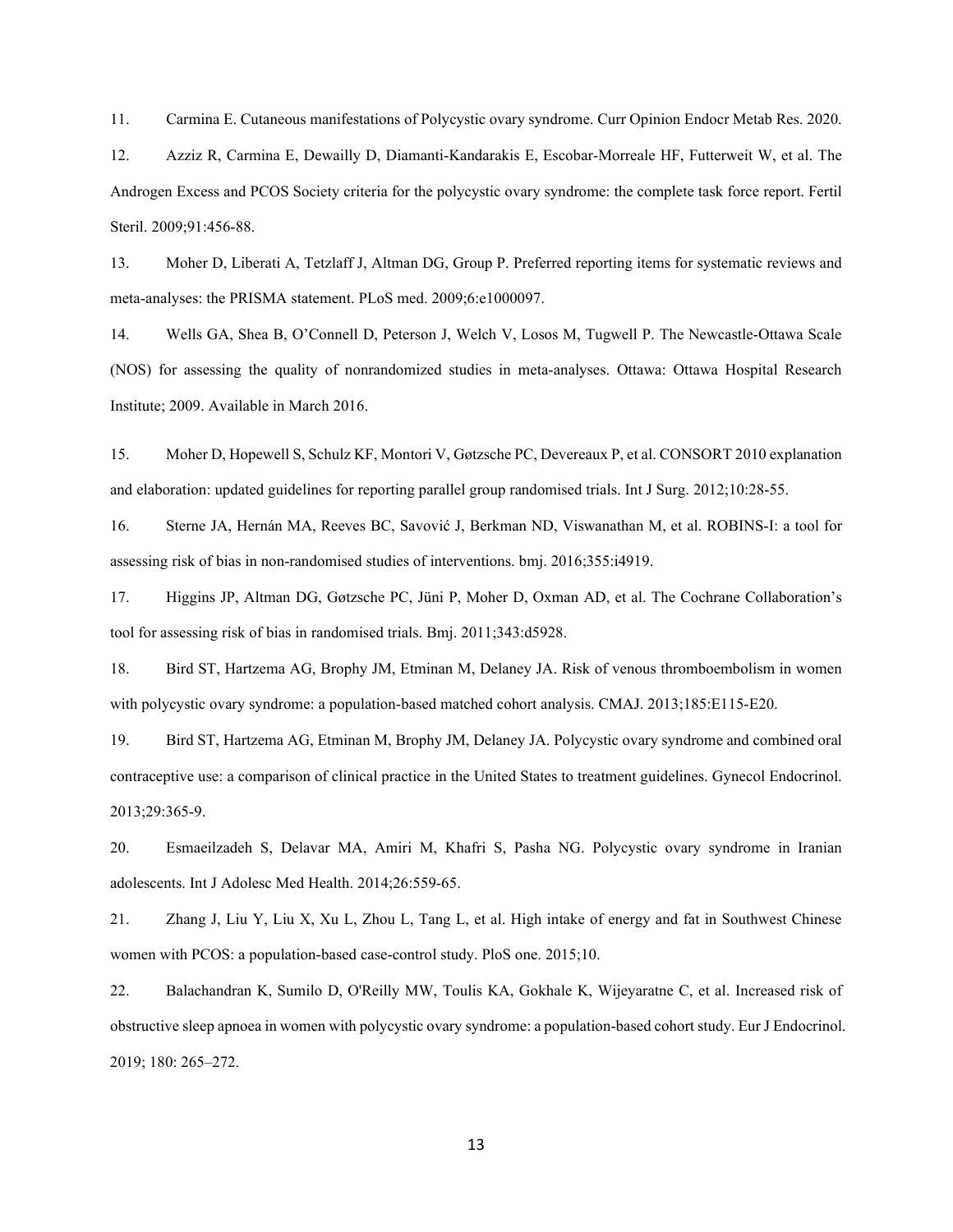23. Kumarendran B, O'Reilly MW, Manolopoulos KN, Toulis KA, Gokhale KM, Sitch AJ, et al. Polycystic ovary syndrome, androgen excess, and the risk of nonalcoholic fatty liver disease in women: a longitudinal study based on a United Kingdom primary care database. PLoS Med. 2018 Mar 28;15:e1002542.

24. Tehrani FR, Rashidi H, Khomami MB, Tohidi M, Azizi F. The prevalence of metabolic disorders in various phenotypes of polycystic ovary syndrome: a community based study in Southwest of Iran. Reprod Biol Endocrinol.2014;12:89.

25. Ates S, Aydın S, Ozcan P, Soyman Z, Gokmen Karasu AF, Sevket O. Clinical and metabolic characteristics of Turkish adolescents with polycystic ovary syndrome. J Obstet Gynaecol. 2018;38:236-240.

26. Hickey M, Sloboda D, Atkinson H, Doherty D, Franks S, Norman R, et al. The relationship between maternal and umbilical cord androgen levels and polycystic ovary syndrome in adolescence: a prospective cohort study. J Clin Endocrinol Metab. 2009;94:3714-20.

27. Kaewnin J, Vallibhakara O, Arj-Ong Vallibhakara S, Wattanakrai P, Butsripoom B, Somsook E, et al. Prevalence of polycystic ovary syndrome in Thai University adolescents. Gynecol Endocrinol. 2018;34:476-80.

28. Akram M, Roohi N. Endocrine correlates of polycystic ovary syndrome in Pakistani women. J Coll Physicians Surg Pak. 2015;25:22-6.

29. Belosi C, Selvaggi L, Apa R, Guido M, Romualdi D, Fulghesu A, et al. Is the PCOS diagnosis solved by ESHRE/ASRM 2003 consensus or could it include ultrasound examination of the ovarian stroma? Hum Reprod. 2006;21:3108-15.

30. Cao NT, Le MT, Nguyen VQH, Pilgrim J, Le VNS, Le DD, et al. Defining polycystic ovary syndrome phenotype in Vietnamese women. J Obstet Gynaecol Res. 2019;45:2209-19.

31. Chen C-H, Wang P-H, Hsieh M-T, Tzeng C-R, Wu Y-H, Lee C-S, et al. Sexual orientations of women with polycystic ovary syndrome: Clinical observation in Taiwan. Taiwan J Obstet Gynecol. 2014;53:542-6.

32. Ercan C, Coksuer H, Aydogan U, Alanbay I, Keskin U, Karasahin K, et al. Sexual dysfunction assessment and hormonal correlations in patients with polycystic ovary syndrome. Int J Impot Res. 2013;25:127-32.

33. Feng Jg, Guo Y, Ma La, Xing J, Sun Rf, Zhu W. Prevalence of dermatologic manifestations and metabolic biomarkers in women with polycystic ovary syndrome in north China. J Cosmet Dermatol. 2018;17:511-7.

34. Hart K, Barr S, Reeves S, Sharp K, Jeanes Y. Suboptimal dietary intake is associated with cardiometabolic risk factors in women with polycystic ovary syndrome. Nutr Diet. 2016;73:177-83.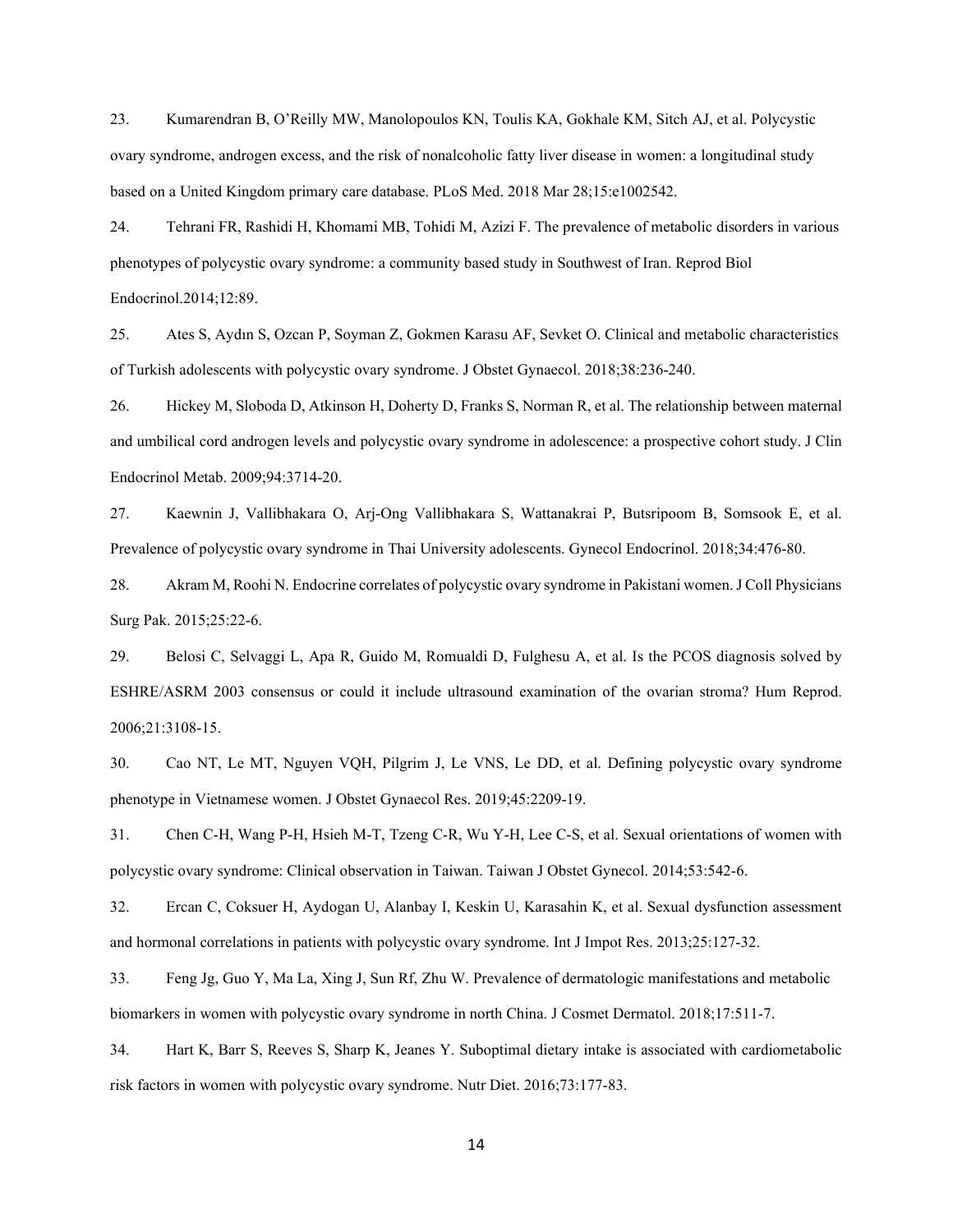35. Kazemi M, Pierson RA, Lujan ME, Chilibeck PD, McBreairty LE, Gordon JJ, et al. Comprehensive evaluation of type 2 diabetes and cardiovascular disease risk profiles in reproductive-age women with polycystic ovary syndrome: a large Canadian cohort. J Obstet Gynaecol Can. 2019;41:1453-60.

36. Lauritsen MP, Bentzen J, Pinborg A, Loft A, Forman JL, Thuesen L, et al. The prevalence of polycystic ovary syndrome in a normal population according to the Rotterdam criteria versus revised criteria including anti-Müllerian hormone. Hum Reprod. 2014;29:791-801.

37. Musmar S, Afaneh A, Mo'alla H. Epidemiology of polycystic ovary syndrome: a cross sectional study of university students at An-Najah national university-Palestine. Reprod Biol Endocrinol. 2013;11:47.

38. Sharif E, Rahman S, Zia Y, Rizk NM. The frequency of polycystic ovary syndrome in young reproductive females in Qatar. Int J Womens Health. 2017;9:1.

39. Tan J, Wang Q-Y, Feng G-M, Li X-Y, Huang W. Increased risk of psychiatric disorders in women with polycystic ovary syndrome in Southwest China. Chin Med J. 2017;130:262.

40. Al-Jefout M, Alnawaiseh N, Al-Qtaitat A. Insulin resistance and obesity among infertile women with different polycystic ovary syndrome phenotypes. Sci Rep. 2017;7:1-9.

41. Erdoğan M, Karadeniz M, Alper G, Tamsel S, Uluer H, Cağlayan O, et al. Thrombin-activatable fibrinolysis inhibitor and cardiovascular risk factors in polycystic ovary syndrome. Exp Clin Endocrinol Diabetes. 2008;116:143- 7.

42. Villarroel C, Trejo L, Muñoz A, Kohen P, Fuentes A, Devoto L. Assessment of diagnostic competence of plasmatic androgens on polycystic ovary syndrome based on receiver operator characteristic curves. Gynecol Endocrinol. 2010;26:600-6.

43. Welt C, Arason G, Gudmundsson J, Adams J, Palsdottir H, Gudlaugsdottir G, et al. Defining constant versus variable phenotypic features of women with polycystic ovary syndrome using different ethnic groups and populations. J Clin Endocrinol Metab. 2006;91:4361-8.

44. Welt C, Gudmundsson J, Arason G, Adams J, Palsdottir H, Gudlaugsdottir G, et al. Characterizing discrete subsets of polycystic ovary syndrome as defined by the Rotterdam criteria: the impact of weight on phenotype and metabolic features. J Clin Endocrinol Metab. 2006;91:4842-8.

45. Chun-Sen H, Chien-Hua W, Wan-Chun C, Ching-Tzu L, Chun-Jen C, Ming-I H. Obesity and insulin resistance in women with polycystic ovary syndrome. Gynecol Endocrinol. 2011;27:300-6.

15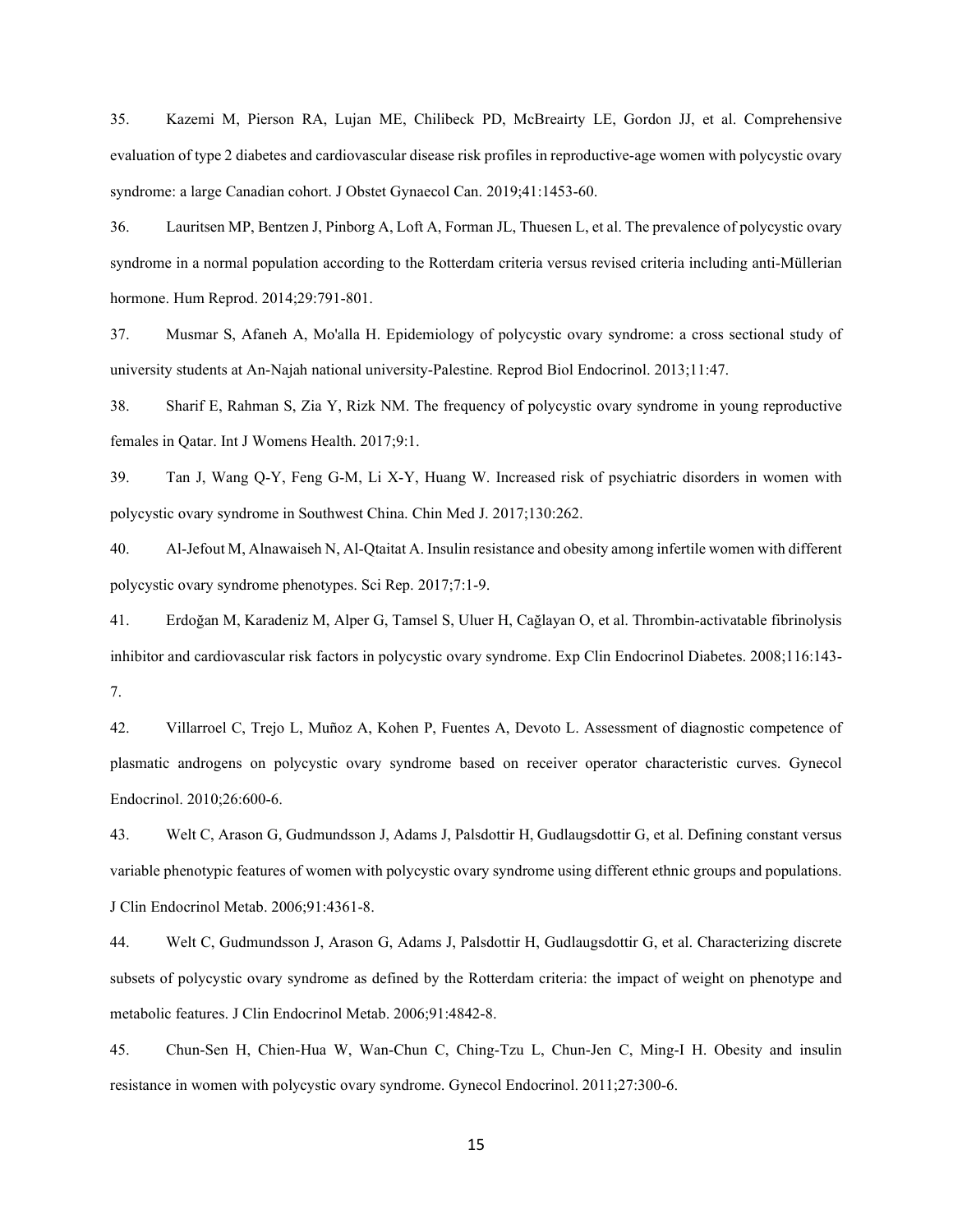46. Köşüş N, Köşüş A, Turhan NÖ, Kamalak Z. Do threshold values of ovarian volume and follicle number for diagnosing polycystic ovarian syndrome in Turkish women differ from western countries? Eur J Obstet Gynecol Reprod Biol. 2011;154:177-81.

47. Li L, Chen X, He Z, Zhao X, Huang L, Yang D. Clinical and metabolic features of polycystic ovary syndrome among Chinese adolescents. J Pediatr Adolesc Gynecol. 2012;25:390-5.

48. Moini A, Eslami B. Familial associations between polycystic ovarian syndrome and common diseases. J Assist Reprod Genet. 2009;26:123-7.

49. Öztürk A, Kucur SK, Seven A, Deveci E, Şencan H, Yilmaz O, et al. Temperament and character differences of patients with polycystic ovary syndrome. J Gynecol Obstet Hum. 2019;48:255-9.

50. Rashid A, Bhat JA, Ganie MA, Wani IA, Bhat MH, Shah ZA, et al. Evaluation of serum anti-nuclear antibody among women with PCOS: a hospital based single center cross sectional study. Gynecol Endocrinol. 2018;34:965-9.

51. Schmidt TH, Khanijow K, Cedars MI, Huddleston H, Pasch L, Wang ET, et al. Cutaneous findings and systemic associations in women with polycystic ovary syndrome. JAMA dermatol. 2016;152:391-8.

52. Shabir I, Ganie MA, Praveen EP, Khurana ML, John J, Gupta N, et al. Morning plasma cortisol is low among obese women with polycystic ovary syndrome. Gynecol Endocrinol. 2013;29:1045-7.

53. Shahrami SH, Ranjbar ZA, Milani F, Kezem-Nejad E, Rad AH, Heirat SFD. The relation between diverse phenotypes of PCOS with clinical manifestations, anthropometric indices and metabolic characteristics. Acta Med Iran. 2016:134-9.

54. Sulaiman MA, Al-Farsi YM, Al-Khaduri MM, Waly MI, Saleh J, Al-Adawi S. Psychological burden among women with polycystic ovarian syndrome in Oman: a case–control study. Int J Womens Health. 2017;9:897.

55. Varanasi LC, Subasinghe A, Jayasinghe YL, Callegari ET, Garland SM, Gorelik A, et al. Polycystic ovarian syndrome: prevalence and impact on the wellbeing of Australian women aged 16–29 years. Aust N Z J Obstet Gynaecol. 2018;58:222-33.

56. Zhang H, Zhu F, Xiong J, Shi X, Fu S. Characteristics of different phenotypes of polycystic ovary syndrome based on the Rotterdam criteria in a large‐scale Chinese population. BJOG. 2009;116:1633-9.

57. Zhao Y, Ruan X, Mueck AO. Clinical and laboratory indicators of polycystic ovary syndrome in Chinese Han nationality with different Rotterdam criteria-based phenotypes. Gynecol Endocrinol. 2016;32:151-6.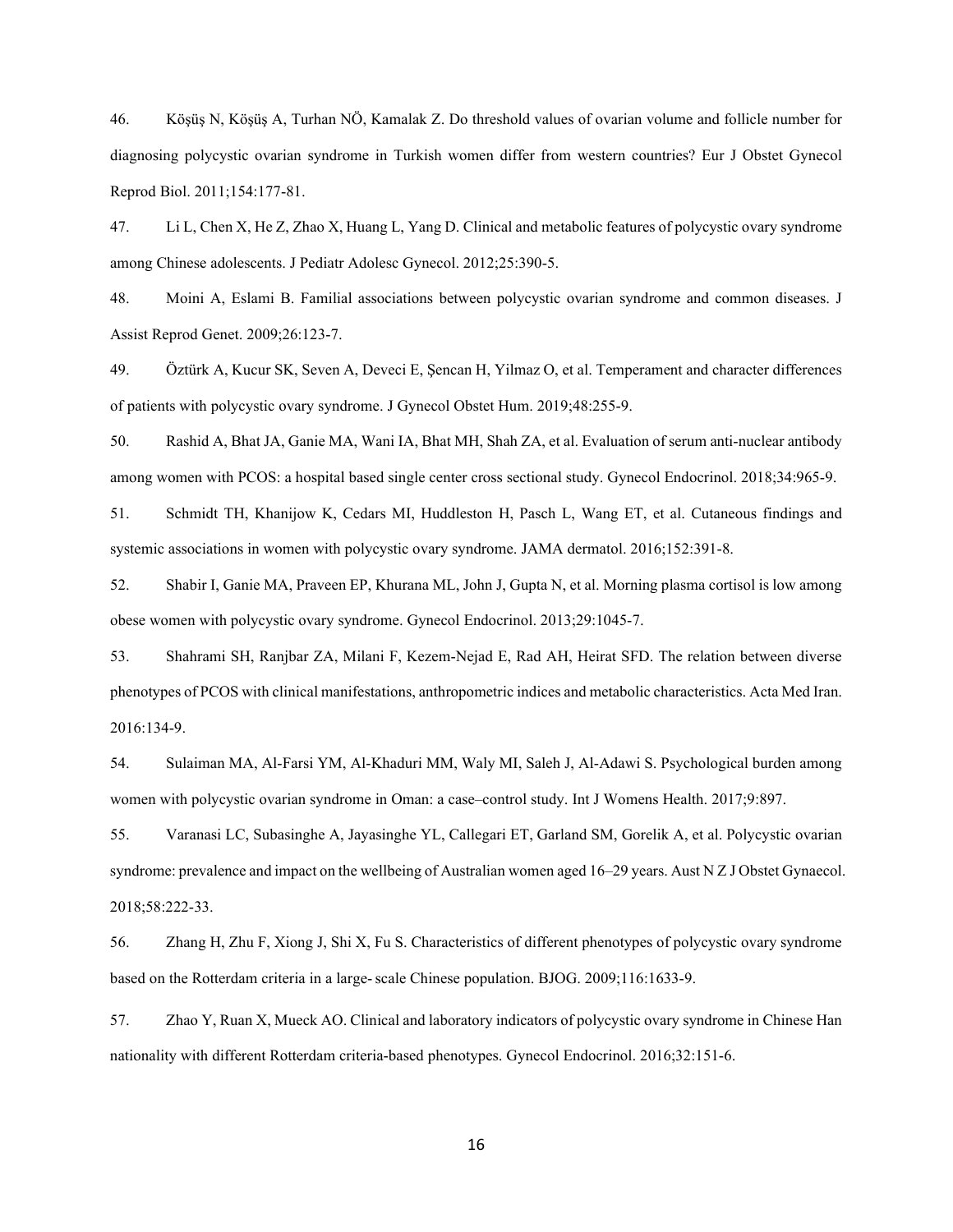58. DeUgarte CM, Bartolucci AA, Azziz R. Prevalence of insulin resistance in the polycystic ovary syndrome using the homeostasis model assessment. Fertil Steril. 2005;83:1454-60.

59. Hsu M-I, Liou T-H, Liang S-J, Su H-W, Wu C-H, Hsu C-S. Inappropriate gonadotropin secretion in polycystic ovary syndrome. Fertil Steril. 2009;91:1168-74.

60. Lam P, Raine‐ Fenning N, Cheung L, Haines C. Three‐ dimensional ultrasound features of the polycystic ovary in Chinese women. Ultrasound Obstet Gynecol. 2009;34:196-200.

61. Liou T-H, Yang J-H, Hsieh C-H, Lee C-Y, Hsu C-S, Hsu M-I. Clinical and biochemical presentations of polycystic ovary syndrome among obese and nonobese women. Fertil Steril. 2009;92:1960-5.

62. Roe AH, Prochaska E, Smith M, Sammel M, Dokras A. Using the Androgen Excess–PCOS Society criteria to diagnose polycystic ovary syndrome and the risk of metabolic syndrome in adolescents. J Pediatr. 2013;162:937- 41.

63. Sahin M, Demircioglu D, Oguz A, Tuzun D, Sarica MA, Inanc E, et al. Does insulin resistance increase thyroid volume in patients with polycystic ovary syndrome? Arch Endocrinol Metab. 2017;61:145-51.

64. Taponen S, Ahonkallio S, Martikainen H, Koivunen R, Ruokonen A, Sovio U, et al. Prevalence of polycystic ovaries in women with self‐reported symptoms of oligomenorrhoea and/or hirsutism: Northern Finland Birth Cohort 1966 Study. Hum Reprod. 2004;19:1083-8.

65. Cankaya S, Demir B, Aksakal SE, Dilbaz B, Demirtas C, Goktolga U. Insulin resistance and its relationship with high molecular weight adiponectin in adolescents with polycystic ovary syndrome and a maternal history of polycystic ovary syndrome. Fertil Steril. 2014;102:826-30.

66. Eser A, Erpolat S, Kaygusuz I, Balci H, Kosus A. Investigation of Demodex folliculorum frequency in patients with polycystic ovary syndrome. An Bras Dermatol. 2017;92:807-10.

67. Hosseini MS, Dizavi A, Rostami H, Parastouei K, Esfandiari S. Healthy eating index in women with polycystic ovary syndrome: A case-control study. Int J Reprod Biomed. 2017;15:575.

68. Mangalath AAM, Alias A, Sajith M, Nimbargi V, Kumdale S. Sociodemographic characteristics and clinical presentation of infertile women with polycystic ovary syndrome in a tertiary care hospital. Int J Infertil Fetal Med. 2018;9:14-8.

69. Rashidi BH, Shams S, Shariat M, Jaliseh HK, Mohebi M, Haghollahi F. Evaluation of serum hepcidin and iron levels in patients with PCOS: a case-control study. J Endocrinol Invest. 2017;40:779-84.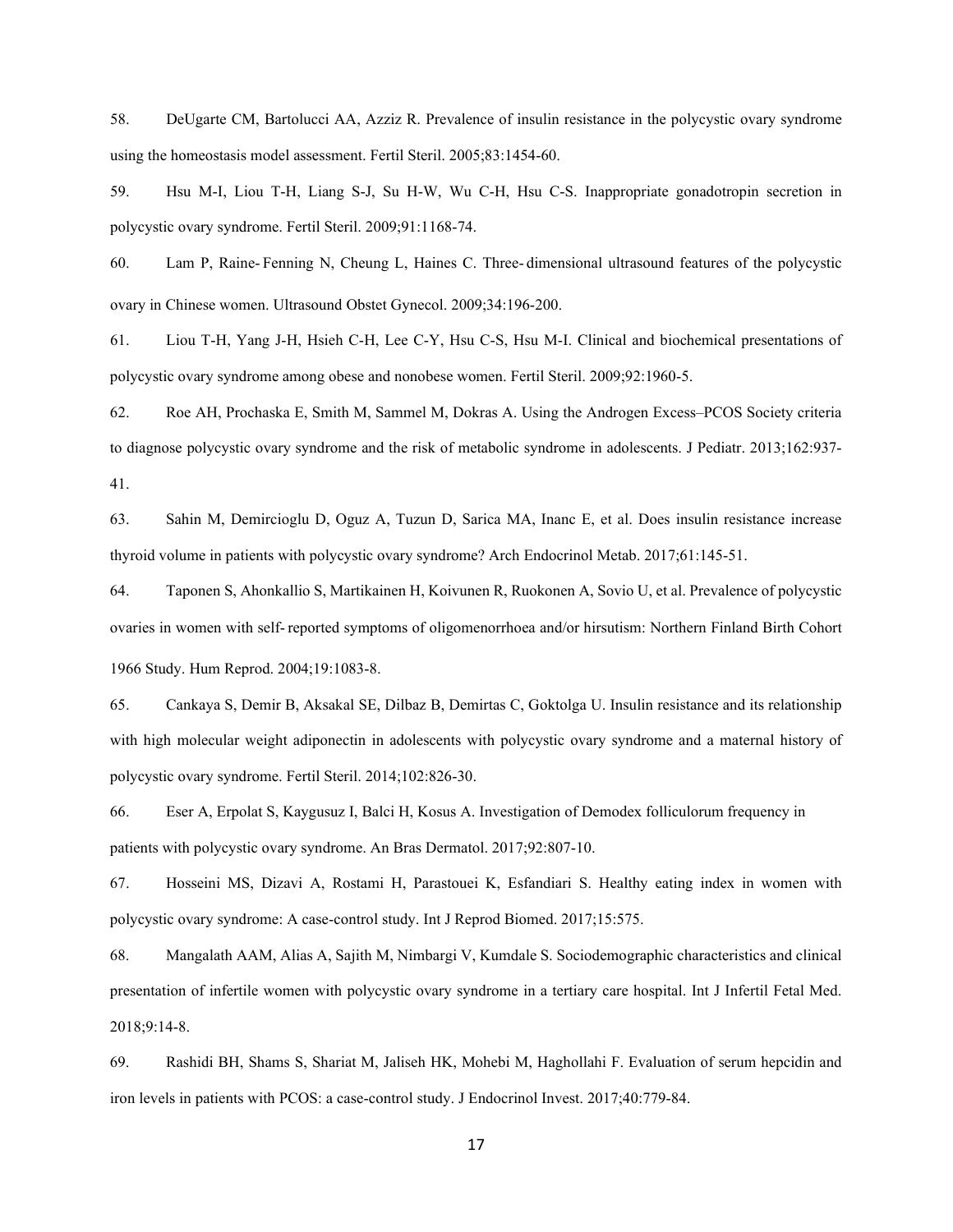70. Shishehgar F, Mirmiran P, Rahmati M, Tohidi M, Tehrani FR. Does a restricted energy low glycemic index diet have a different effect on overweight women with or without polycystic ovary syndrome? BMC Endocr Disord. 2019;19:93.

71. Sulaiman MA, Al-Farsi YM, Al-Khaduri MM, Saleh J, Waly MI. Polycystic ovarian syndrome is linked to increased oxidative stress in Omani women. Int J Womens Health. 2018;10:763.

72. Vural B, Caliskan E, Turkoz E, Kilic T, Demirci A. Evaluation of metabolic syndrome frequency and premature carotid atherosclerosis in young women with polycystic ovary syndrome. Hum Reprod. 2005;20:2409-13.

73. Zhang HY, Guo CX, Zhu FF, Qu PP, Lin WJ, Xiong J. Clinical characteristics, metabolic features, and phenotype of Chinese women with polycystic ovary syndrome: a large-scale case–control study. Arch Gynecol Obstet. 2013;287:525-31.

74. Anaforoglu I, Algun E, Incecayir O, Ersoy K. Higher metabolic risk with National Institutes of Health versus Rotterdam diagnostic criteria for polycystic ovarian syndrome in Turkish women. Metab Syndr Relat Disord. 2011;9:375-80.

75. Dalamaga M, Papadavid E, Basios G, Vaggopoulos V, Rigopoulos D, Kassanos D, et al. Ovarian SAHA syndrome is associated with a more insulin-resistant profile and represents an independent risk factor for glucose abnormalities in women with polycystic ovary syndrome: A prospective controlled study. J Am Acad Dermatol. 2013;69:922-30.

76. Jacob R, Jude K, Chandrasekhar R, Sasikala K. Prevalence of Acne among women with Poly Cystic Ovarian Syndrome –a clinical study. Scrutiny International Research Journal of Health and Medical Science (SIRJ-HMS). 2014;1.

77. Moran L, Gibson-Helm M, Teede H, Deeks A. Polycystic ovary syndrome: a biopsychosocial understanding in young women to improve knowledge and treatment options. J Psychosom Obstet Gynaecol. 2010;31:24-31.

78. Behboudi‐ Gandevani S, Amiri M, Bidhendi Yarandi R, Noroozzadeh M, Farahmand M, Rostami Dovom M, et al. The risk of metabolic syndrome in polycystic ovary syndrome: A systematic review and meta-analysis. Clin Endocrinol (Oxf). 2018;88:169-84.

79. Azziz R, Woods KS, Reyna R, Key TJ, Knochenhauer ES, Yildiz BO. The prevalence and features of the polycystic ovary syndrome in an unselected population. J Clin Endocrinol Metab. 2004;89:2745-9.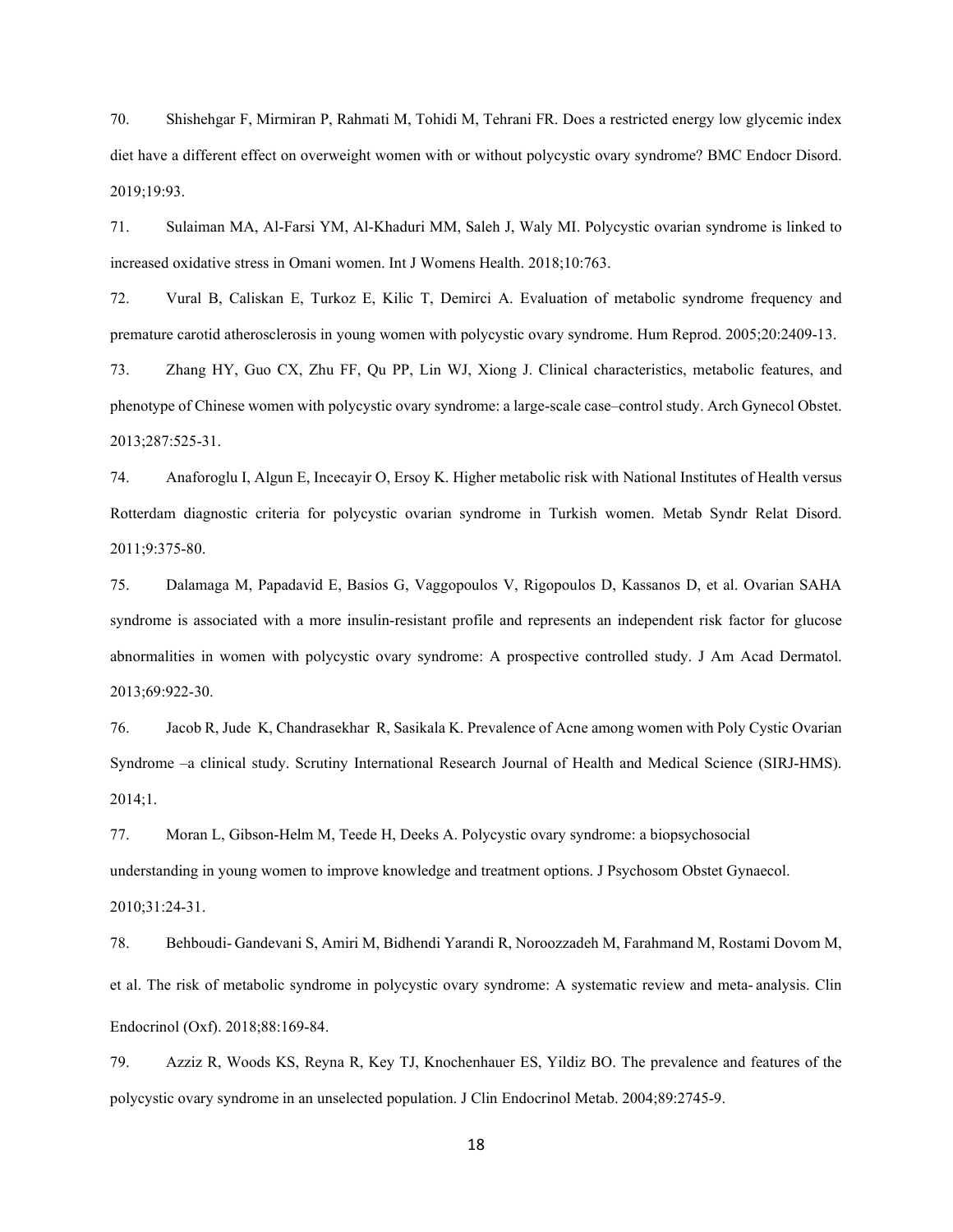80. Carmina E, Lobo RA. A comparison of the relative efficacy of antiandrogens for the treatment of acne in hyperandrogenic women. Clin Endocrinol (Oxf). 2002;57:231-4.

81. Lai J-J, Chang P, Lai K-P, Chen L, Chang C. The role of androgen and androgen receptor in skin-related disorders. Arch Dermatol Res. 2012;304:499-510.

82. Makrantonaki E, Ganceviciene R, Zouboulis C. An update on the role of the sebaceous gland in the pathogenesis of acne. Dermatoendocrinol. 2011;3:41-9.

83. Ebede TL, Arch EL, Berson D. Hormonal treatment of acne in women. J Clin Aesthet Dermatol. 2009;2:16- 22.

84. Demirkan S, Sayın DB, Gündüz Ö. CAG polymorphism in the androgen receptor gene in women may be associated with nodulocystic acne. Postepy Dermatol Alergol. 2019;36:173-6.

85. Brady C, Mousa SS, Mousa SA. Polycystic ovary syndrome and its impact on women's quality of life: More than just an endocrine disorder. Drug Healthc Patient Saf. 2009;1:9-15.

86. Lynn DD, Umari T, Dunnick CA, Dellavalle RP. The epidemiology of acne vulgaris in late adolescence. Adolesc Health Med Ther. 2016;7:13-25.

87. Archer JS, Chang RJ. Hirsutism and acne in polycystic ovary syndrome. Best Pract Res Clin Obstet Gynaecol. 2004;18:737-54.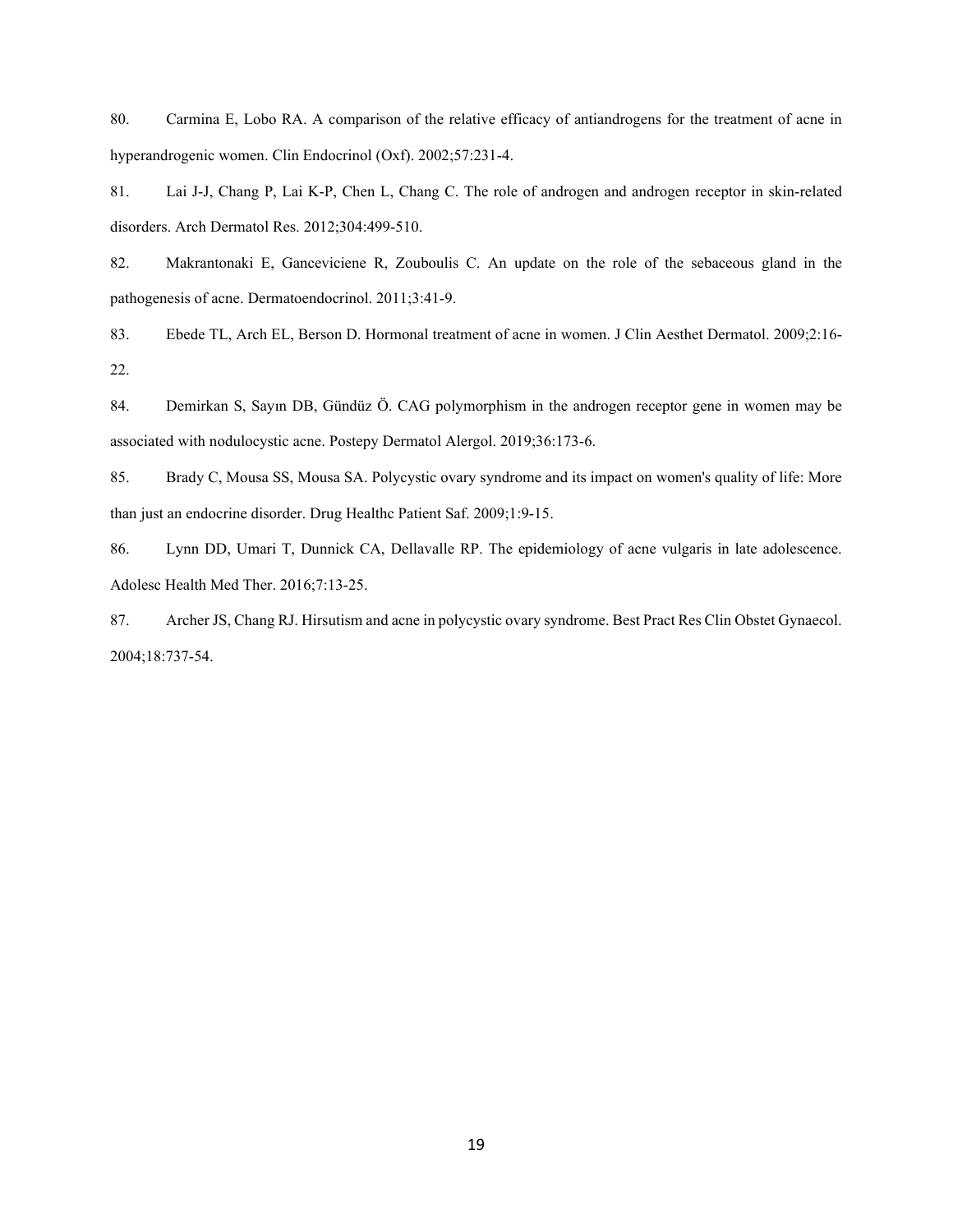| Author, year                 | Country    | <b>PCOS</b><br><b>Diagnostic</b><br>Criteria | <b>Study Design</b>                     | <b>Age Group</b>        | <b>PCOS</b> characteristics *                                                                                                                                                                                                           | Non-PCOS characteristics *                          | <b>Prevalence of Acne</b><br>in PCOS            | of<br>Prevalence<br>in<br>Non-<br>acne<br>PCOS, $N(\%)$ |
|------------------------------|------------|----------------------------------------------|-----------------------------------------|-------------------------|-----------------------------------------------------------------------------------------------------------------------------------------------------------------------------------------------------------------------------------------|-----------------------------------------------------|-------------------------------------------------|---------------------------------------------------------|
| Akram, et al.<br>2015        | Pakistan   | Rotterdam                                    | cross-sectional                         | Adult                   | N= 65, Age: 26.71, BMI: 26.23 (4.46)                                                                                                                                                                                                    | N= 50, Age: 19.67, BMI: 20.81 (3.01)                | 21(32.31)                                       | 9(18)                                                   |
| Al-Jefout, et<br>al. 2017    | Jordan     | Rotterdam                                    | cross-sectional                         | Adult and<br>adolescent | N= 159, Age: 24 (22–29), BMI: 28 (4.51)                                                                                                                                                                                                 | N= 54, Age: 24 (22.8 - 25.3), BMI: 27.6<br>(5.4)    | 9(5.7)                                          | 2(3.7%)                                                 |
| Anaforoglu, et<br>al. 2011   | Turkey     | 1-Rotterdam<br>$2-NIH$                       | case-control                            | Adult and<br>adolescent | $N1 = 54$ , Age1: 22.5 (5.9), BMI1: 28.1 (6.4)<br>N2= 121, Age2: 23.3 (6.4), BMI2: 30.3 (8.4)                                                                                                                                           | $N=109$ , Age: 24.5 (6.9), BMI: 27.5 (7)            | $1 - 5(9.3)$<br>$2 - 23(19)$                    | 9(8.3)                                                  |
| Ates, et al.<br>2018         | Turkey     | <b>NIH</b>                                   | cohort                                  | Adolescent              | N= 77, Age: 17.68 (1.19), BMI: 24.87 (5.03)                                                                                                                                                                                             | N= 33, Age: 17.94 (1.05), BMI: 21.42<br>(2.73)      | 43(55.8)                                        | 7(21.2)                                                 |
| Belosi, et al.<br>2006       | Italy      | $1-$<br>Rotterdam/NI<br>H<br>2- Rotterdam    | cross-sectional                         | Adult                   | N1=273, Age1: 26.38 (5.76), BMI1: 26.86 (6.11)<br>$N2 = 72$ , Age2: , BMI2: 24.90 (4.75)                                                                                                                                                | N= 27, Age: 24.81 (5.63), BMI: 21.80<br>(3.30)      | $1-10(28.5)$<br>$2 - 3(8.1)$                    | 6(22.2)                                                 |
| Bird,<br>et al.<br>2013      | <b>USA</b> | $ICD-9$                                      | Population<br>based cohort              | Adult                   | N= 43506, Age: 28.7, BMI: NM                                                                                                                                                                                                            | N= 43506, Age: 28.9, BMI: NM                        | 10507(24.15)                                    | 8549 (19.65)                                            |
| et al.<br>Bird,<br>2013      | <b>USA</b> | $ICD-9$                                      | Population<br>based cohort              | Adult                   | N= 46867, Age: 28.70, BMI: NM                                                                                                                                                                                                           | N= 1585811, Age: 28.60, BMI: NM                     | 11248 (24)                                      | 273552 (17.25)                                          |
| Cankaya, et al.<br>2014      | Turkey     | Rotterdam                                    | case-control                            | Adolescent              | N= 39, Age: 17.79 (1.59), BMI: 21.51 (1.92)                                                                                                                                                                                             | N= 40, Age: 17.43 (1.69), BMI: 21.25<br>(1.75)      | 15(38.40)                                       | $\overline{0}$                                          |
| Cao,<br>et al.<br>2019       | Vietnam    | Rotterdam                                    | cross-sectional                         | Adult                   | $N = 479$ , Age: 29.0 (4.12), BMI: 21.00 (2.83)                                                                                                                                                                                         | $N = 422$ , Age: 31.65 (4.19), BMI: 20.56<br>(2.20) | 114(23.8)                                       | 21(5)                                                   |
| Chen, et al.<br>2014         | Taiwan     | Rotterdam                                    | cross-sectional                         | Adult                   | $N=89$ , Age: 26.5(5.6), BMI: 22.5(5.2)                                                                                                                                                                                                 | $N=78$ , Age: 30.7 (6.5), BMI: 22.4 (5.0)           | 54(60.7)                                        | 18(23.1)                                                |
| Chun-Sen, et<br>al. 2011     | Taiwan     | Rotterdam                                    | Retrospective<br>cross-sectional        | Adult and<br>adolescent | 1: HA+PCOM, N1= 125, Age1: 26.6 (5.8), BMI1: 24.9 (5.9)<br>2: HA+ANOV, N2= 25, Age2: 26.4 (4.7), BMI2: 25.2 (5.9)<br>3: HA+PCOM: N3= 37, Age3: 27.1 (4.9), BMI3: 25.0 (4.9)<br>4: ANOV+PCOM: N4= 46, Age4: 27.4 (4.5), BMI4: 25.1 (6.5) | N= 40, Age: 27.2 (5.2), BMI: 24.3 (4.3)             | $1-66(53)$<br>$2-17(68)$<br>$3-27(73)$<br>$4-0$ | $\theta$                                                |
| Dalamaga, et<br>al, 2013     | Greece     | Rotterdam                                    | Cohort                                  | Adult                   | 1-PCOS with SAHA $\epsilon$<br>$N1 = 56$ , Age1: 24.9 (6.2), BMI1: 28.7 (8.04)<br><b>B-PCOS</b> without SAHA<br>N2=260, Age2: 24.8 (5.5), BMI2: 24.9 (6.3)                                                                              | N= 102, Age: 24.2 (5.7), BMI: 24.6<br>(4.9)         | $1-56(100)$<br>$2-126(48.5)$                    | $\theta$                                                |
| DeUgarte, et<br>al. 2005     | <b>USA</b> | <b>NIH</b>                                   | case-control                            | Adult and<br>adolescent | $N=$ 271, Age: 27.4 (7.5), BMI: 36.4 (9.6)                                                                                                                                                                                              | N= 260, Age: 36.5 (13.8), BMI: 27.8<br>(6.8)        | 57(21)                                          | $\theta$                                                |
| Ercan, et al.<br>2013        | Turkey     | Rotterdam                                    | cross-sectional                         | Adult                   | $N=$ 32, Age: 27.4 (3.3), BMI: 25.5 (3.0)                                                                                                                                                                                               | $N=32$ , Age: 27.0 (3.2), BMI: 24.4 (3.6)           | 14(43.7)                                        | $\overline{0}$                                          |
| Erdoğan, et al.<br>2008      | Turkey     | Rotterdam                                    | cross-sectional                         | Adult and<br>adolescent | $N=68$ , Age: 24.27 (5.44), BMI: 24.41 (5.43)                                                                                                                                                                                           | $N=26$ , Age: 26.41 (5.65), BMI: 23.35<br>(5.04)    | 36(53)                                          | $\overline{0}$                                          |
| Eser,<br>et al.<br>2017      | Turkey     | Rotterdam                                    | case-control                            | Adult                   | $N=41$ , Age: 24 (19-40), BMI: 27.3 (5.7)                                                                                                                                                                                               | N= 47, Age: 24 (19-42), BMI: 26.9<br>(5.7)          | 29(70.7)                                        | 20(42.6)                                                |
| Esmaeilzadeh,<br>et al. 2014 | Iran       | Rotterdam                                    | Population<br>based cross-<br>sectional | Adolescent              | N= 129, Age: 18.0 (1.0), BMI: 22.2 (4.4)                                                                                                                                                                                                | N= 1420, Age: 17.2 (0.84), BMI: 21.8<br>(4.1)       | 66(51.2)                                        | 242(17)                                                 |

Table 1. Summary of studies assessing acne prevalence in women with and without PCOS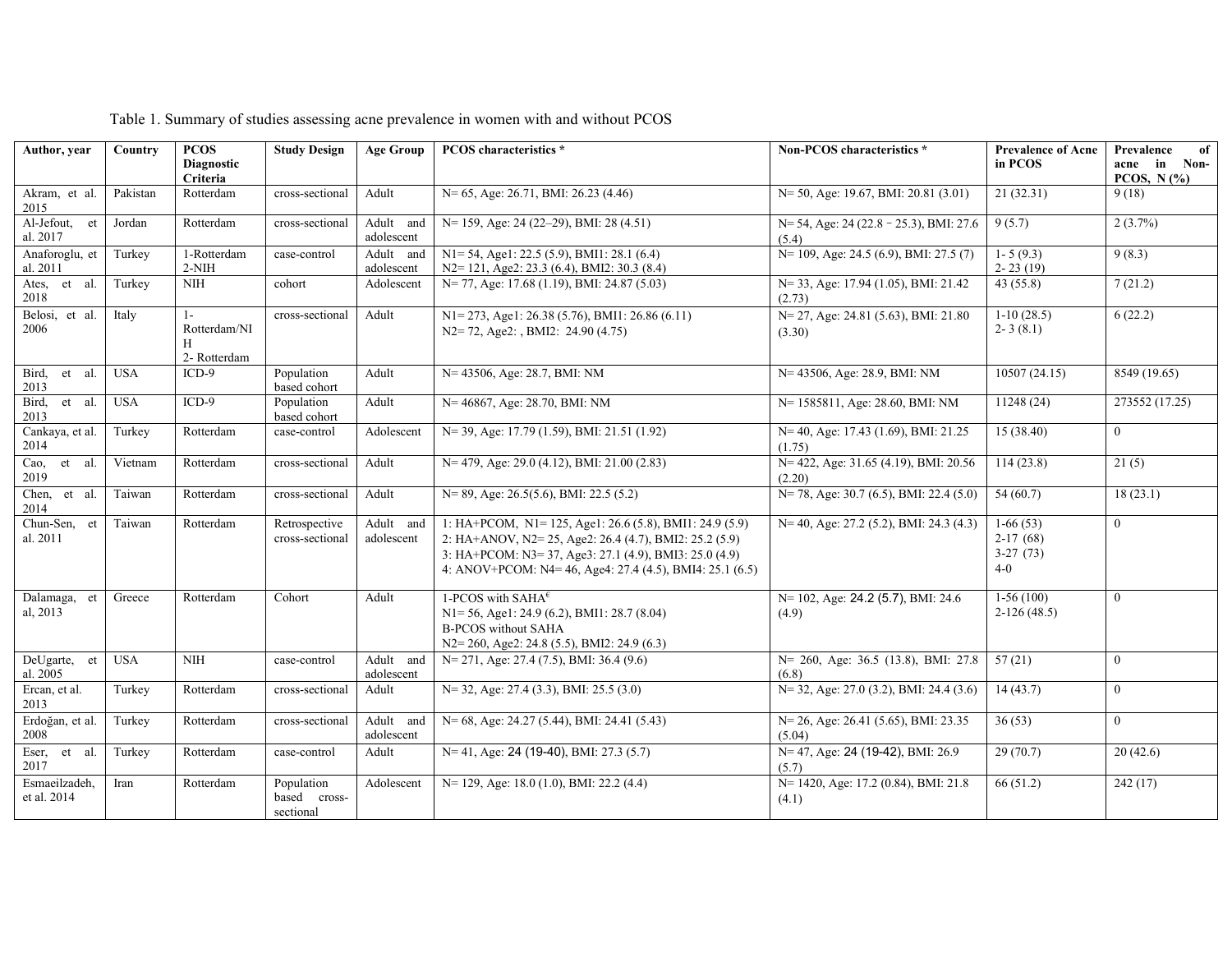| Feng, et al.<br>2018         | China     | Rotterdam               | Cross-<br>sectional        | Adult                   | N= 186, Age: NM, BMI: NM                                                                                              | N= 113, Age: NM, BMI: NM                                                                       | Total: 115 (61.8)<br>Mild: 68 (36.6)<br>Moderate: 25 (13.4)<br>Severe: 16 (8.6)<br>Very severe: $6(3.2)$                                                         | Total: 50 (44.2)<br>Mild: 32 (28.3)<br>Moderate: 10 (8.8)<br>Severe: $4(3.5)$<br>Verysevere: $4(3.5)$                                                   |
|------------------------------|-----------|-------------------------|----------------------------|-------------------------|-----------------------------------------------------------------------------------------------------------------------|------------------------------------------------------------------------------------------------|------------------------------------------------------------------------------------------------------------------------------------------------------------------|---------------------------------------------------------------------------------------------------------------------------------------------------------|
| Hart, et al.<br>2016         | UK        | $\overline{\text{NM}}$  | Cross-<br>sectional        | Adult                   | N= 38, Age: 30.8 (5.8), BMI: 24.5 (4.1)                                                                               | $N=$ 30, Age: 29.3 (6.5), BMI: 23.5 (4.1)                                                      | 40(15)                                                                                                                                                           | 17(5)                                                                                                                                                   |
| Hickey, et al.<br>2009       | Australia | $1-NIH$<br>2- Rotterdam | cohort                     | Adolescent              | $N1 = 36$ , Agel: 15.4 (0.55), BMI1: 25.8 (5.6)<br>N2= 66, Age2: 15.3 (0.55), BMI2: 24.3 (5.1)                        | N1=190, Age1: 15.2 (0.46), BMI1:<br>22.1(3.1)<br>N2=161, Age2: 15.2 (0.44), BMI2:<br>22.1(3.0) | Total1: 28 (77.7)<br>Mild1: 21 (58.3)<br>Moderate1: 7 (19.4)<br>Total2: 47 (71.20)<br>Mild2: 33 (50.0)<br>14<br>Moderate2:<br>(21.2)                             | Total: 124 (65.7)<br>Mild: 86 (45.3)<br>39<br>Moderate1:<br>(20.5)<br>Total2: $107(66.4)$<br>Mild2: 86 (45.3)<br>$\frac{1}{39}$<br>Moderate2:<br>(20.5) |
| Hosseini, et al.<br>2017     | Iran      | <b>AES</b>              | Case-control               | Adult                   | $N=99$ , Age: 29.0 (5.5), BMI: 26.6 (5.0)                                                                             | $N=$ 198, Age: 29.2 (6.0), BMI: 26.0<br>(4.0)                                                  | 30(30.6)                                                                                                                                                         | 10(5.1)                                                                                                                                                 |
| Hsu,<br>et al.<br>2009       | Taiwan    | Rotterdam               | cohort                     | Adult and<br>adolescent | N= 251, Age: 27.2 (5.5), BMI: NM                                                                                      | N= 48, Age: 29.2 (5.0), BMI: NM                                                                | 43(17)                                                                                                                                                           | $\theta$                                                                                                                                                |
| Jacob, et al.                | India     | Rotterdam               | case-control               | Adult                   | N= 75, Age: NM, BMI: NM                                                                                               | $N=75$ , Age: NM, BMI: NM                                                                      | 21(27)                                                                                                                                                           | 7(9)                                                                                                                                                    |
| Kaewnin, et al.<br>2017      | Thailand  | Rotterdam               | Cross-<br>sectional        | Adolescent              | N= 29, Age: 18.66 (0.49), BMI: 12.37 (1.32)                                                                           | N= ,519 Age: 18.69 (0.47), BMI: 12.55<br>(1.06)                                                | Total: 23 (79.3)<br>Mild: 11 (37.93)<br>12<br>Moderate:<br>(41.38)                                                                                               | Total: 200 (36.50)<br>Mild: 177 (34.10)<br>Moderate:<br>23<br>(4.43)                                                                                    |
| Kazemi, et al.<br>2019       | Canada    | <b>AES</b>              | Cross-<br>sectional        | Adult                   | $N = 237$ , Age: 27.7 (27.1–28.3), BMI: 32.2 (31.1–33.3)                                                              | $N=42$ , Age: 26.5 (25.3-27.7), BMI:<br>$23.6(22.4-24.8)$                                      | Total: 167 (70.4)<br>Mild: 102 (43.0)<br>Moderate: 52 (21.9)<br>Severe: 13 (5.5)                                                                                 | Total: 28 (66.6)<br>Mild: $21(50.0)$<br>Moderate: 7 (16.7)<br>Severe: 0                                                                                 |
| Köşüş, et al.<br>2011        | Turkey    | <b>AES</b>              | Cross-<br>sectional        | Adult and<br>adolescent | $N=$ 251, Age: 24.9 (6.1), BMI: 27.1 (6.2)                                                                            | N= 65, Age: 26.7 (5.6), BMI: 20.8 (2.4)                                                        | 72(28.7)                                                                                                                                                         | $\Omega$                                                                                                                                                |
| Kumarendran,<br>et al. 2018  | UK        | Rotterdam               | Population<br>based cohort | Adult                   | N= 63210, Age: 30.6 (7.1), BMI: NM                                                                                    | N= 121064, Age: 30.8 (7.1), BMI: NM                                                            | 13,708 (21.69)                                                                                                                                                   | 19,968 (16.49)                                                                                                                                          |
| Kumarendran,<br>et al 2019   | UK        | Rotterdam               | Population<br>based cohort | Adult                   | $N = 76978$ , Age: 30.2 (7.4), BMI: 28.6 (7.6)                                                                        | N= 143077, Age: 30.4 (7.3), BMI: 27.4<br>(6.4)                                                 | 14,589(19.0)                                                                                                                                                     | 19,371 (13.5)                                                                                                                                           |
| Lam, et al.<br>2009          | China     | Rotterdam               | cohort                     | Adult and<br>adolescent | 1: Caucasian, N1=40, Age1: 30.8 (5.2), BMI1: 27.35 (4.15)<br>2: Chinese, N2= 40, Age2: 32.4 (4.7), BMI2: 23.73 (4.49) | $N=40$ , Age: 32.7 (4.0), BMI: 21.23<br>(2.85)                                                 | Total1: 14 (28)<br>Mild1: 4 (28.6)<br>Moderate1: 7 (50)<br>Severel: 3 (21.4)<br>Total2: 14 (35.0)<br>Mild2: $4(28.6)$<br>Moderate2: 7 (50)<br>Severe2: $3(21.4)$ | $\theta$                                                                                                                                                |
| Lauritsen,<br>et<br>al. 2014 | Denmark   | Rotterdam               | Cross-<br>sectional        | Adult                   | N= 74, Age: 31.5 (3.9), BMI: 24.2 (4.2)                                                                               | N= 373, Age: 33.9 (3.9), BMI: 22.9<br>(3.4)                                                    | 36(48.6)                                                                                                                                                         | 185 (49.6)                                                                                                                                              |
| Li, et al. 2012              | China     | Rotterdam               | Cross-<br>sectional        | Adolescent              | N= 91, Age: 17.59 (1.36), BMI: 22.00 (4.87)                                                                           | N= 26, Age: 17.38 (0.75), BMI: 19.73<br>(1.63)                                                 | 59(64)                                                                                                                                                           | 5(19)                                                                                                                                                   |
| Liou, et al.<br>2008         | Taiwan    | Rotterdam               | cohort                     | Adult and<br>adolescent | $N = 295$ , Age: 26.7 (5.4), BMI: NM                                                                                  | N= 169, Age: 29.8 (5.9), BMI: NM                                                               | 141(48)                                                                                                                                                          | 30(18)                                                                                                                                                  |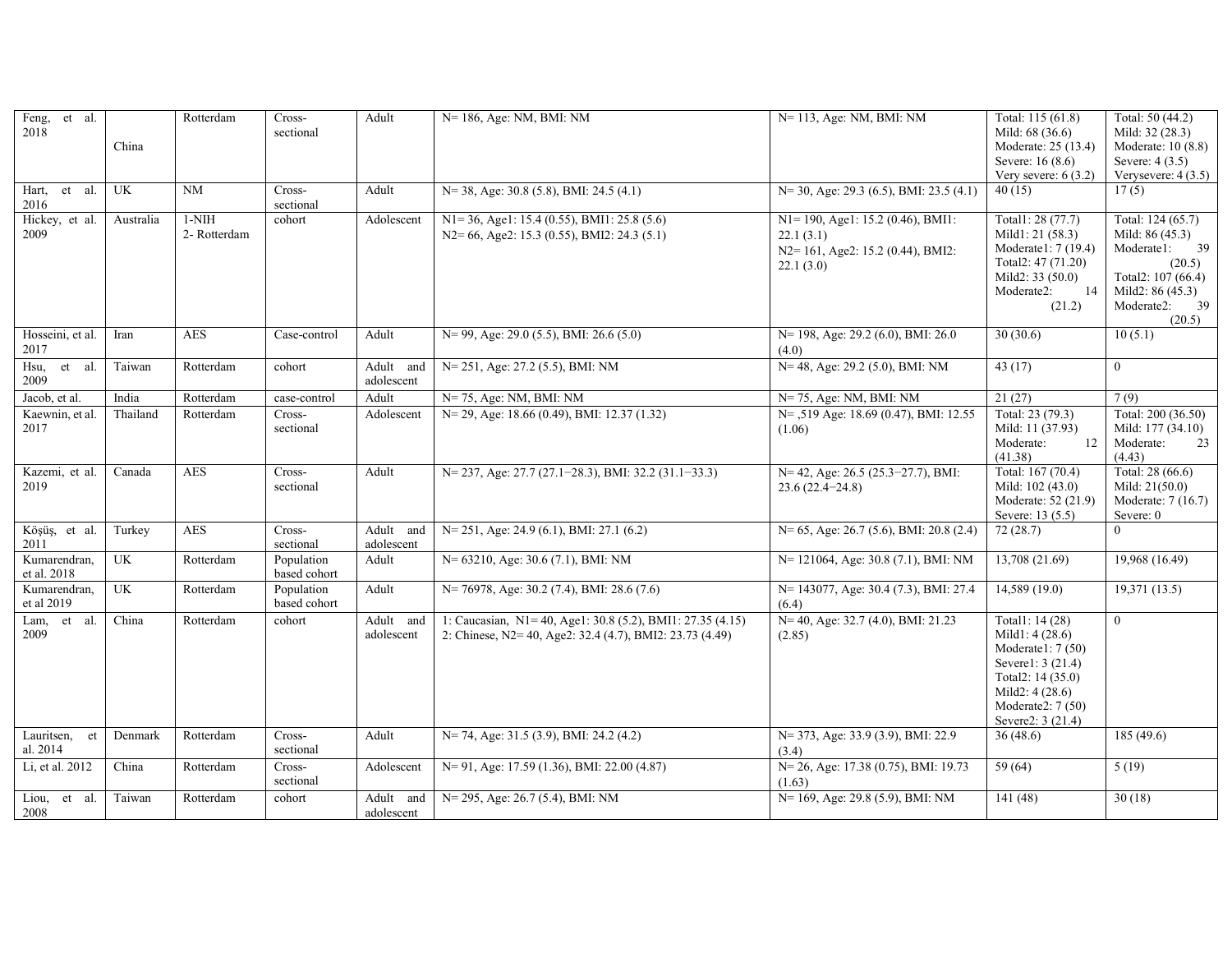| Mangalath, et<br>al. $2018$ | India      | Rotterdam              | Case-control                            | Adult                                                                                                                            | N= 75, Age: 25.91 (3.60), BMI: NM                                                                                                                                                                                                     | $N= 75$ , Age: 26.16 (3.90), BMI:NM                         | 8(10.67)                                           | 2(2/67)        |
|-----------------------------|------------|------------------------|-----------------------------------------|----------------------------------------------------------------------------------------------------------------------------------|---------------------------------------------------------------------------------------------------------------------------------------------------------------------------------------------------------------------------------------|-------------------------------------------------------------|----------------------------------------------------|----------------|
| Moini, et al.<br>2009       | Iran       | Rotterdam              | Cross-<br>sectional                     | N= 273, Age: 27.94 (4.16), BMI: 27.91 (22.81)<br>Adult and<br>adolescent<br>N= 24, Age: 22.41 (0.39), BMI: 29.17 (1.54)<br>Adult |                                                                                                                                                                                                                                       | N= 276, Age: 31.10 (5.77), BMI: 25.56<br>(4.35)             | 70(25.64)                                          | 33 (11.96)     |
| Moran, et al.<br>2010       | Australia  | Rotterdam              | Cross-<br>sectional                     |                                                                                                                                  |                                                                                                                                                                                                                                       | N= 22, Age: 21.95 (0.47), BMI: 22.05<br>(0.83)              | 75(18)                                             | 36(8)          |
| Musmar, et al.<br>2013      | Palestine  | <b>NIH</b>             | Cross-<br>sectional                     | Adult                                                                                                                            | N=10, Age: NM, BMI: 23.37 (3.85)                                                                                                                                                                                                      | N= 127, Age: NM, BMI: 22.11 (3.06)                          | 8(80)                                              | 43(33.9)       |
| Öztürk, et al.<br>2019      | Turkey     | Rotterdam              | Cross-<br>sectional                     | Adult and<br>adolescent                                                                                                          | $N=50$ , Age: 22.3 (4.2), BMI: 24.17 (5.01)                                                                                                                                                                                           | N= 41, Age: 23.4 (3.5), BMI: 23.21<br>(4.02)                | $25(50\%)$                                         | 9(22%)         |
| Rashid, et al.<br>2018      | India      | Rotterdam              | Cross-<br>sectional                     | Adult and<br>adolescent                                                                                                          | $N=88$ , Age: 22.67 (5.53), BMI: 24.21 (4.56)                                                                                                                                                                                         | N= 87, Age: 22.84 (3.64), BMI: 21.79<br>(3.94)              | 40(45.5)                                           | 8(9.3)         |
| Rashidi, et al.<br>2017     | Iran       | Rotterdam              | Cross-<br>sectional                     | Adult                                                                                                                            | $N=$ 56, Age: 26.84 (4.85), BMI: 26.52 (3.15)                                                                                                                                                                                         | $N=41$ , Age: 29.39 (4.42), BMI: 25.05<br>(2.51)            | 19(34%)                                            | $4(10.4\%)$    |
| Roe,<br>et al.<br>2013      | <b>USA</b> | <b>AES</b>             | Cohort                                  | Adolescent                                                                                                                       | N= 148, Age: 16.9 (1.9), BMI: 28.5 (7.4)                                                                                                                                                                                              | $N=57$ , Age: 16.6 (2.5), BMI: 24.7 (7.1)                   | 55(37)                                             | 28(50)         |
| Sahin, et al.<br>2017       | Turkey     | Rotterdam              | Cohort                                  | Adult and<br>adolescent                                                                                                          | N= 69, Age: 24.82 (6.17), BMI: 21.86 (2.08)                                                                                                                                                                                           | N= 56, Age: 26.69 (5.25), BMI: 21.48<br>(2.16)              | 2(2.9)                                             | $\overline{0}$ |
| Schmidt, et al.<br>2016     | <b>USA</b> | Rotterdam              | Cross-<br>sectional                     | Adult and<br>adolescent                                                                                                          | $N=268$ , Age: 28.1 (6.1), BMI: 30.3 (8.2)                                                                                                                                                                                            | $N=47$ , Age: 33.0 (9.6), BMI: 28.9 (8.4)                   | 164(61.2)                                          | 19(40.4)       |
| Shabir, et al.<br>2013      | India      | Rotterdam              | Cross-<br>sectional                     | Adult and<br>adolescent                                                                                                          | N= 197, Age: 23 (5.6), BMI: 25.8 (4.7)                                                                                                                                                                                                | $N=$ 55, Age: 25 (4.3), BMI: 20.8 (3.2)                     | 121(61.4)                                          | $\overline{0}$ |
| Sharami, et al.<br>2016     | Iran       | Rotterdam              | Cross-<br>sectional                     | Adult and<br>adolescent                                                                                                          | 1: IM+PCO+HA, N= 87, Age: 26.16 (4.81), BMI: 27.86 (6.43)<br>2: IM+PCO, N= 21, Age: 25.00 (4.79), BMI: 28.39 (6.04)<br>3: IM+HA, N= 45, Age: 26.00 (4.73), BMI: 28.68 (5.14)<br>4: PCO+HA, N= 8, Age: 22.12 (2.10), BMI: 26.59 (6.35) | N= 53, Age: 27.23 (5.82), BMI: 26.49<br>(5.09)              | 1: 43(49.4)<br>2:7(33.3)<br>3: 24(53.3)<br>4:2(25) | $14(26.4\%)$   |
| Sharif, et al.<br>2016      | Oatar      | $\overline{\text{NH}}$ | Cross-<br>sectional                     | Adult                                                                                                                            | N= 22, Age: 21.00 (20.00–22.00), BMI: 23.93 (19.90–28.48)                                                                                                                                                                             | N= 98, Age: 22.0 (19.00–22.50), BMI:<br>23.37 (19.95-24.96) | 14(63.6)                                           | 23(23.5)       |
| Shishehgar, et<br>al. 2019  | Iran       | Rotterdam              | Interventional                          | Adult                                                                                                                            | $N= 28$ , Age: 29.7 (5. 2), BMI: 31 (0.93)                                                                                                                                                                                            | $N=$ 34, Age: 30.8 (4.5), BMI: 30.9 (0.5)                   | $14(50\%)$                                         | $\overline{0}$ |
| Sulaiman, et<br>al. 2018    | Oman       | Rotterdam              | Case-control                            | Adult and<br>adolescent                                                                                                          | $N=51$ , Age: NM, BMI: NM                                                                                                                                                                                                             | $N=45$ , Age: NM, BMI: NM                                   | 15(29.4)                                           | 5(11.1)        |
| Sulaiman, et<br>al. 2017    | Oman       | Rotterdam              | Cross-<br>sectional                     | Adult and<br>adolescent                                                                                                          | $N=52$ , Age: NM, BMI: NM                                                                                                                                                                                                             | $N=60$ , Age: NM, BMI: NM                                   | 21(40.4)                                           | 10(16.7)       |
| Tan, et al.<br>2017         | China      | Rotterdam              | Cross-<br>sectional                     | Adult                                                                                                                            | $N=120$ , Age: 24.8 (3.8), BMI: 21.4 (3.0)                                                                                                                                                                                            | $N=100$ , Age: 25.0 (3.5), BMI: 20.(1.9)                    | 69(57.5)                                           | 3(3.0)         |
| Taponen, et al.<br>2004     | Finland    | Rotterdam              | Population<br>based Cohort              | Adult                                                                                                                            | 1: N= HA+ ANOV+ PCO, N= 66, Age: 31, BMI: 25.9 (24.6,<br>27.1)<br>2: HA+ ANOV, N= 117, Age: 31, BMI: 24.1 (23.2, 24.9)                                                                                                                | N=, Age: 31, BMI: 24.1 (23.2, 25.0)                         | 1: 11(16.4)<br>2: 12(10.3)                         | 12(18.2)       |
| Tehrani, et al.<br>2014     | Iran       | Rotterdam              | Population<br>based Cross-<br>sectional | Adult                                                                                                                            | 1: HA+ ANOV+ PCO, N= 11, Age: 25.6 (7.0), BMI: 25.4 (5.0)<br>2: HA+ ANOV, N= 19, Age: 31.1 (7.8), BMI: 26.4 (4.8)<br>3: HA+ PCO, N= 42, Age: 30.3 (7.5), BMI: 27.2 (4.4)<br>4: ANOV+ PCO, N= 13, Age: 24.7 (6.8), BMI: 24.1 (5.5)     | N= 517, Age: 33.9 (7.6), BMI: 26.6<br>(5.0)                 | 1:4(36.4)<br>2:7(36.8)<br>3:18(42.9)<br>4:4(30.8)  | 78(15.1)       |
| Varanasi, et al.<br>2018    | Australia  | <b>NIH</b>             | Cross-<br>sectional                     | Adult and<br>adolescent                                                                                                          | $N=$ 31, Age: 22 (20 - 24), BMI: 23.2 (20.5 - 27.4)                                                                                                                                                                                   | N= 223, Age: 22 (21 - 24), BMI: 22.9<br>$(21.1 - 25.5)$     | 26(84)                                             | 128(57)        |
| Villarroel, et<br>al. 2010  | Chile      | Rotterdam              | Cross-<br>sectional                     | Adult                                                                                                                            | N= 55, Age: 29.73 (0.50), BMI: 29.17 (0.85)                                                                                                                                                                                           | N= 27, Age: 30.48 (0.86), BMI: 25.70<br>(0.78)              | 10(36.36)                                          | $\overline{0}$ |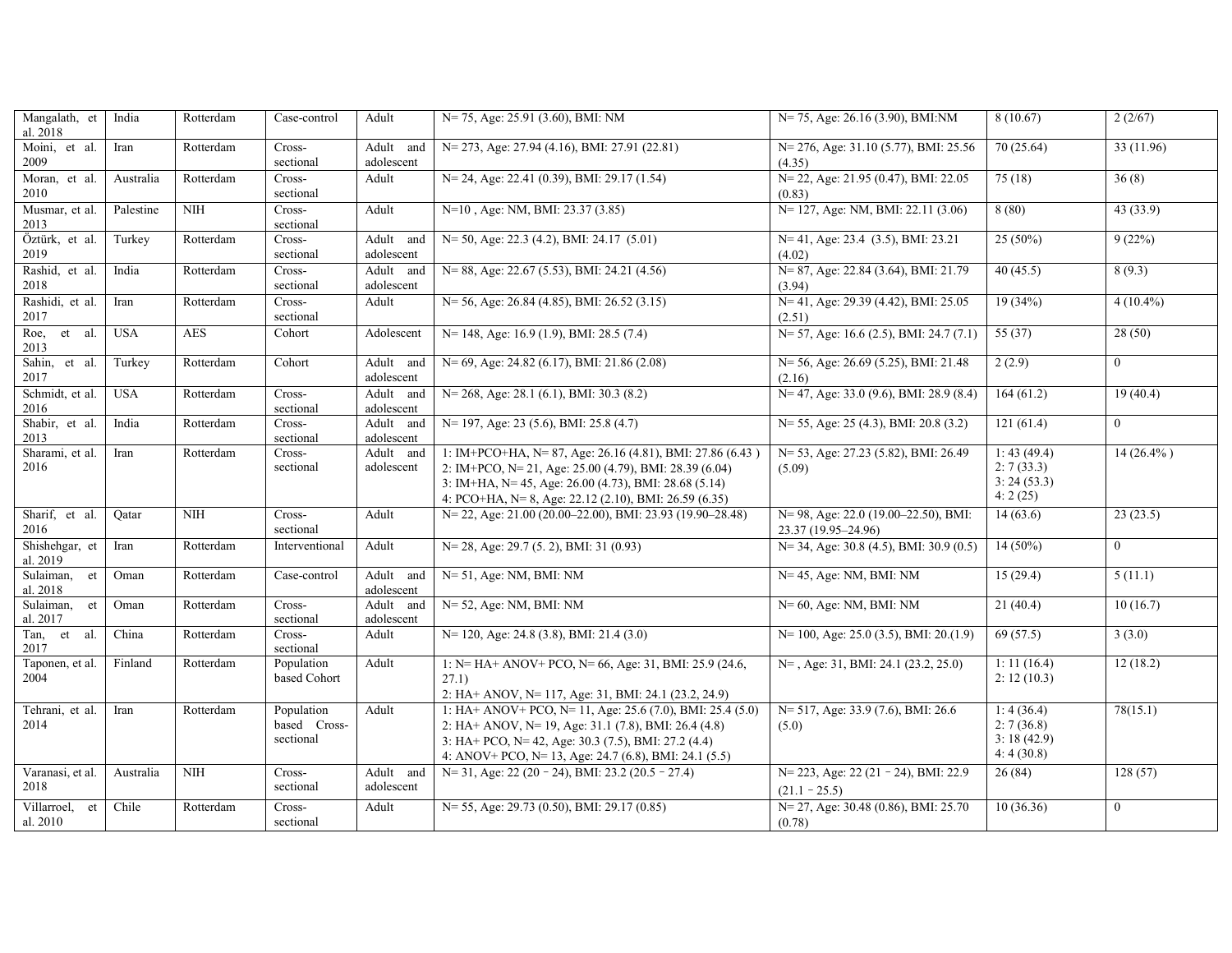| Vural, et al.<br>2005   | Turkey     | Rotterdam  | Case-control                            | Adult                      | $N=$ 43, Age: 21.4 (1.8), BMI: 23.4 (4.7)                                                                                                                                                                                                                                                                                                 | $N=$ 43, Age: 20.8 (2.2), BMI: 21.5 (3)          | 8(18)                                                                | 6(14)     |
|-------------------------|------------|------------|-----------------------------------------|----------------------------|-------------------------------------------------------------------------------------------------------------------------------------------------------------------------------------------------------------------------------------------------------------------------------------------------------------------------------------------|--------------------------------------------------|----------------------------------------------------------------------|-----------|
| Welt,<br>et al.<br>2006 | <b>USA</b> | <b>NIH</b> | Cross-<br>sectional                     | Adult                      | 1: Iceland, Caucasian, N= 105, Age: 30.2 (6.2), BMI: 31.5 (7.7)<br>2: Boston, Caucasian, N= 172, Age: 28.8 (5.5), BMI: 30.7 (9.2)<br>3: Boston, African-American, N= 44, Age: 28.4 (6.7), BMI:<br>36.3(7.9)<br>4: Boston, Hispanic, N= 25, Age: 26.3 (5.2), BMI: 32.3 (10.3)<br>5: Boston, Asian, N= 21, Age: 25.5 (5.3), BMI: 26.3 (5.9) | $N=$ 32, Age: 32.2 (5.5), BMI: 30.2 (7.5)        | 1:59(62.1)<br>2: 145(84.8)<br>3:37(86.0)<br>4:20(87.0)<br>5:18(85.7) | 17(63.0)  |
| Welt,<br>et al.<br>2006 | <b>USA</b> | Rotterdam  | Cross-<br>sectional                     | Adult                      | 1: IM+HA, N= 305, Age: 28.7 (5.6), BMI: 32.0 (8.6)<br>2: HA+PCOM, N= 77, Age: 29.6 (6.0), BMI: 27.0 (6.8)<br>3: IM+PCOM, N= 36, Age: 30.2 (6.8), BMI: 24.7 (5.4)                                                                                                                                                                          | $N=64$ , Age: 30.8 (6.1), BMI: 27.3<br>(6.8)     | 1:236(80.3)<br>2:48(66.7)<br>3:31(88.6)                              | 34(57.6)  |
| Zhang, et al.<br>2013   | China      | Rotterdam  | Case-control                            | Adult                      | N= 719, Age: 27.54 (3.28), BMI: 23.67 (3.57)                                                                                                                                                                                                                                                                                              | N= 685, Age: 26.56 (3.25), BMI: 21.63<br>(2.49)  | 96(13.3)                                                             | 22(3.2)   |
| Zhang, et al.<br>2009   | China      | Rotterdam  | Cross-<br>sectional                     | Adult<br>and<br>adolescent | 1: ANOV + HA + PCO, N= 193, Age: 26 (4.9), BMI: 36.5<br>(8.6)<br>2: ANOV + HA, N= 55, Age: 25 (5.1), BMI: 35.8 (9.3)<br>3: HA + PCO N= 96, Age: 27 (3.7), BMI: 30.9 (8.3)<br>4: ANOV + PCO, N= 375, Age: 26 (4.5), BMI: $28.6 \pm (6.5)$                                                                                                  | $N= 85$ , Age: 27 (5.3), BMI: 27.3 (5.2)         | 1: 158(82)<br>2:33(66)<br>3:60(62)<br>4:86(23)                       | 16(19)    |
| Zhang, et al.<br>2015   | China      | Rotterdam  | Population<br>Case-<br>based<br>control | Adult and<br>adolescent    | $N=169$ , Age: 22.07 (6.10), BMI: 20.56 (2.65)                                                                                                                                                                                                                                                                                            | N= 338, Age: 22.08 (6.09), BMI: 20.07<br>(4.28)  | 70(41.4)                                                             | 120(35.5) |
| Zhao, et al.<br>2016    | China      | Rotterdam  | Cross-<br>sectional                     | Adult and<br>adolescent    | 1: HA+ ANOV+ PCO, N=409, Age: 27.61 (2.26), BMI: 25.73<br>(5.35)<br>2: HA+ ANOV, N= 58, Age: 27.47 (4.5), BMI: 25.77 (4.68)<br>3: HA+ PCO, N= 101, Age: 27.46 (4.13), BMI: 25.72 (5.36)<br>4: ANOV+ PCO, N= 79, Age: 28.39 (3.51), BMI: 23.24 (5.78)                                                                                      | $N=60$ , Age: 27.01 (3.23), BMI: 23.35<br>(4.98) | 1:310(76)<br>2: 18(43.9)<br>3: 51(51.5)<br>4:0                       | 3(2.1)    |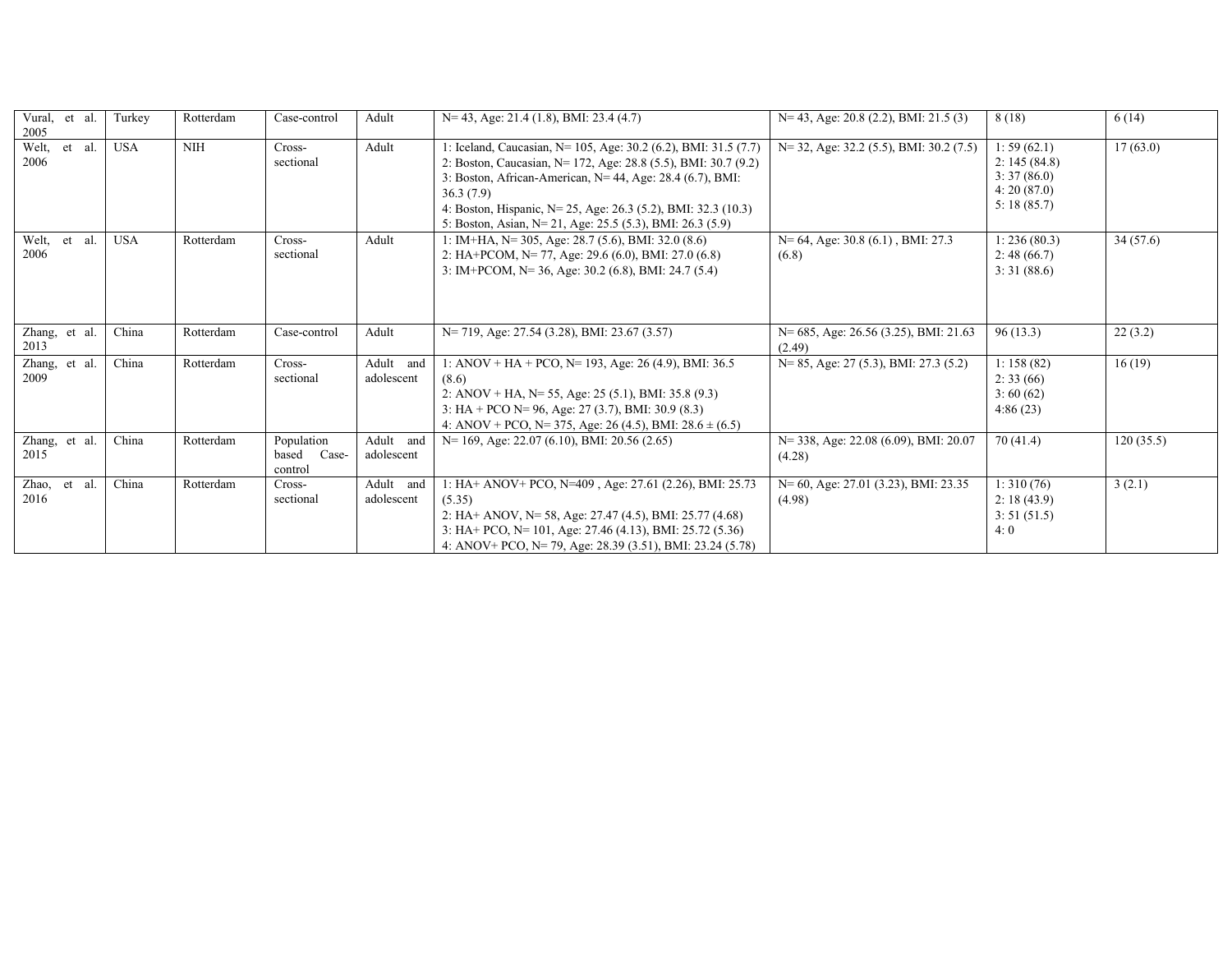|                                      |             |            |             | Publication<br>bias Begg's<br>test                                                     | Heterogeneity<br>Chi<br>square      | P value                  | <b>Pooled Overall</b><br>Prevalence<br>$(95\%CI)$ | <b>Pooled Overall</b><br>OR (95%CI) <sup>¥</sup> |
|--------------------------------------|-------------|------------|-------------|----------------------------------------------------------------------------------------|-------------------------------------|--------------------------|---------------------------------------------------|--------------------------------------------------|
| <b>PCOS</b>                          |             |            |             | $< 0.005*$                                                                             | 5448.32                             | $0.001*$                 | 0.43(0.41, 0.45)                                  | 1.67(1.52, 1.83)                                 |
| Non-PCOS                             |             |            |             | $< 0.005*$                                                                             | 3668.31                             | $0.001*$                 | 0.21(0.19, 0.22)                                  | Ref                                              |
| Subgroup analysis based on age group |             |            |             |                                                                                        |                                     |                          |                                                   |                                                  |
| Adults                               | <b>PCOS</b> |            |             | $< 0.005*$                                                                             | 3136.71                             | $0.001*$                 | 0.42(0.40, 0.44)                                  | 1.58(1.44, 1.75)                                 |
|                                      | Non-PCOS    |            |             | >0.005                                                                                 | 2867.34                             | $0.001*$                 | 0.17(0.15, 0.18)                                  | Ref                                              |
| Adolescents                          | <b>PCOS</b> |            |             | >0.005                                                                                 | 59.58                               | $0.001*$                 | 0.59(0.47, 0.70)                                  | 2.77(1.32, 5.83)                                 |
|                                      | Non-PCOS    |            |             | >0.005                                                                                 | 380.24                              | $0.001*$                 | 0.39(0.22, 0.57)                                  | Ref                                              |
| Reproductive                         | <b>PCOS</b> |            |             | $< 0.005*$                                                                             | 1448.59                             | $0.001*$                 | 0.40(0.29, 0.50)                                  | 2.88(1.84, 4.50)                                 |
| age                                  | Non-PCOS    |            |             | >0.005                                                                                 | 294.19                              | $0.001*$                 | 0.19(0.11, 0.28)                                  | Ref                                              |
|                                      |             |            |             | Subgroup analysis based on age group and PCOS diagnostic criteria                      |                                     |                          |                                                   |                                                  |
|                                      | <b>NIH</b>  |            | <b>PCOS</b> | >0.005                                                                                 | 29.68                               | $0.001*$                 | 0.76(0.66, 0.86)                                  | 3.09(1.88, 5.06)                                 |
| Adults $f$                           |             |            | Non-PCOS    | >0.005                                                                                 | 27.17                               |                          | 0.45(0.34, 0.55)                                  | Ref                                              |
|                                      | Rotterdam   |            | <b>PCOS</b> | $< 0.005*$                                                                             | 1583.97                             | $0.001*$                 | 0.36(0.33, 0.39)                                  | 1.60(1.39, 1.85)                                 |
|                                      |             |            | Non-PCOS    | >0.005                                                                                 | 1199.47                             |                          | 0.16(0.14, 0.18)                                  | Ref                                              |
|                                      | $\rm NIH$   |            | <b>PCOS</b> | >0.005                                                                                 | $\epsilon_{\scriptscriptstyle{--}}$ | --                       | 0.66(0.45, 0.87)                                  | 2.84(1.12, 7.20)                                 |
| Adolescents $f$                      |             |            | Non-PCOS    | >0.005                                                                                 |                                     | $\overline{a}$           | 0.57(0.51, 0.63)                                  | Ref                                              |
|                                      | Rotterdam   |            | <b>PCOS</b> | >0.005                                                                                 | 24.22                               | $0.001*$                 | 0.60(0.48, 0.73)                                  | 3.50(1.67, 7.32)                                 |
|                                      |             |            | Non-PCOS    | >0.005                                                                                 | 225.01                              | $0.001*$                 | 0.36(0.15, 0.57)                                  | Ref                                              |
|                                      | <b>NIH</b>  |            | <b>PCOS</b> | >0.005                                                                                 | $\overline{a}$                      | $\overline{a}$           | 0.40(0.12, 0.68)                                  | 2.60(0.77, 8.77)                                 |
| Reproductive                         |             |            | Non-PCOS    | >0.005                                                                                 | $\overline{a}$                      | --                       | 0.27(0.23, 0.31)                                  | Ref                                              |
| age $f$                              | Rotterdam   |            | <b>PCOS</b> | >0.005                                                                                 | 1327.09                             | $0.001*$                 | 0.40(0.28, 0.53)                                  | 2.85(1.77, 4.61)                                 |
|                                      |             |            | Non-PCOS    | >0.005                                                                                 | 125.64                              | $0.001*$                 | 0.17(0.11, 0.23)                                  | Ref                                              |
|                                      |             |            |             | Subgroup analysis based on age group, PCOS diagnostic criteria and geographical region |                                     |                          |                                                   |                                                  |
|                                      |             | Europe     | <b>PCOS</b> | >0.005                                                                                 | 473.73                              | $0.001*$                 | 0.29(0.26, 0.32)                                  | 1.48(1.32, 1.64)                                 |
|                                      |             |            | Non-PCOS    | >0.005                                                                                 | 630.04                              | $0.001*$                 | 0.21(0.18, 0.24)                                  | Ref                                              |
|                                      |             | East Asia  | <b>PCOS</b> | $< 0.005*$                                                                             | 288.02                              | $0.001*$                 | 0.48(0.17, 0.80)                                  | $*3.55(1.30, 9.67)$                              |
| Adults <sup>£</sup>                  | Rotterdam   |            | Non-PCOS    | >0.005                                                                                 | 91.77                               | $0.001*$                 | 0.17(0.06, 0.28)                                  | Ref                                              |
|                                      |             |            | <b>PCOS</b> | $< 0.005*$                                                                             | 53.69                               | $0.001*$                 | 0.42(0.28, 0.57)                                  | $*3.08(1.39, 6.80)$                              |
|                                      |             | West Asia  | Non-PCOS    | >0.005                                                                                 | 75.77                               | $0.001*$                 | 0.19(0.09, 0.28)                                  | Ref                                              |
|                                      |             | South Asia | <b>PCOS</b> | $< 0.005*$                                                                             | $\overline{\phantom{a}}$            | $\overline{\phantom{a}}$ | 0.23(0.09, 0.36)                                  | $*2.17(1.34, 3.50)$                              |
|                                      |             |            | Non-PCOS    | >0.005                                                                                 | --                                  | --                       | 0.09(0.01, 0.17)                                  | Ref                                              |

Table 2: Results of heterogeneity and publication bias estimation, subgroup meta-analysis and meta-regression for prevalence of acne based on various subgroups.

¥ Results obtained from Trim and fill random/fixed effect method

 $f$  Analysis did not performed in all subgroups due to insufficient data

 $\epsilon$  Insufficient observation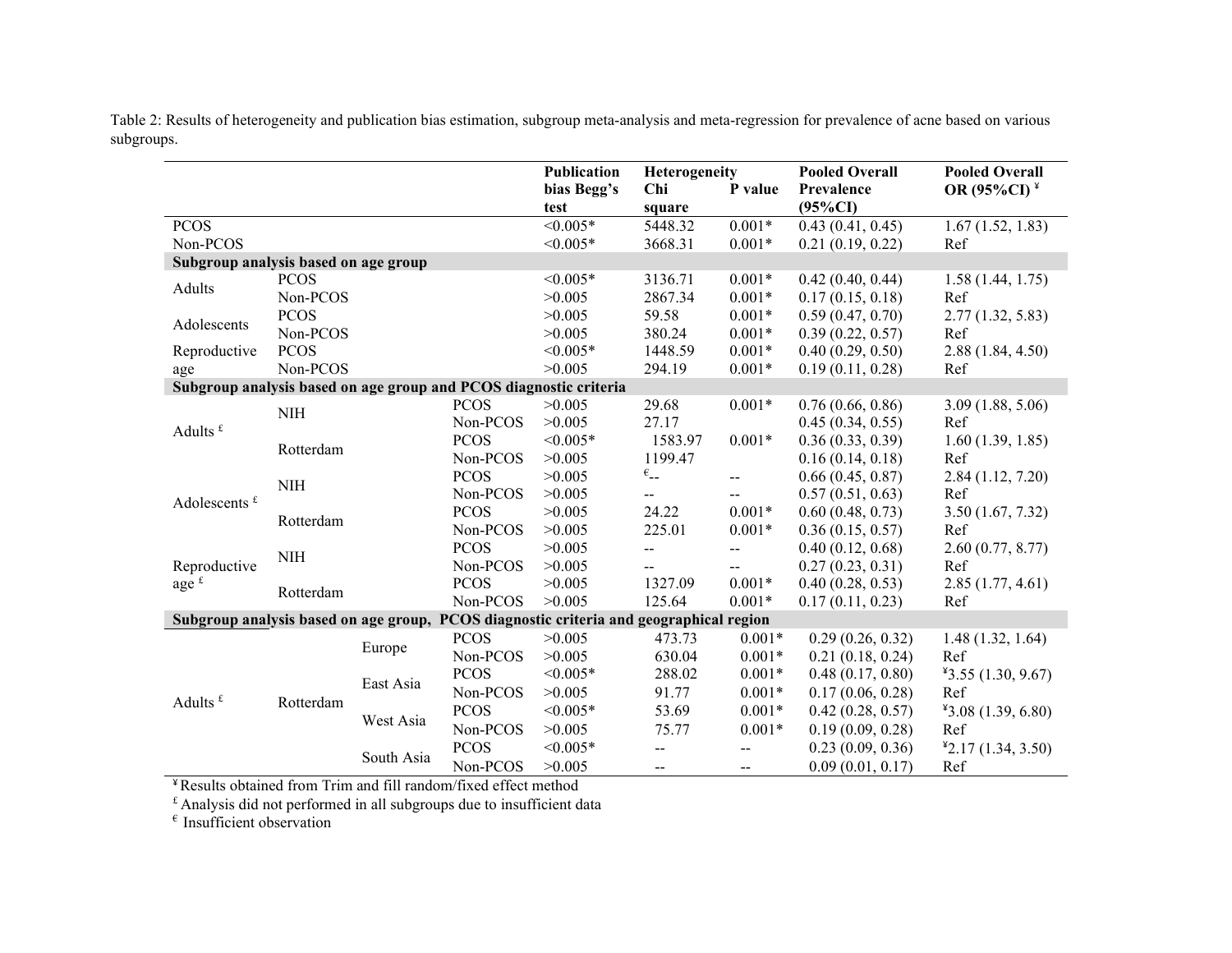\* Statistically significant.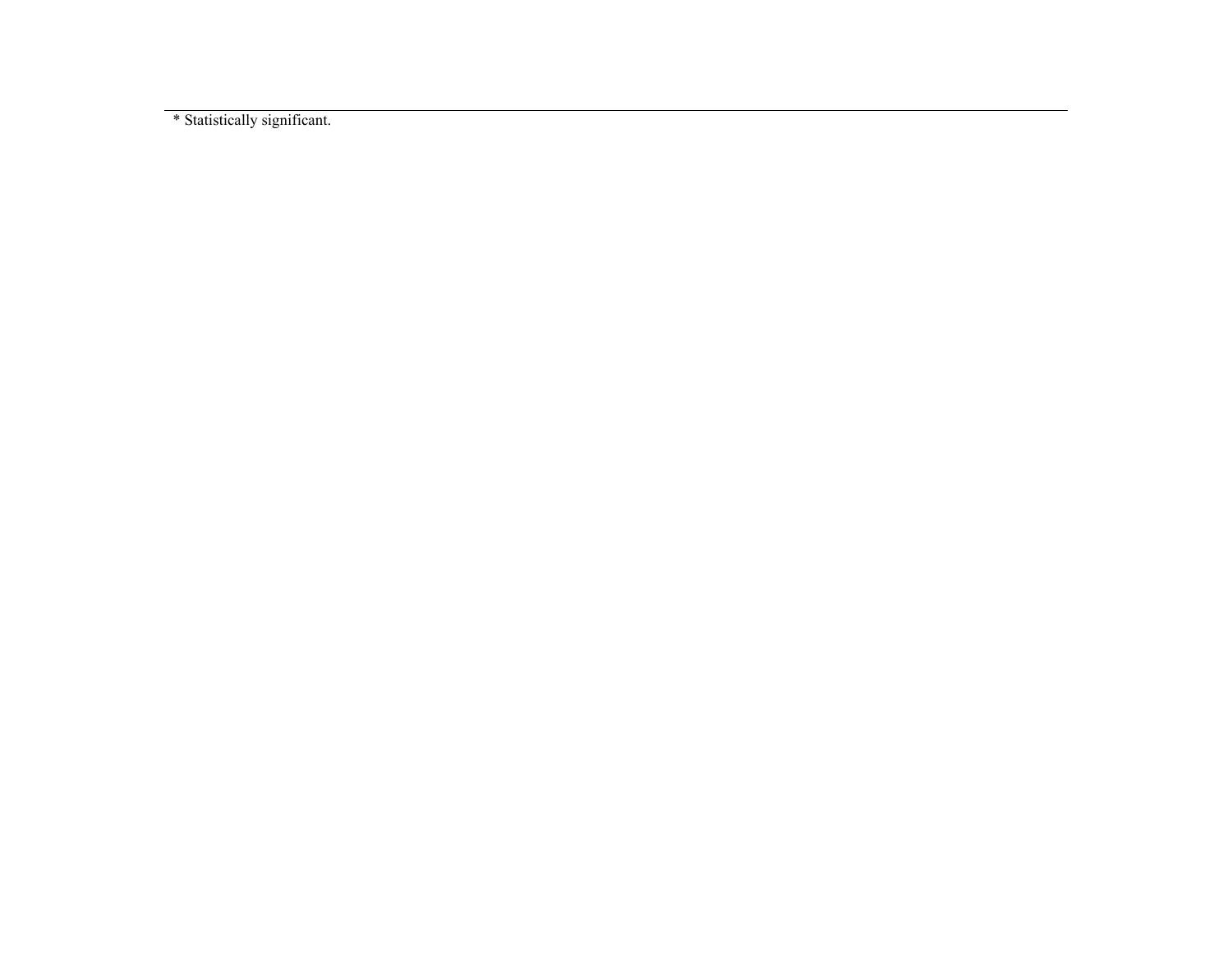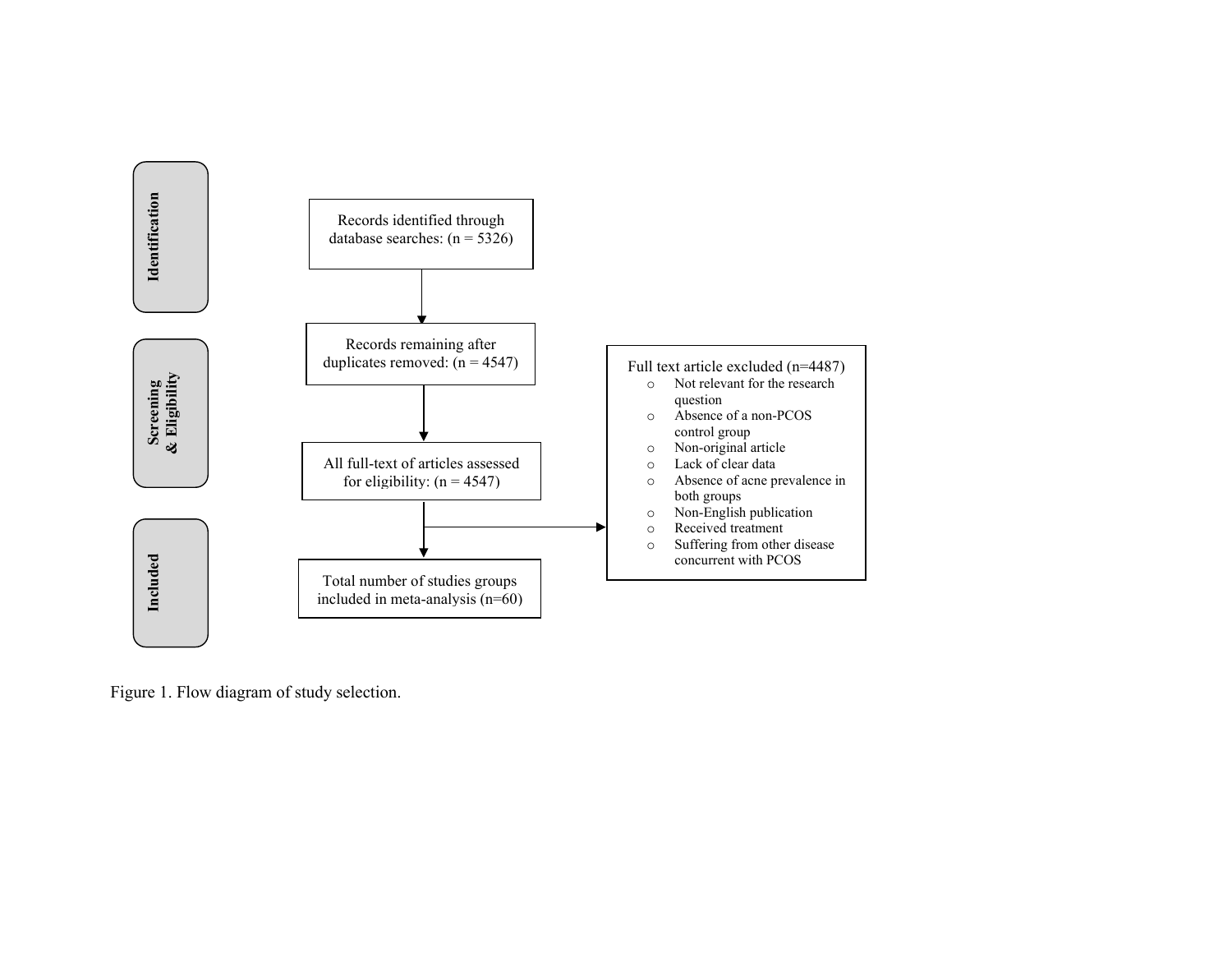Figure 2: Forest lot for prevalence of acne among women with PCOS (A) and without PCOS (B)

## A:

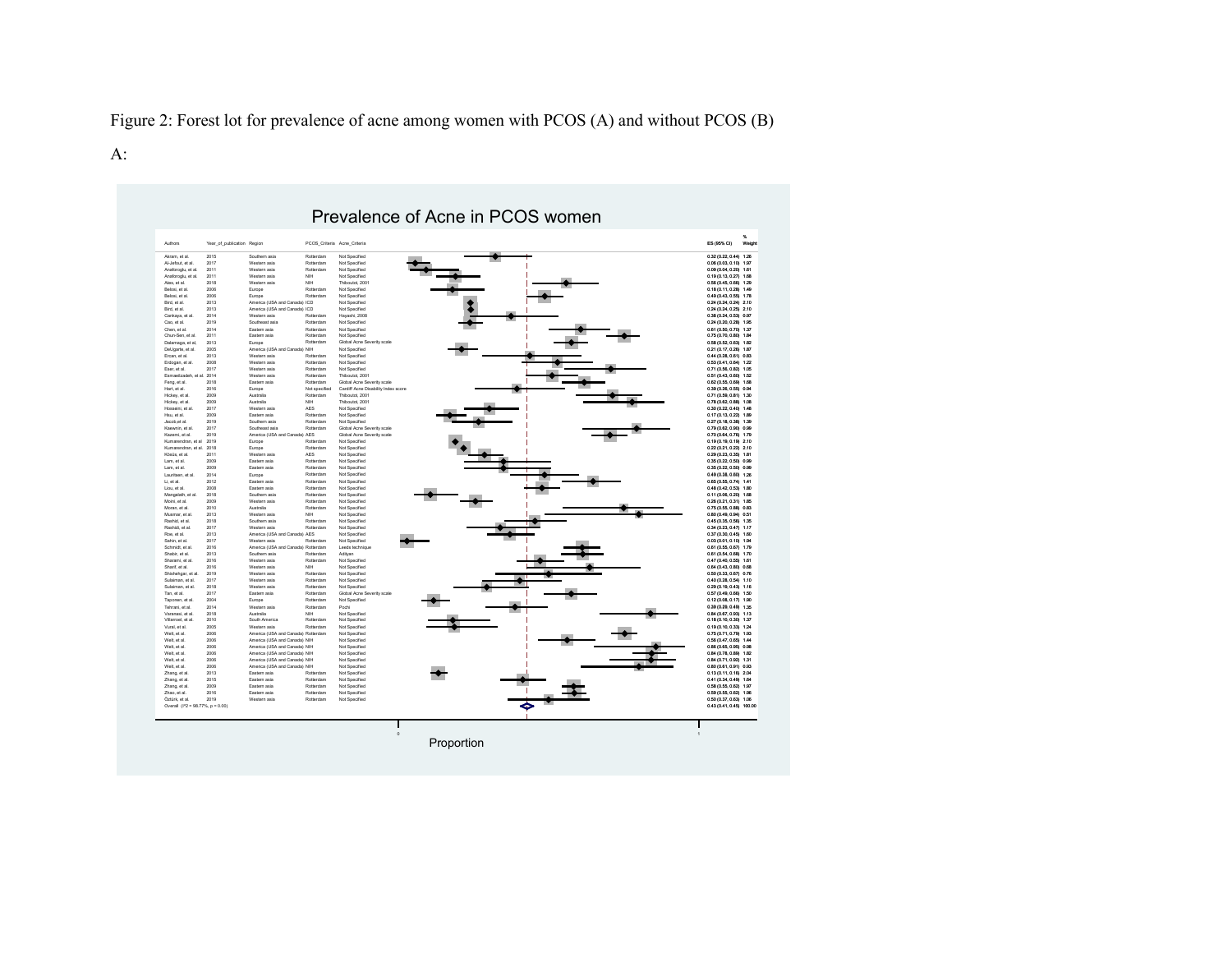

# Prevalence of Acne in non-PCOS women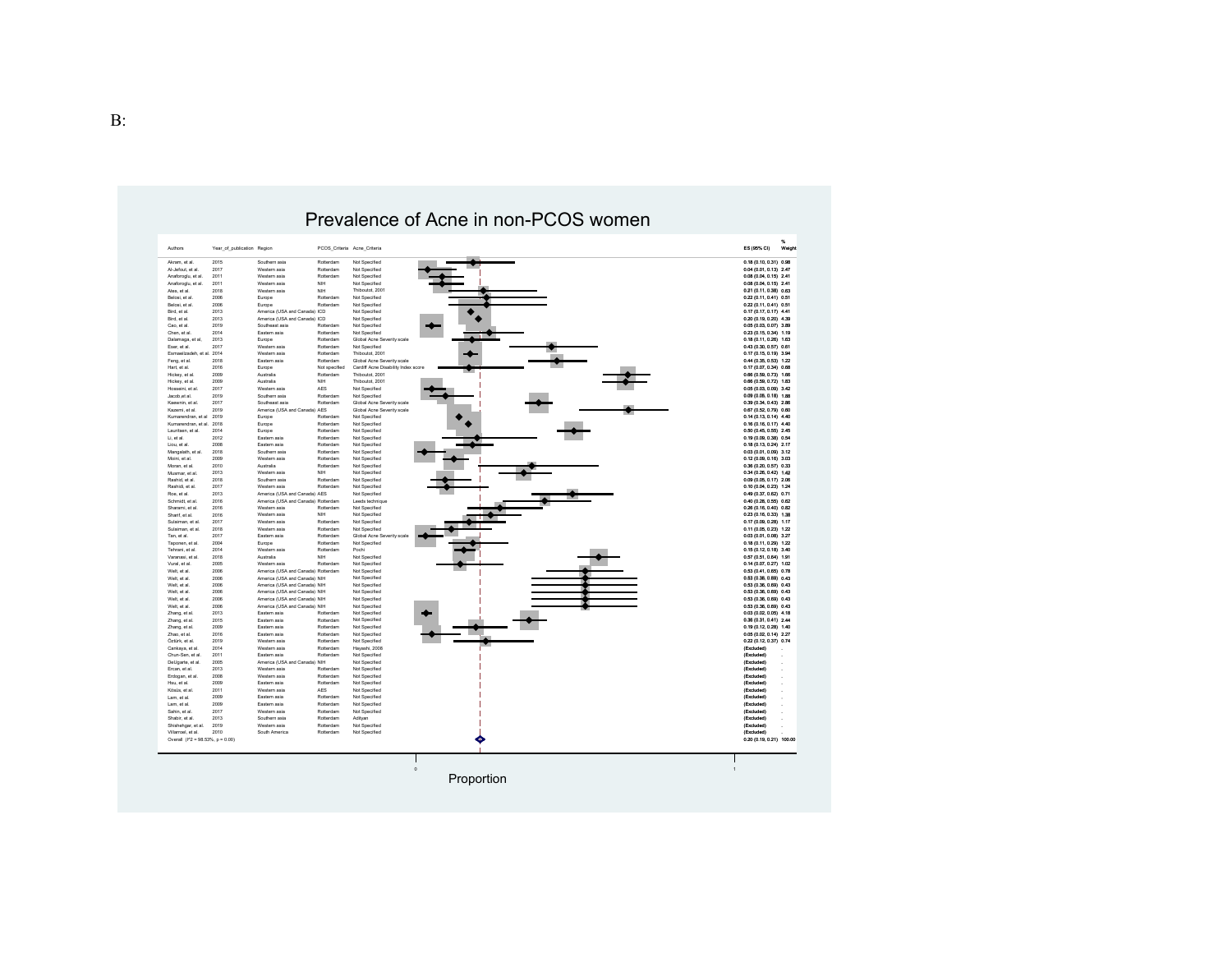Figure 3: Sensitivity analysis plot for Prevalence of Acne in PCOS (A) non-PCOS (B) women

A:

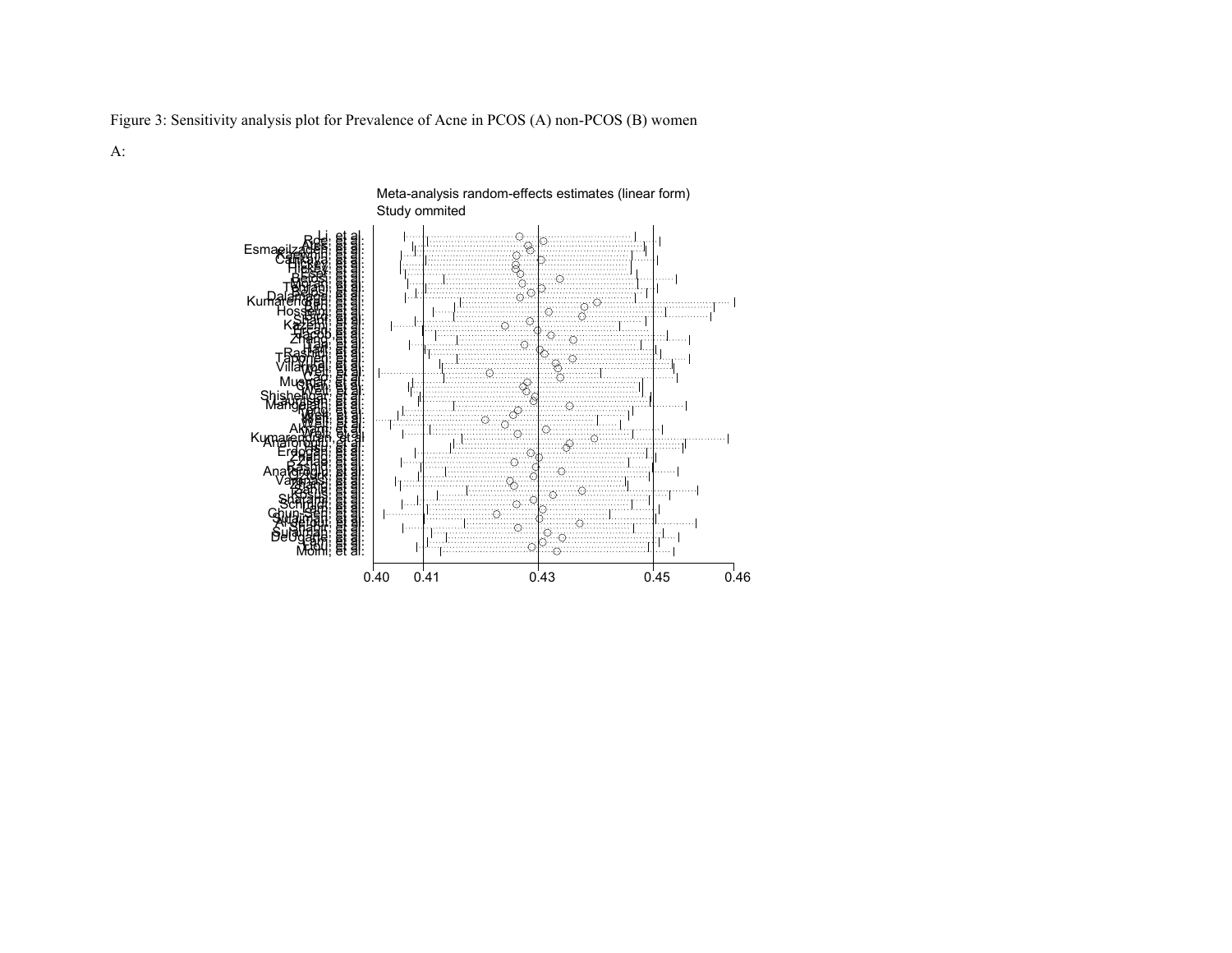

Meta-analysis random-effects estimates (linear form)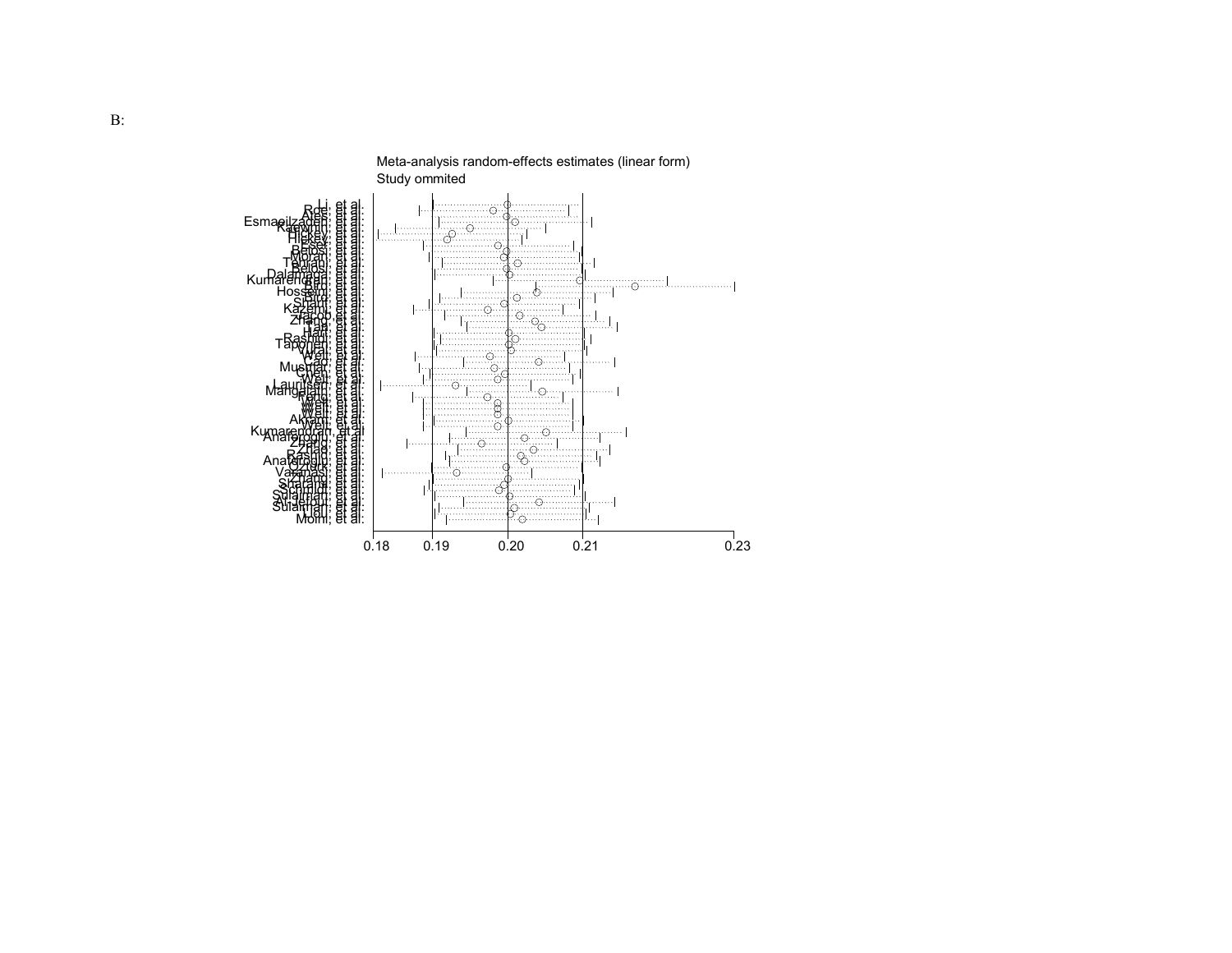|                                    | Supplementary Table 1. Quality assessment of included studies using the Newcastle-Ottawa Quality Assessment Scale for cross-sectional study.<br><b>COMPARABILITY</b> |                 |                    |                 |                  |        |                                                   |        |                                                                                    |                |                                                                                                              |            |                  |                |        |          |
|------------------------------------|----------------------------------------------------------------------------------------------------------------------------------------------------------------------|-----------------|--------------------|-----------------|------------------|--------|---------------------------------------------------|--------|------------------------------------------------------------------------------------|----------------|--------------------------------------------------------------------------------------------------------------|------------|------------------|----------------|--------|----------|
|                                    |                                                                                                                                                                      |                 |                    |                 | <b>SELECTION</b> |        |                                                   |        |                                                                                    | <b>OUTCOME</b> |                                                                                                              |            | <b>Total</b>     | <b>Ouality</b> |        |          |
| Author/year                        | ess of the<br>samples                                                                                                                                                | Representativen | Sample size        |                 | Non-responders   |        | Ascertainment of<br>the exposure (risk<br>factor) |        | A: study controls for<br>age and/or BMI<br>B: control for any<br>additional factor |                | Assessment of the outcome<br>a) Independent blind assessment**<br>b) Record linkage. **<br>c) Self report. * |            | Statistical test |                | scores |          |
|                                    | locati<br>on                                                                                                                                                         | score           | locati<br>on       | scor<br>$\rm e$ | location         | score  | location                                          | score  | location                                                                           | score          | location                                                                                                     | score      | location         | score          |        |          |
| Akram, et al. (2015)               |                                                                                                                                                                      |                 |                    |                 | p.23             | $\ast$ | p.23                                              | $*$    | p.23                                                                               | $*$            | p.23                                                                                                         | $*$        | p.23             | $\ast$         | $5*$   | Moderate |
| Belosi, et al. (2006)              |                                                                                                                                                                      |                 |                    |                 | p.3109           | $\ast$ | p.3109                                            | $*$    |                                                                                    |                | p.3109                                                                                                       | $*$        | p.3109           | $\ast$         | $4*$   | Moderate |
| Cao, et al. (2019)                 |                                                                                                                                                                      |                 |                    |                 | p.2              | $*$    |                                                   |        | p.3                                                                                | $\ast$         | p.3                                                                                                          | $*$        | p.3              | $\ast$         | $4*$   | Moderate |
| Chen, et al. (2014)                |                                                                                                                                                                      |                 |                    |                 | p.544            | $\ast$ | p.543                                             | $\ast$ |                                                                                    |                | p.543                                                                                                        | $*$        | p.543            | $\ast$         | $4*$   | Moderate |
| Ercan, et al.(2013)                |                                                                                                                                                                      |                 |                    |                 | p.2              | $\ast$ | p.2                                               | $\ast$ | p.3                                                                                | $\ast\ast$     | p.2                                                                                                          | $\ast$     | p.2              | $\ast$         | $6*$   | Moderate |
| Feng, et al.(2018)                 |                                                                                                                                                                      |                 |                    |                 | p.2              | $*$    | $p.2-3$                                           | $\ast$ | p.5                                                                                | $*$            | p.2                                                                                                          | $*$        | p.3              | $\ast$         | $5*$   | Moderate |
| Hart, et al.(2016)                 |                                                                                                                                                                      |                 |                    |                 | p.178-9          | $*$    | p.178                                             | $\ast$ | p.178                                                                              | $*$            | p.178                                                                                                        | $*$        | p.178            | $\ast$         | $5*$   | Moderate |
| Kazemi, et al.(2019)               |                                                                                                                                                                      |                 |                    |                 | $p.4-5$          | $*$    | p.3                                               | $*$    | p.3                                                                                | $*$            | p.3                                                                                                          | **         | p.3              | $\ast$         | $6*$   | Moderate |
| Lauritsen, et al.(2014)            |                                                                                                                                                                      |                 |                    |                 | p.793            | $*$    | p.792                                             | $\ast$ |                                                                                    |                | p.792                                                                                                        | $\ast$     | p.793            | $\ast$         | $4*$   | Moderate |
| Moran, et al.(2010)                |                                                                                                                                                                      |                 |                    |                 | p.26             | $\ast$ |                                                   |        |                                                                                    |                | p.25                                                                                                         | $\ast$     | p.26             | $\ast$         | $3*$   | low      |
| Musmar, et al.(2013)               |                                                                                                                                                                      |                 | p.2                | $\ast$          | p.3              | $\ast$ | p.2                                               | $\ast$ | p.3                                                                                | $\ast$         | p.2                                                                                                          | $*$        | p.3              | $\ast$         | $6*$   | Moderate |
| Sharif, et al.(2016)               |                                                                                                                                                                      |                 | p.3                | $\ast$          | $p.3-4$          | $\ast$ | p.2                                               | $\ast$ | p.4                                                                                | $*$            | p.2                                                                                                          | $*$        | p.3              | $\ast$         | $6*$   | Moderate |
| Tan, et al.(2017)                  |                                                                                                                                                                      |                 |                    |                 | p.264            | $\ast$ | $\overline{p.263}$                                | $\ast$ | p.264                                                                              | $**$           | p.263                                                                                                        | $*$        | p.263            | $\ast$         | $6*$   | Moderate |
| Tehrani, et al.(2014)              | p.2                                                                                                                                                                  | $\ast$          | p.2                |                 | p.3              | $*$    | p.2                                               | $*$    | p.3                                                                                | $*$            | p.2                                                                                                          | **         | p.3              | $\ast$         | 8*     | High     |
| Villarroel, et al.(2010)           |                                                                                                                                                                      |                 | $\overline{p.601}$ | $\ast$          | p.603            | $\ast$ | $p.602-3$                                         | $\ast$ | $\overline{p.603}$                                                                 | $*$            | p.602                                                                                                        | $*$        | p.603            | $\ast$         | $6*$   | Moderate |
| Welt, et al.(2006)<br>Code: 4248   |                                                                                                                                                                      |                 |                    |                 | p.4363           | $\ast$ | p.4368                                            | $*$    | p.4362                                                                             | $*$            | p.4362                                                                                                       | $\ast$     | p.4363           | $\ast$         | $5*$   | Moderate |
| Welt, et al. $(2006)$<br>Code:4250 |                                                                                                                                                                      |                 |                    |                 | p.4843           | $\ast$ | p.4843                                            | $\ast$ | p.4843                                                                             | $\ast\ast$     | p.4843                                                                                                       | $\ast$     | p.4843           | $\ast$         | $6*$   | Moderate |
| Al-Jefout, et al.(2017)            |                                                                                                                                                                      |                 |                    |                 | p.2              | $*$    | p.6                                               | $\ast$ |                                                                                    |                | $p.6 - 7$                                                                                                    | $\ast$     | $p.7-8$          | $\ast$         | $4*$   | Moderate |
| Erdoğan, et al.(2008)              |                                                                                                                                                                      |                 |                    |                 |                  |        | p.144                                             | $\ast$ | p.145                                                                              | $**$           | p.144                                                                                                        | $\ast$     | p.144            | $\ast$         | $5*$   | Moderate |
| Esmaeilzadeh, et<br>al.(2014)      | p.560                                                                                                                                                                | $\ast$          | p.560              |                 | p.561            | $\ast$ | p.560                                             | $\ast$ | p.562                                                                              | $**$           | 560                                                                                                          | $**$       | P560             | $\ast$         | $9*$   | High     |
| Chun-Sen, et al. (2011)            |                                                                                                                                                                      |                 |                    |                 | p.303            | $\ast$ | p.301                                             | $\ast$ | p.302                                                                              | $\ast$         | p.301                                                                                                        | $\ast$     | p.302            | $\ast$         | $5*$   | Moderate |
| Kaewnin, et al. (2017)             |                                                                                                                                                                      |                 | p.1                | $\ast$          | p.2              | $\ast$ | p.2                                               | $\ast$ | p.3                                                                                | $\ast$         | p.2                                                                                                          | $\ast\ast$ | p.2              | $\ast$         | $7*$   | High     |
| Köşüş, et al.(2011)                |                                                                                                                                                                      |                 |                    |                 | p.179            | $\ast$ | p.178                                             | $\ast$ | p.179                                                                              | $\ast$         | p.178                                                                                                        | $\ast$     | p.179            | $\ast$         | $5*$   | Moderate |
| Li, et al.(2012)                   |                                                                                                                                                                      |                 |                    |                 | p.392            | $\ast$ |                                                   |        | p.391                                                                              | $*$            | p.391                                                                                                        | $\ast$     | p.391            | $\ast$         | $4*$   | Moderate |
| Moini, et al.(2009)                |                                                                                                                                                                      |                 | p.124              | $\ast$          |                  |        | p.124                                             | $\ast$ | p.124                                                                              | $*$            | p.124                                                                                                        | $*$        | p.124            | $\ast$         | $5*$   | Moderate |
| Öztürk, et al.(2019)               |                                                                                                                                                                      |                 |                    |                 |                  |        | p.256                                             | $\ast$ | p.256                                                                              | $\ast\ast$     | p.256                                                                                                        | $\ast$     | p.256            | $\ast$         | $5*$   | Moderate |
| Rashid, et al.(2018)               |                                                                                                                                                                      |                 |                    |                 | p.2              | $\ast$ | p.1                                               | $\ast$ | p.1                                                                                | $**$           | p.1                                                                                                          | $\ast$     | p.2              | $\ast$         | $6*$   | Moderate |
| Schmidt, et al.(2016)              |                                                                                                                                                                      |                 |                    |                 | p.3              | $\ast$ | p.2                                               | $\ast$ |                                                                                    |                | p.2                                                                                                          | $\ast\ast$ | p.3              | $\ast$         | $5*$   | Moderate |
| Shabir, et al.(2013)               |                                                                                                                                                                      |                 |                    |                 | p.2              | $*$    | p.2                                               | $\ast$ | p.1                                                                                | $\ast$         | $p.1-2$                                                                                                      | **         | p.2              | $\ast$         | $6*$   | Moderate |
| Sharami, et al.(2016)              |                                                                                                                                                                      |                 |                    |                 | p.136            | $\ast$ | p.135                                             | $\ast$ |                                                                                    |                | p.135                                                                                                        | $*$        | p.135            | $\ast$         | $4*$   | Moderate |
| Sulaiman, et al.h(2017)            |                                                                                                                                                                      |                 | p.898              |                 | p.899            | $\ast$ | p.898                                             | $\ast$ | p.900                                                                              | $\ast$         | p.899                                                                                                        | $*$        | p.899            | $\ast$         | $6*$   | Moderate |
| Varanasi, et al.(2018)             |                                                                                                                                                                      |                 |                    |                 | p.4              | $\ast$ | p.3                                               | $\ast$ | p.5                                                                                | $\ast$         | $p.2-3$                                                                                                      | $*$        | p.3              | $\ast$         | $5*$   | Moderate |
| Zhang, et al.(2009)                |                                                                                                                                                                      |                 |                    |                 | p.1635           | $\ast$ | p.1634                                            | $\ast$ |                                                                                    |                | p.1634                                                                                                       | $\ast$     | p.1635           | $\ast$         | $4*$   | Moderate |
| Zhao, et al. (2016)                |                                                                                                                                                                      |                 |                    |                 |                  |        | p.152                                             | $\ast$ | p.152                                                                              | $\ast$         | p.152                                                                                                        | $*$        | p.152            | $\ast$         | $4*$   | Moderate |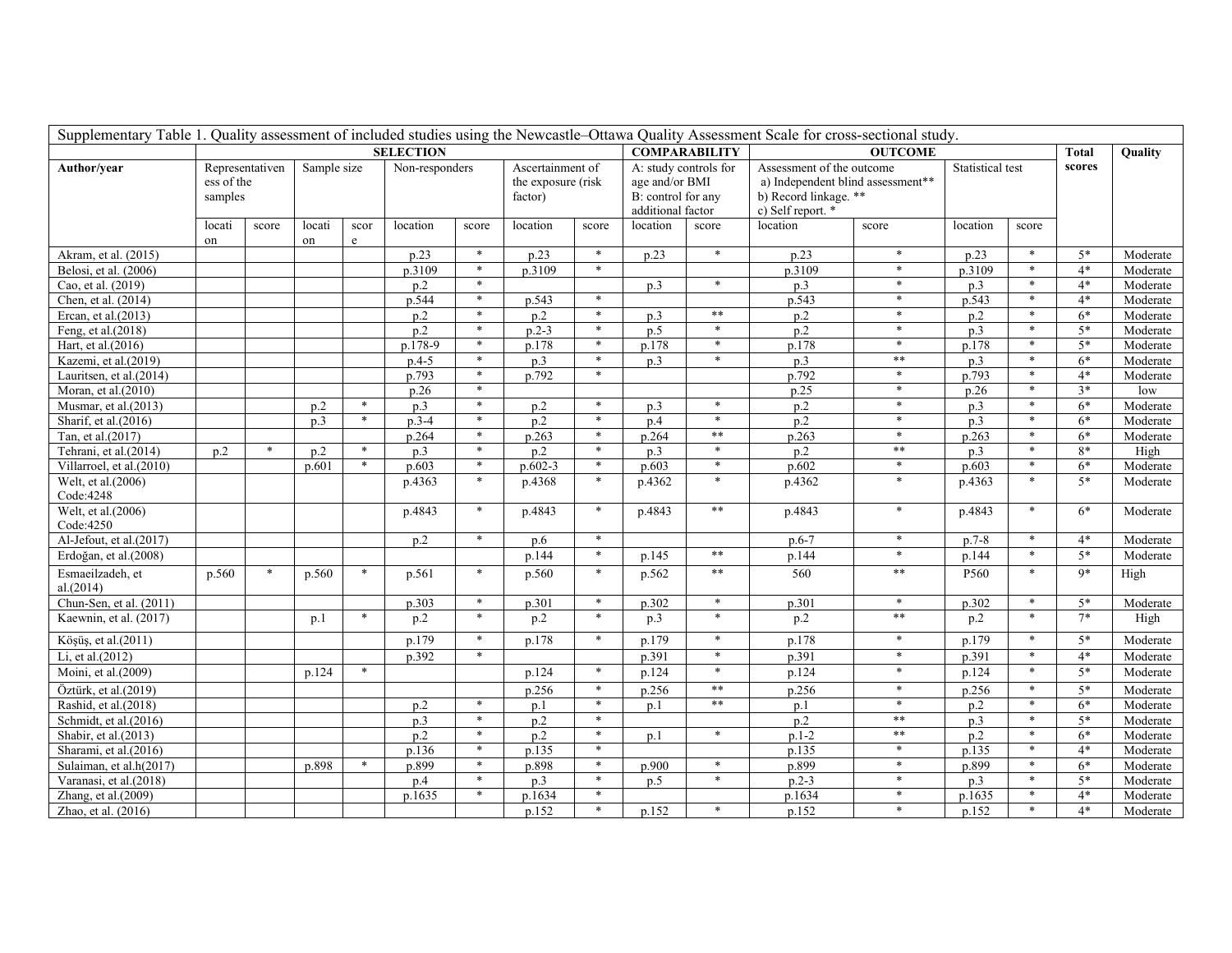|                                 |                          |                                                                                                                                                                                                                                               |          |         | <b>SELECTION</b>                                        |        |                                                                 |        | <b>COMPARABILIT</b><br><b>OUTCOME</b>                                             |        |          |        |          |        |          |         | <b>Total</b><br>scores | Quality  |
|---------------------------------|--------------------------|-----------------------------------------------------------------------------------------------------------------------------------------------------------------------------------------------------------------------------------------------|----------|---------|---------------------------------------------------------|--------|-----------------------------------------------------------------|--------|-----------------------------------------------------------------------------------|--------|----------|--------|----------|--------|----------|---------|------------------------|----------|
| Author                          | of the exposed<br>cohort | A: Study controls<br>Representativeness<br>Selection of the<br>Ascertainment of<br>No outcome of<br>for age and/or BMI<br>non-exposed<br>interest at start of<br>exposure<br>B: Study controls<br>cohort<br>study<br>for other<br>confounders |          |         | A: Independent<br>blind assessment<br>B: Record linkage |        | Follow-up long<br>enough for<br>outcomes (at least<br>one year) |        | A:complete of<br>follow up of<br>cohorts B: lost to<br>follow up less than<br>20% |        |          |        |          |        |          |         |                        |          |
|                                 | location                 | score                                                                                                                                                                                                                                         | location | score   | location                                                | score  | location                                                        | score  | location                                                                          | score  | location | score  | location | score  | location | score   |                        |          |
| Bird, et al. (2013)<br>Code.486 | p.116                    | $\ast$                                                                                                                                                                                                                                        | p.116    | $\ast$  | p.116                                                   | $\ast$ | p.116                                                           | $\ast$ |                                                                                   |        | p.116    | $\ast$ | p.117    | $\ast$ | p.118    |         | $7*$                   | High     |
| Bird, et al.(2013)<br>Code:488  | p.365                    | $*$                                                                                                                                                                                                                                           | p.365    | $*$     | p.366                                                   | $\ast$ | p.366                                                           | $\ast$ |                                                                                   |        | p.366    | $\ast$ | p.366    | *      | p.366    |         | $7*$                   | High     |
| Dalamaga, et al.(2013)          |                          |                                                                                                                                                                                                                                               |          |         | p.923                                                   | $\ast$ |                                                                 |        | p.923                                                                             | $\ast$ | p.923    | $\ast$ |          |        |          |         | $3*$                   | Low      |
| Kumarendran, et al.(2018)       | p.4                      | $\ast$                                                                                                                                                                                                                                        | p.4      | $*$     | p.4                                                     | $\ast$ | p.4                                                             | $*$    | p.6,9                                                                             | $**$   | p.4      | $\ast$ | p.7      | $\ast$ | p.6      | $\ast$  | $9*$                   | High     |
| Kumarendran, et al. (2019)      | p.6                      | $\ast$                                                                                                                                                                                                                                        | p.6      | $\star$ | p.6                                                     | $\ast$ | p.6                                                             | $\ast$ | p.6                                                                               | $**$   | p.6      | $\ast$ | p.6      | $\ast$ | p.6      |         | $9*$                   | High     |
| Taponen, et al. $(2004)$        | p.1084                   | $\ast$                                                                                                                                                                                                                                        | p.1084   | $\ast$  | p.1084                                                  | $\ast$ |                                                                 |        |                                                                                   |        | p.1084   | $\ast$ | p.1084   | $\ast$ |          |         | $5*$                   | Moderate |
| Ates, et al. (2018)             |                          |                                                                                                                                                                                                                                               |          |         | p.2                                                     | $*$    | p.3                                                             | $\ast$ | p.3                                                                               | $**$   | p.2      | $**$   |          |        | p.3      | $\star$ | $7*$                   | high     |
| DeUgarte, et al.(2005)          |                          |                                                                                                                                                                                                                                               |          |         | p.1455                                                  | $*$    | p.14                                                            | $\ast$ | p.1456                                                                            | $**$   | p.1455   | $*$    |          |        | p.1456   | $\ast$  | $6*$                   | Moderate |
| Hickey, et al.(2009)            |                          |                                                                                                                                                                                                                                               |          |         | p.3715                                                  | $*$    | p.3715                                                          | $\ast$ | p.3715                                                                            | $\ast$ | p.3715   | **     | p.3715   | $*$    | p.3715   |         | $7*$                   | Moderate |
| Hsu, et al. (2009)              |                          |                                                                                                                                                                                                                                               |          |         | p.1169                                                  | $\ast$ | p.1170                                                          | $\ast$ |                                                                                   |        | p.1169   | $\ast$ |          |        | p.1170   |         | $4*$                   | Moderate |
| Lam, et al. (2009)              |                          |                                                                                                                                                                                                                                               |          |         | p.197                                                   | $\ast$ | p.197                                                           | $\ast$ |                                                                                   |        | p.197    | $\ast$ |          |        | p.197    |         | $4*$                   | Moderate |
| Liou, et al.(2008)              |                          |                                                                                                                                                                                                                                               |          |         | p.1961                                                  | $\ast$ | p.1961                                                          | $\ast$ |                                                                                   |        | p.1961   | $\ast$ |          |        | p.1961   |         | $4*$                   | Moderate |
| Roe, et al. (2013)              |                          |                                                                                                                                                                                                                                               |          |         | p.5                                                     | $\ast$ | p.5                                                             | $\ast$ |                                                                                   |        | p.5      | $\ast$ |          |        | p.5      |         | $4*$                   | Moderate |
| Sahin, et al.(2017)             |                          |                                                                                                                                                                                                                                               |          |         | p.146                                                   | $\ast$ | p.146                                                           | $\ast$ | p.147                                                                             |        | p.146    | $\ast$ |          |        | p.147    |         | $5*$                   | Moderate |

Supplementary Table 2. Quality assessment of studies included using the Newcastle–Ottawa Quality Assessment Scale for cohort studies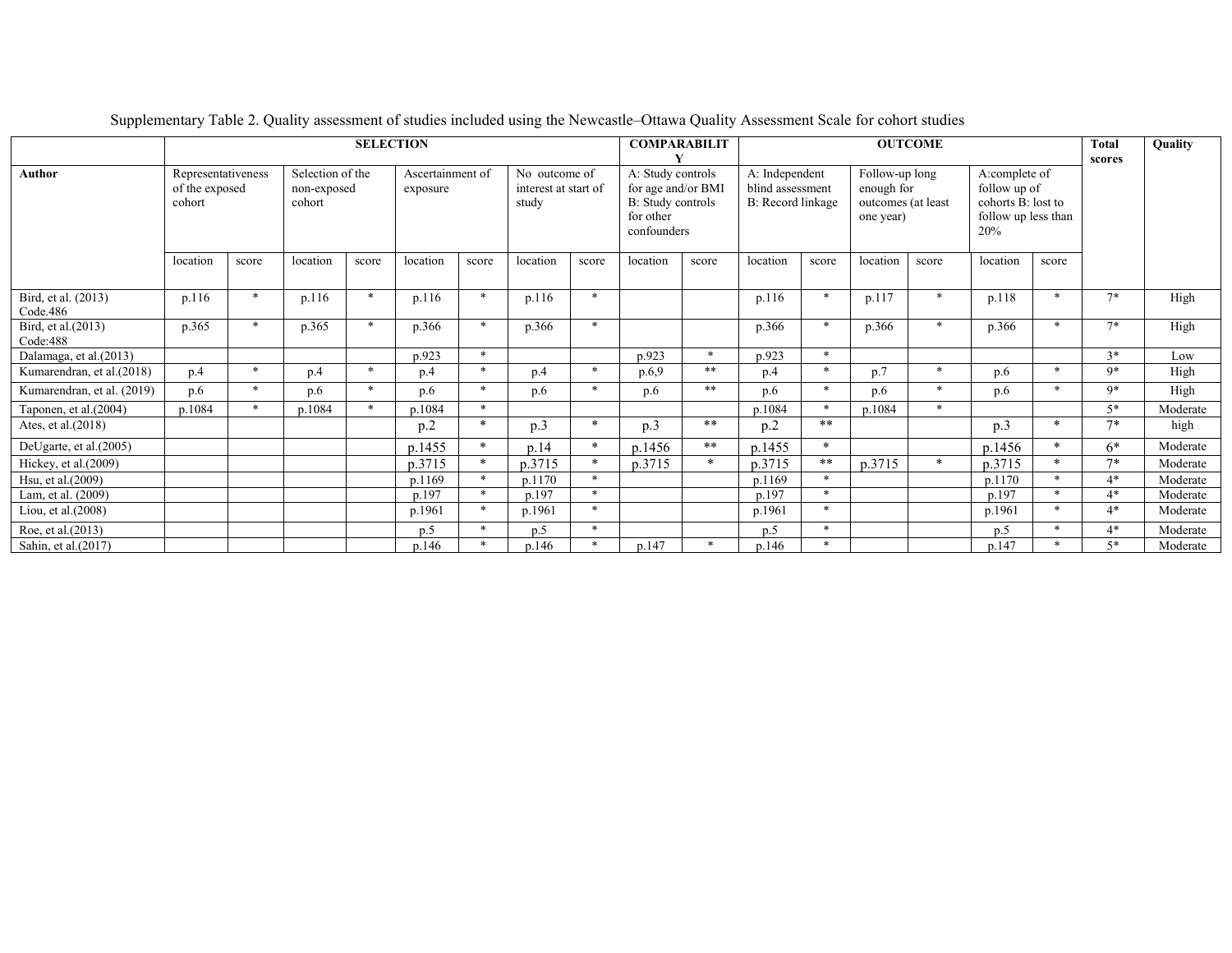Supplementary Table 3. Quality assessment of included studies using the Newcastle–Ottawa Quality Assessment Scale for case-control study.

|                             |                                                    |        |                                                | <b>SELECTION</b> |                                      |        |                                       | <b>COMPARABILITY</b><br><b>EXPOSURE</b><br>Same method of |                                                                        |                                |               |                                  |                   |                                         |                                  | <b>Total</b> | Quality |          |
|-----------------------------|----------------------------------------------------|--------|------------------------------------------------|------------------|--------------------------------------|--------|---------------------------------------|-----------------------------------------------------------|------------------------------------------------------------------------|--------------------------------|---------------|----------------------------------|-------------------|-----------------------------------------|----------------------------------|--------------|---------|----------|
| <b>Author</b>               | Is the case<br>definition<br>adequate?<br>location | score  | Representativeness<br>of the cases<br>location | score            | Selection of<br>Controls<br>location | score  | Definition of<br>Controls<br>location | score                                                     | Comparability of<br>the basis of the<br>design or analysis<br>location | cases and controls on<br>score | Ascertainment | of exposure<br>location<br>score |                   | ascertainment<br>for cases and<br>score | Non-Response<br>rate<br>location | score        | scores  |          |
| Eser, et<br>al.(2017)       | p.808                                              | $\ast$ |                                                |                  |                                      |        | p.808                                 | $\ast$                                                    | p.808                                                                  | $\ast\ast$                     | p.808         | *                                | location<br>p.808 | $\ast$                                  |                                  |              | $6*$    | Moderate |
| Hosseini, et<br>al.(2017)   | p.576                                              | $\ast$ |                                                |                  |                                      |        | p.576                                 | $\ast$                                                    | p.576                                                                  | $\ast$                         | p.576         | $\ast$                           | p.576             | $\ast$                                  | p.577                            | $\ast$       | $6*$    | Moderate |
| Rashidi, et<br>al.(2017)    | p.2                                                | $\ast$ |                                                |                  |                                      |        | p.2                                   | $\ast$                                                    |                                                                        |                                |               | $\ast$                           | p.2               | $\ast$                                  |                                  |              | $4*$    | Moderate |
| Vural, et<br>al.(2005)      | p.2409                                             | $\ast$ |                                                |                  |                                      |        | p.2410                                | $\ast$                                                    | p.2410                                                                 | $\ast$                         | p.2410        | $\ast$                           | p.2410            | $*$                                     |                                  |              | $5*$    | Moderate |
| Zhang, et<br>al.(2013)      | p.526                                              | $*$    |                                                |                  |                                      |        | p.526                                 | $\ast$                                                    | p.528                                                                  | $\ast$                         | p.526         | $\ast$                           | p.526             | $\ast$                                  |                                  |              | $5*$    | Moderate |
| Jacob, et<br>al.(2014)      | p.8                                                | $\ast$ |                                                |                  |                                      |        |                                       |                                                           |                                                                        |                                | p.8           | $\ast$                           | p.8               | $\ast$                                  |                                  |              | $3*$    | Low      |
| Mangalath,<br>et al. (2018) | p.15                                               | $*$    |                                                |                  |                                      |        |                                       |                                                           | p.16                                                                   | $\ast$                         | p.15          | $\ast$                           | p.15              | $\ast$                                  |                                  |              | $4*$    | Moderate |
| Anaforoglu,<br>et al.(2011) | p.376-8                                            | $\ast$ |                                                |                  |                                      |        |                                       |                                                           |                                                                        |                                | p.376         | $\ast$                           | p.376             | $\ast$                                  |                                  |              | $3*$    | Low      |
| Cankaya, et<br>al.(2014)    | p.825                                              | $\ast$ |                                                |                  |                                      |        | p.825                                 | $\ast$                                                    | p.825                                                                  | $\ast$                         | p.825         | $\ast$                           | p.8.26            | $\ast$                                  | p.828                            | $\ast$       | $6*$    | Moderate |
| Sulaiman,<br>et al.(2018)   | p.764                                              | $*$    |                                                |                  |                                      |        | p.765                                 | $\ast$                                                    | p.766                                                                  | $\ast$                         | p.765         | $\ast$                           | p.765             | $\ast$                                  | p.766                            | $\ast$       | $6*$    | Moderate |
| Zhang, et<br>al.(2015)      | p.3                                                | $\ast$ | p.2                                            | $\ast$           | p.3                                  | $\ast$ | p.3                                   | $\ast$                                                    | p.3                                                                    | $\ast\ast$                     | p.3           | *                                | p.3               | $\ast$                                  | p.5                              | $\ast$       | 9*      | High     |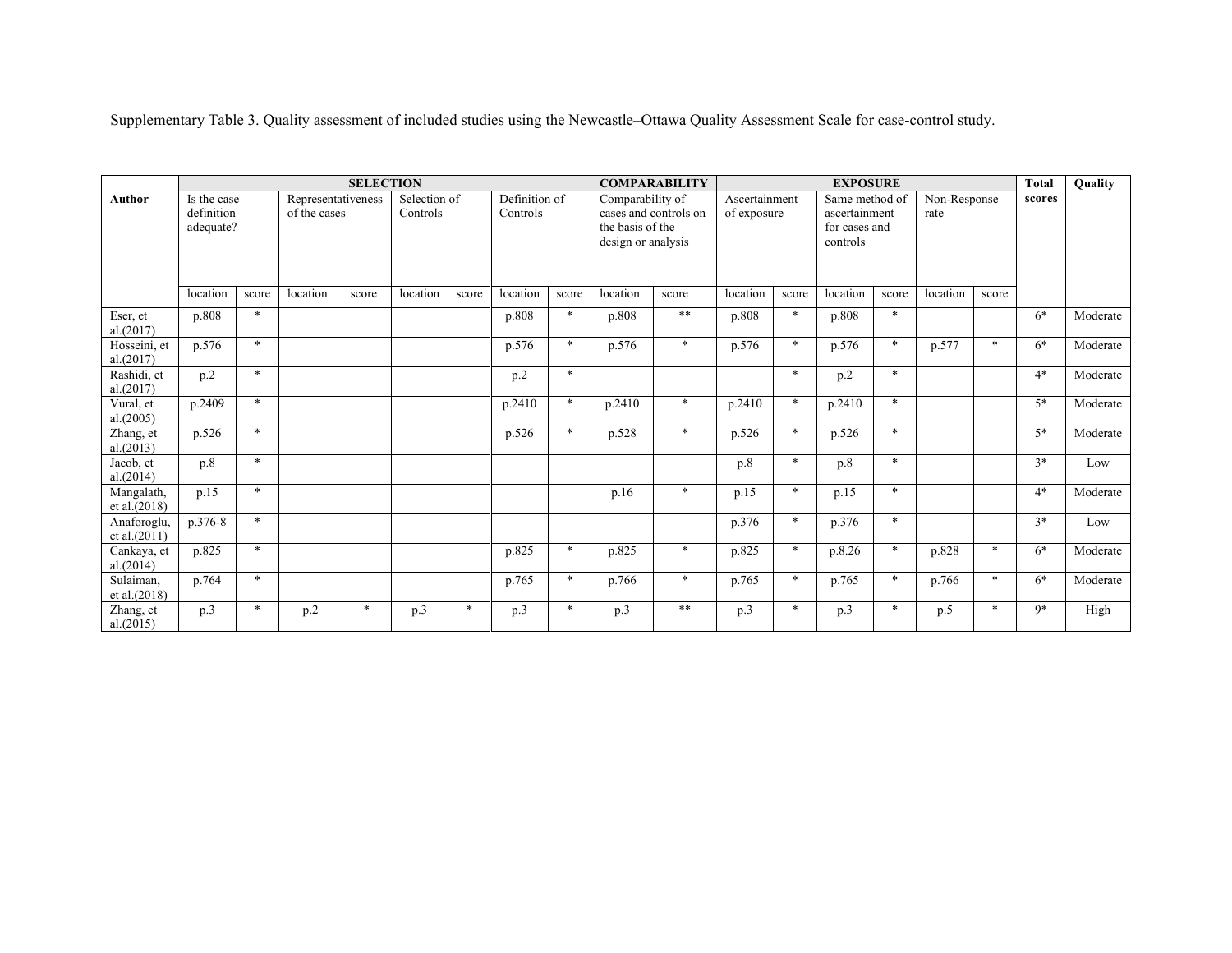Supplementary Table 4. Quality assessment of included studies using the Consort Assessment Scale for interventional studies

| Author                    |              |              |               |          |      |        | Methods |               |                           |                |          |                        |  |
|---------------------------|--------------|--------------|---------------|----------|------|--------|---------|---------------|---------------------------|----------------|----------|------------------------|--|
|                           | Trial design | Participants | Interventions | Jutcomes | size | Sample |         | Randomization | Allocation<br>concealment | Implementation | Blinding | Statistical<br>methods |  |
|                           |              |              |               |          |      |        |         |               | mechanism                 |                |          |                        |  |
| Shishehgar, et al. (2019) |              |              |               |          |      |        |         |               |                           |                |          |                        |  |

| Author                    |              |             |   |               | Results        |             |   |           |       | Total | Quality  |
|---------------------------|--------------|-------------|---|---------------|----------------|-------------|---|-----------|-------|-------|----------|
|                           | Participant  | Recruitment |   | Baseline data | <b>Numbers</b> | Outcomes    |   | Ancillary | Harms |       |          |
|                           | flow (a      |             |   |               | analyzed       | and         |   | analyses  |       |       |          |
|                           | diagram is   |             |   |               |                | estimation  |   |           |       |       |          |
|                           | strongly     |             |   |               |                |             |   |           |       |       |          |
|                           | recommended) |             |   |               |                |             |   |           |       |       |          |
|                           |              | a           | D |               |                | $\mathbf u$ | D |           |       |       |          |
| Shishehgar, et al. (2019) |              |             | - |               |                |             |   |           |       | -10   | moderate |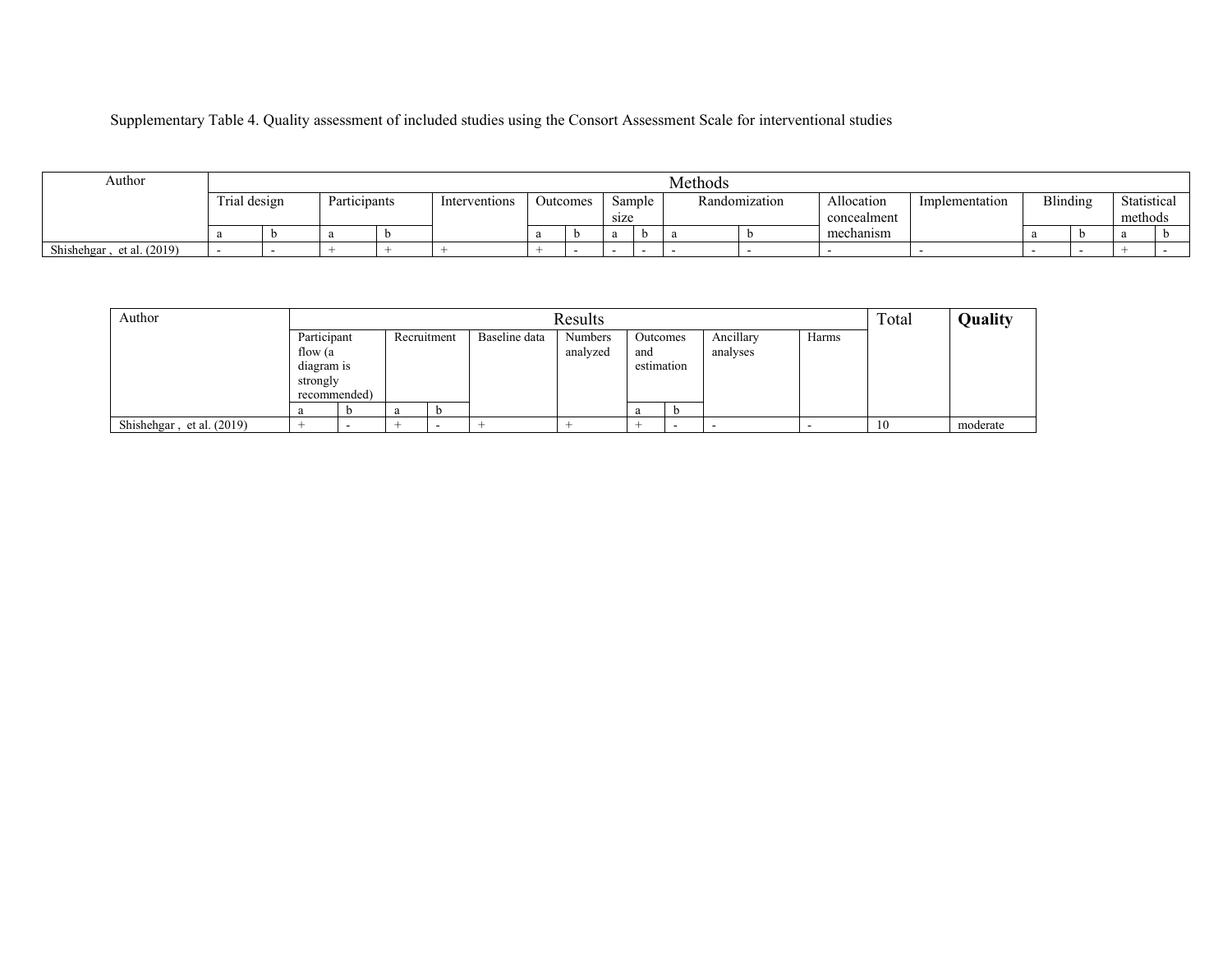Supplementary Figure 1: Risk of bias in cross-sectional studies

A:

| Author, date                     | <b>Bias in assessment</b><br>of exposure | <b>Bias in development of</b><br>outcome of interest in case<br>and controls | <b>Bias</b> in<br>selection of<br>cases | Bias in selection of<br>controls | Bias in control of prognostic variable (without<br>case and control matching or adjustment in<br>statistical methods) |
|----------------------------------|------------------------------------------|------------------------------------------------------------------------------|-----------------------------------------|----------------------------------|-----------------------------------------------------------------------------------------------------------------------|
| Akram, et al. (2015)             |                                          | о.                                                                           |                                         |                                  |                                                                                                                       |
| Belosi, et al. (2006)            |                                          |                                                                              |                                         |                                  |                                                                                                                       |
| Cao, et al. (2019)               | $\Box$                                   |                                                                              |                                         |                                  |                                                                                                                       |
| Chen, et al. (2014)              |                                          |                                                                              |                                         |                                  | Ð                                                                                                                     |
| Ercan, et al.(2013)              |                                          |                                                                              |                                         |                                  |                                                                                                                       |
| Feng, et al.(2018)               |                                          |                                                                              |                                         |                                  |                                                                                                                       |
| Hart, et al.(2016)               |                                          |                                                                              |                                         |                                  |                                                                                                                       |
| Kazemi, et al.(2019)             |                                          |                                                                              |                                         |                                  |                                                                                                                       |
| Lauritsen, et al.(2014)          |                                          |                                                                              |                                         |                                  |                                                                                                                       |
| Moran, et al.(2010)              | O                                        |                                                                              |                                         |                                  | $\bigcirc$                                                                                                            |
| Musmar, et al.(2013)             |                                          |                                                                              |                                         |                                  |                                                                                                                       |
| Sharif, et al.(2016)             |                                          |                                                                              |                                         |                                  |                                                                                                                       |
| Tan, et al.(2017)                |                                          |                                                                              |                                         |                                  |                                                                                                                       |
| Tehrani, et al.(2014)            |                                          |                                                                              |                                         |                                  |                                                                                                                       |
| Villarroel, et al.(2010)         |                                          |                                                                              |                                         |                                  |                                                                                                                       |
| Welt, et al.(2006)<br>Code: 4248 |                                          |                                                                              |                                         |                                  |                                                                                                                       |
| Welt, et al.(2006)<br>Code:4250  |                                          |                                                                              |                                         |                                  |                                                                                                                       |
| Al-Jefout, et al.(2017)          |                                          |                                                                              |                                         |                                  |                                                                                                                       |
| Erdoğan, et al.(2008)            |                                          |                                                                              |                                         |                                  |                                                                                                                       |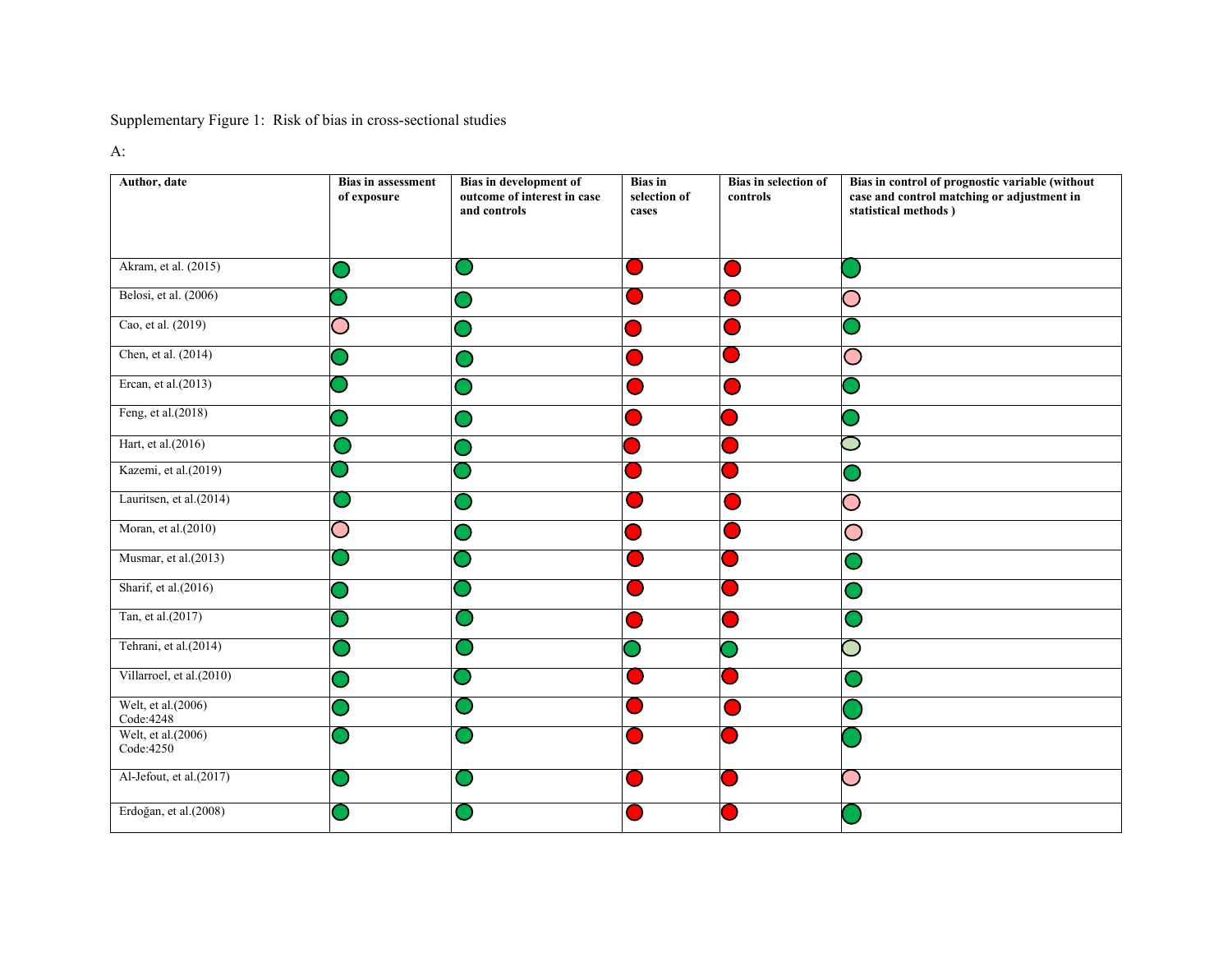| <b>Bias in assessment</b><br><b>f</b> exposure | Bias in development of<br>outcome of interest in case<br>and controls | <b>Bias</b> in<br>selection of<br>cases | Bias in selection of<br>controls | Bias in control of prognostic variable (without<br>case and control matching or adjustment in<br>statistical methods) |
|------------------------------------------------|-----------------------------------------------------------------------|-----------------------------------------|----------------------------------|-----------------------------------------------------------------------------------------------------------------------|
|                                                | $\cup$                                                                |                                         | e.                               |                                                                                                                       |
|                                                | o l                                                                   |                                         |                                  |                                                                                                                       |
|                                                | a a                                                                   |                                         |                                  |                                                                                                                       |
|                                                | u.                                                                    |                                         |                                  |                                                                                                                       |
|                                                | $\bigcirc$                                                            |                                         |                                  |                                                                                                                       |
|                                                | $\cup$                                                                |                                         |                                  |                                                                                                                       |
|                                                |                                                                       |                                         |                                  |                                                                                                                       |
|                                                | o a                                                                   |                                         |                                  |                                                                                                                       |
|                                                |                                                                       |                                         |                                  |                                                                                                                       |
|                                                |                                                                       |                                         |                                  |                                                                                                                       |
|                                                |                                                                       |                                         |                                  |                                                                                                                       |
|                                                |                                                                       |                                         |                                  |                                                                                                                       |
|                                                |                                                                       |                                         |                                  |                                                                                                                       |
|                                                |                                                                       |                                         |                                  |                                                                                                                       |
|                                                |                                                                       |                                         |                                  |                                                                                                                       |
| $\bigcirc$ probably no                         |                                                                       |                                         |                                  |                                                                                                                       |
|                                                |                                                                       | probably Yes                            |                                  |                                                                                                                       |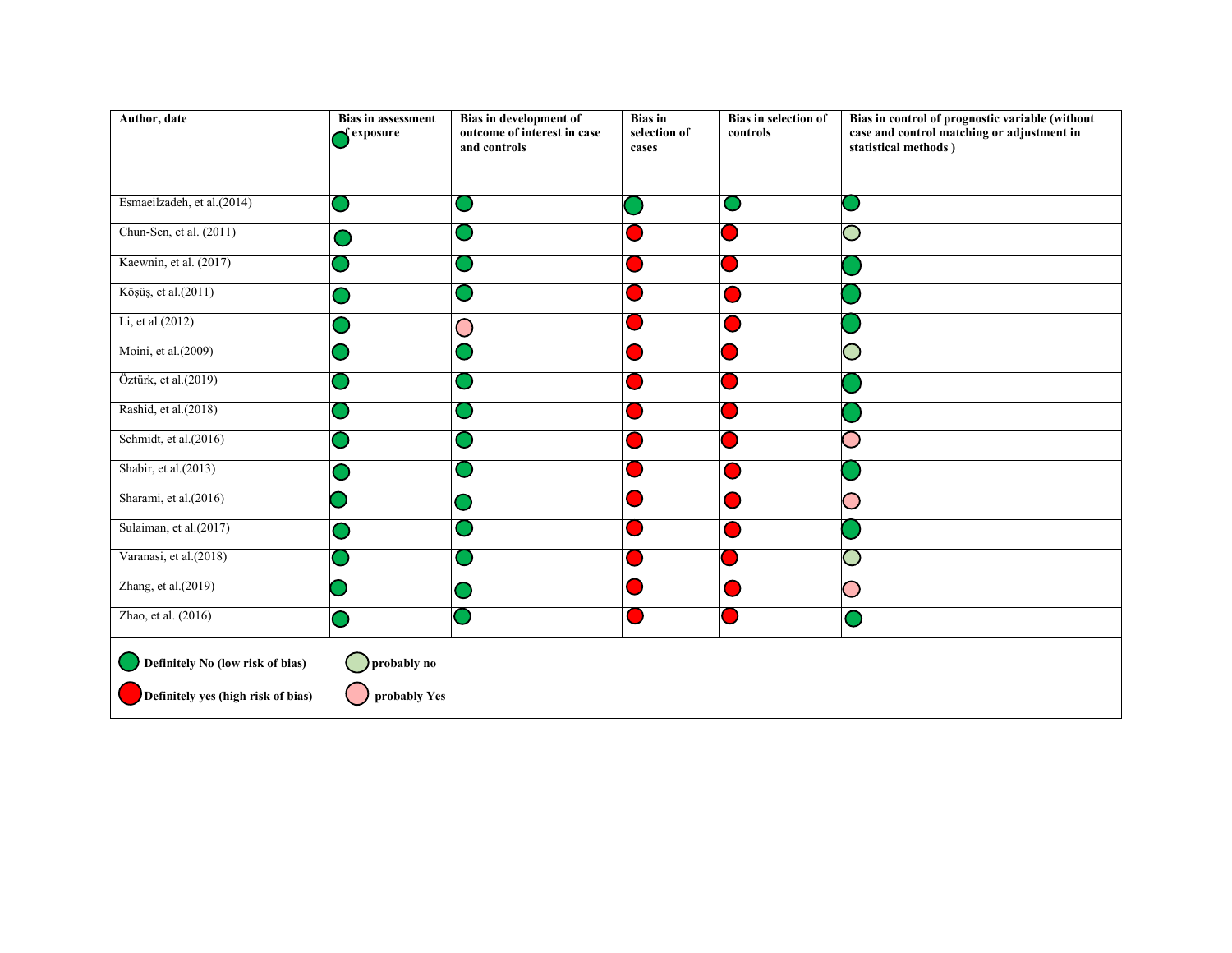

B: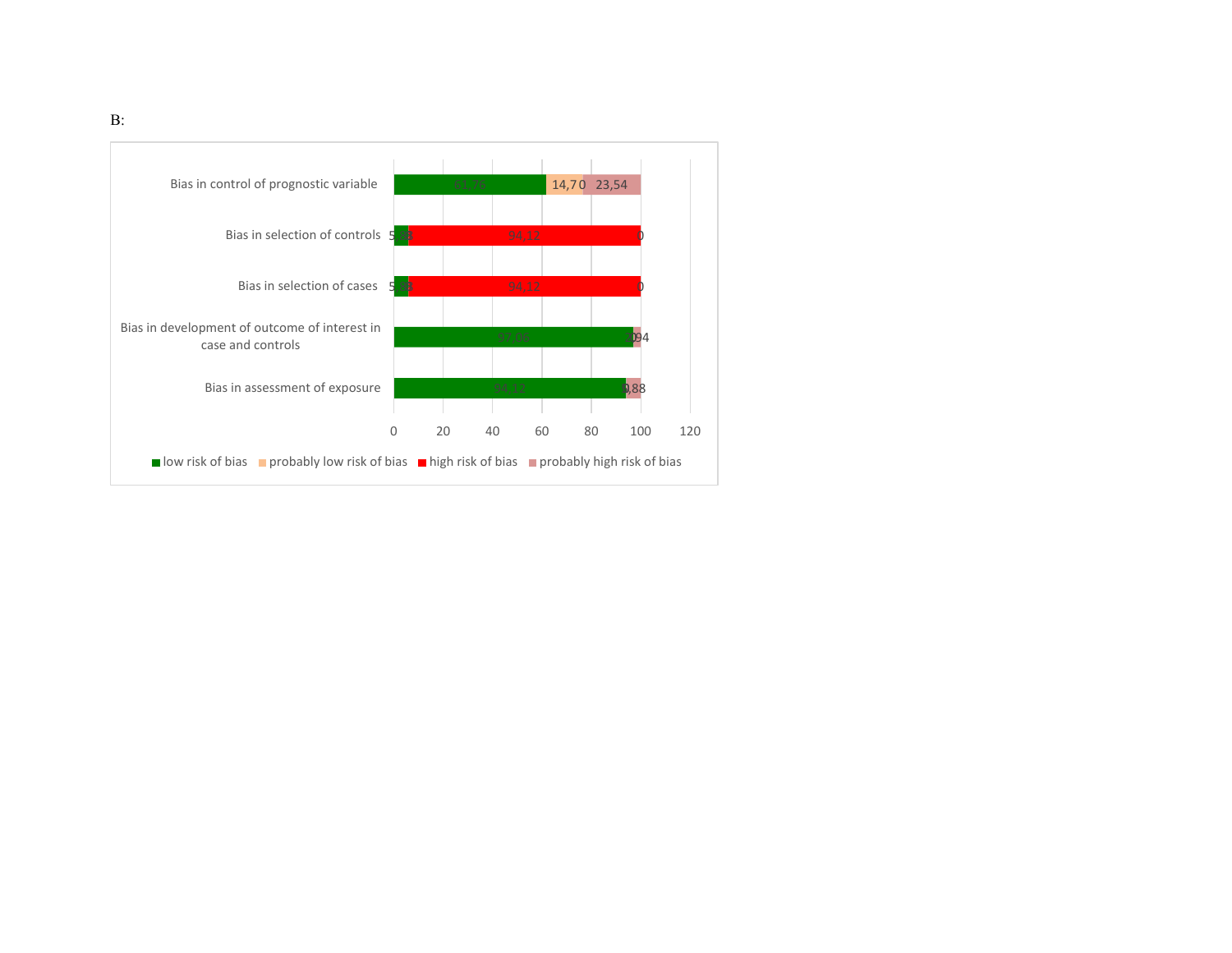# Supplementary Figure 2: Risk of bias in cohort studies

A:

| First Author, date                                                                                    | Bias in selection<br>of exposed and<br>non-exposed<br>cohorts | Bias in<br>assessment of<br>exposure | Bias in present of<br>outcome of<br>interest at start of<br>study | Bias in control of<br>prognostic variables<br>(with matching or<br>adjusting) | Bias in the assessment<br>of the presence or<br>absence of prognostic<br>factors | Bias in the<br>assessment of<br>outcome | Bias in<br>adequacy about<br>follow up of<br>cohorts |  |
|-------------------------------------------------------------------------------------------------------|---------------------------------------------------------------|--------------------------------------|-------------------------------------------------------------------|-------------------------------------------------------------------------------|----------------------------------------------------------------------------------|-----------------------------------------|------------------------------------------------------|--|
| Bird, et al. (2013)/Code.486                                                                          | $\bullet$                                                     | $\bullet$                            |                                                                   |                                                                               | O                                                                                |                                         |                                                      |  |
| Bird, et al.(2013)/Code:488                                                                           | $\bullet$                                                     | $\bullet$                            | $\bullet$                                                         | $\bigcirc$                                                                    | $\bigcirc$                                                                       | $\bullet$                               | $\bullet$                                            |  |
| Dalamaga, et al.(2013)                                                                                |                                                               | $\bullet$                            | $\bullet$                                                         | $\bigcirc$                                                                    | $\bigcirc$                                                                       | $\overline{O}$                          | $\bigcirc$                                           |  |
| Kumarendran, et al.(2018)                                                                             | $\bullet$                                                     |                                      | $\bigcirc$                                                        | $\bullet$                                                                     | $\cup$                                                                           | $\bullet$                               | $\bullet$                                            |  |
| Kumarendran, et al. (2019)                                                                            | $\bf{O}$                                                      | $\bullet$                            | $\bigcirc$                                                        | $\bullet$                                                                     | $\bullet$                                                                        | $\bullet$                               | $\bullet$                                            |  |
| Taponen, et al.(2004)                                                                                 |                                                               | $\mathbf \Theta$                     | $\bigcirc$                                                        | $\bigcirc$                                                                    | $\bigcirc$                                                                       | $\mathbf \bullet$                       | $\bigcap$                                            |  |
| Ates, et al.(2018)                                                                                    | ◠                                                             | $\bullet$                            | $\bullet$                                                         | $\bigcirc$                                                                    | $\bigcirc$                                                                       | o)                                      | $\bigcirc$                                           |  |
| DeUgarte, et al.(2005)                                                                                | $\bigcirc$                                                    | $\bullet$                            | $\bigcirc$                                                        | $\bigcirc$                                                                    | $\bigcirc$                                                                       | $\bullet$                               | $\bigcirc$                                           |  |
| Hickey, et al.(2009)                                                                                  | $\bullet$                                                     | $\cup$                               | $\bullet$                                                         | $\bigcirc$                                                                    | $\bigcirc$                                                                       | $\bullet$                               | $\bullet$                                            |  |
| Hsu, et al.(2009)                                                                                     | $\bullet$                                                     | $\mathbf \Theta$                     | $\bullet$                                                         | ◯                                                                             | $\bigcirc$                                                                       | $\bullet$                               |                                                      |  |
| Lam, et al. (2009)                                                                                    | $\bullet$                                                     | O                                    | $\bullet$                                                         | ⌒                                                                             | $\bigcirc$                                                                       | $\bullet$                               |                                                      |  |
| Liou, et al.(2008)                                                                                    | $\bullet$                                                     | $\cup$                               | $\bullet$                                                         |                                                                               | $\bigcirc$                                                                       | $\bullet$                               |                                                      |  |
| Roe, et al.(2013)                                                                                     | ●                                                             | O                                    | $\bullet$                                                         |                                                                               | $\overline{O}$                                                                   | $\bullet$                               |                                                      |  |
| Sahin, et al.(2017)                                                                                   |                                                               | ◠                                    | $\bullet$                                                         | $\blacksquare$                                                                | $\bigcirc$                                                                       | $\bullet$                               |                                                      |  |
| Definitely No (low risk of bias)<br>Probably no<br>Definitely yes (high risk of bias)<br>Probably Yes |                                                               |                                      |                                                                   |                                                                               |                                                                                  |                                         |                                                      |  |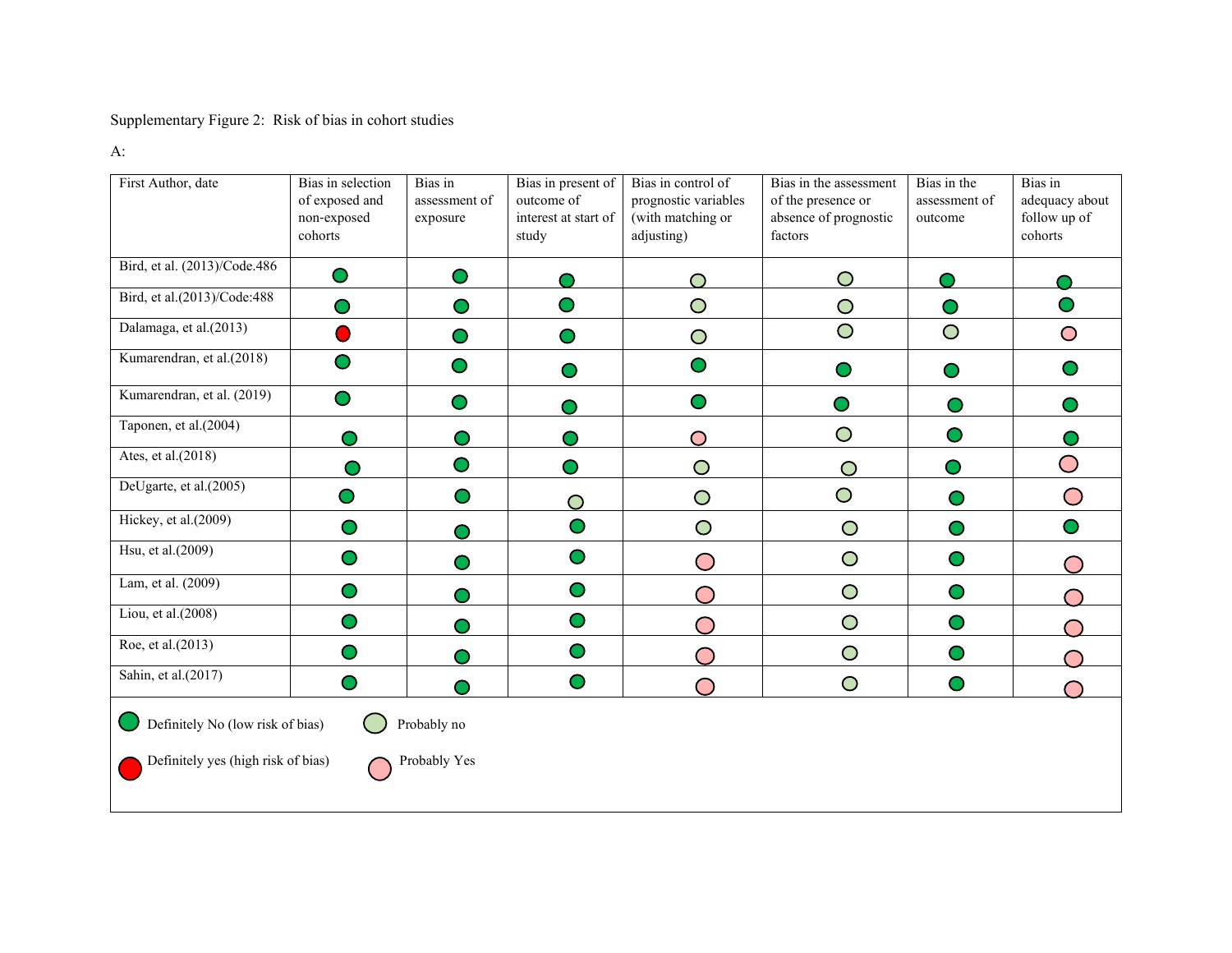

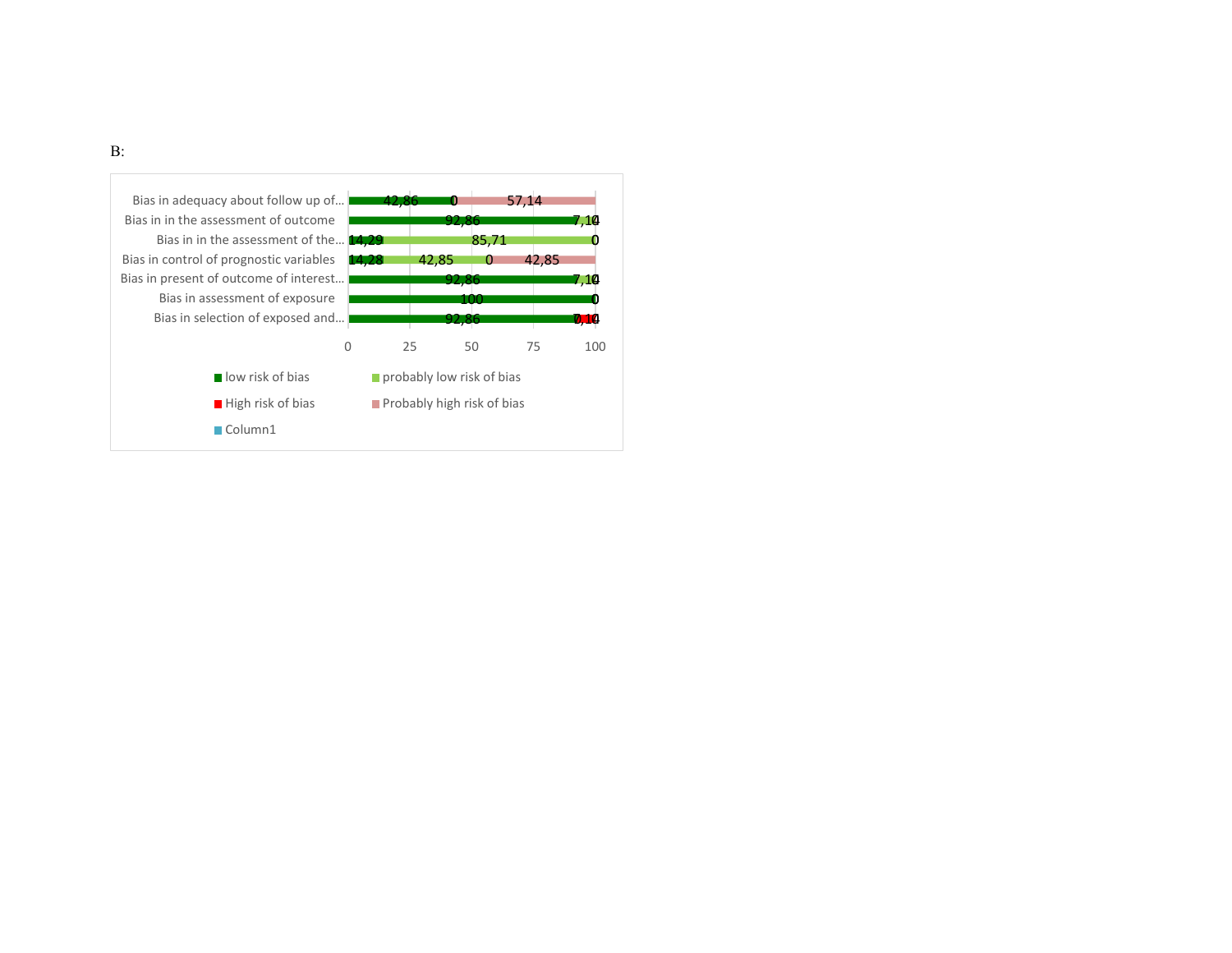Supplementary Figure 3: Risk of bias in case-control studies

A:

| Author, date                                       | <b>Bias</b> in<br>assessment of |                   | <b>Bias</b> in<br><b>Bias in selection</b><br>selection of<br>of controls |  | Bias in control of prognostic variable<br>(without case and control matching or |  |  |
|----------------------------------------------------|---------------------------------|-------------------|---------------------------------------------------------------------------|--|---------------------------------------------------------------------------------|--|--|
|                                                    | exposure                        | case and controls | cases                                                                     |  | adjustment in statistical methods)                                              |  |  |
|                                                    |                                 |                   |                                                                           |  |                                                                                 |  |  |
| Eser, et al.(2017)                                 |                                 |                   |                                                                           |  |                                                                                 |  |  |
| Hosseini, et al.(2017)                             |                                 |                   |                                                                           |  |                                                                                 |  |  |
| Rashidi, et al.(2017)                              |                                 |                   |                                                                           |  |                                                                                 |  |  |
| Vural, et al.(2005)                                |                                 |                   |                                                                           |  |                                                                                 |  |  |
| Zhang, et al.(2013)                                |                                 |                   |                                                                           |  |                                                                                 |  |  |
| Jacob, et al.(2014)                                |                                 |                   |                                                                           |  |                                                                                 |  |  |
| Mangalath, et al.(2018)                            |                                 |                   |                                                                           |  |                                                                                 |  |  |
| Anaforoglu, et al.(2011)                           |                                 |                   |                                                                           |  |                                                                                 |  |  |
| Cankaya, et al.(2014)                              |                                 |                   |                                                                           |  |                                                                                 |  |  |
| Sulaiman, et al.(2018)                             |                                 |                   |                                                                           |  |                                                                                 |  |  |
| Zhang, et al.(2015)                                |                                 |                   |                                                                           |  |                                                                                 |  |  |
| Definitely No (low risk of bias)<br>probably no    |                                 |                   |                                                                           |  |                                                                                 |  |  |
| Definitely yes (high risk of bias)<br>probably Yes |                                 |                   |                                                                           |  |                                                                                 |  |  |

B: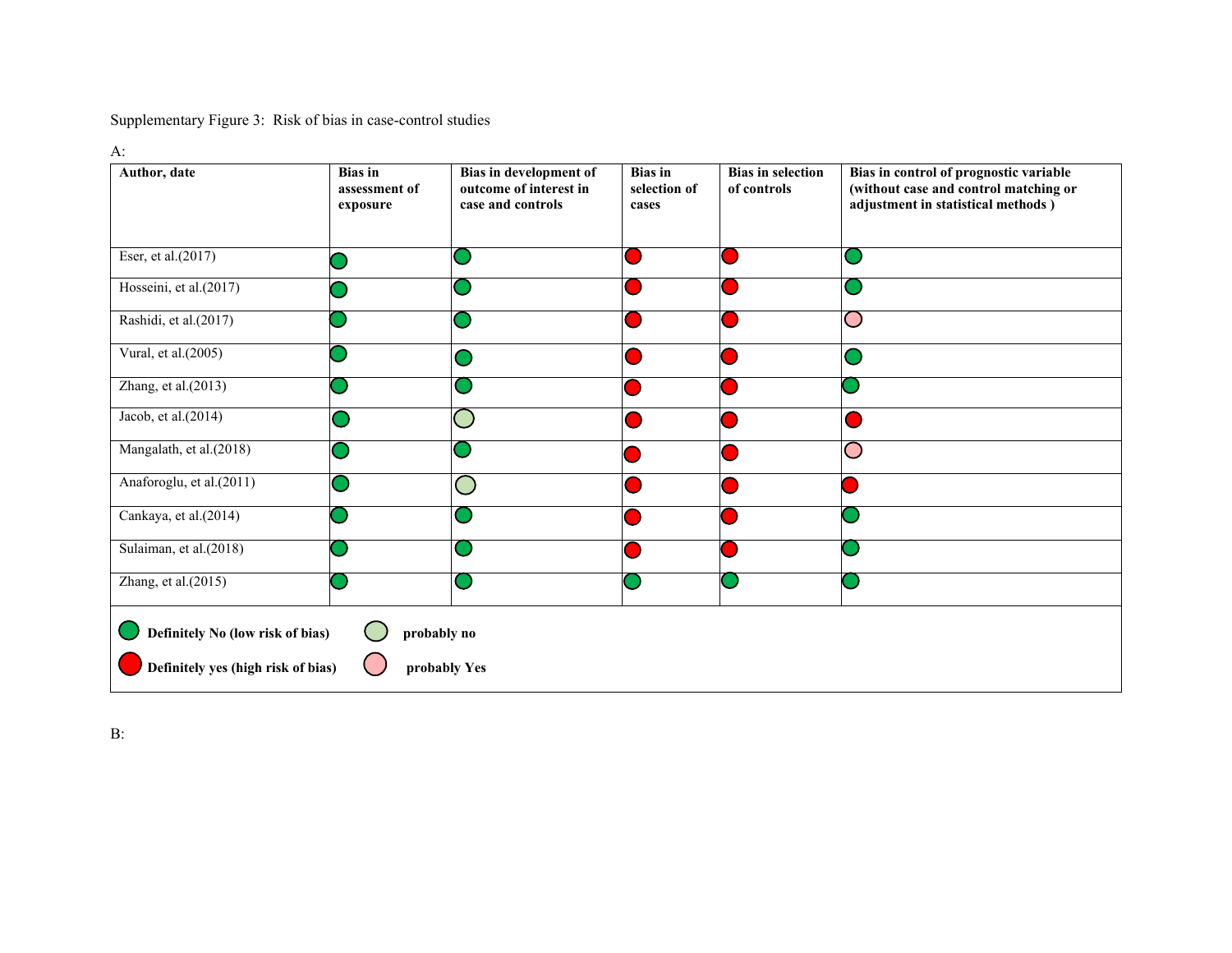

Supplementary Figure 4: Risk of bias in interventional study

A:

| Author, date                                                                                                | <b>Bias due to</b><br>confounding | Bias in selection of<br>participations | <b>Bias</b> in<br>interventions<br>classification | <b>Bias in deviations</b><br>from intended<br><i>interventions</i> | <b>Bias due to</b><br>missing<br>data | <b>Bias</b> in<br>measurement<br>of outcomes | <b>Bias</b> in<br>selection of the<br>reported<br>result |  |  |
|-------------------------------------------------------------------------------------------------------------|-----------------------------------|----------------------------------------|---------------------------------------------------|--------------------------------------------------------------------|---------------------------------------|----------------------------------------------|----------------------------------------------------------|--|--|
| Shishehgar, et al.<br>(2019)                                                                                |                                   |                                        |                                                   |                                                                    |                                       |                                              |                                                          |  |  |
| No (low risk of bias)<br>( )<br>probably no<br>Non information<br>V Yes (High risk of bias)<br>Probably yes |                                   |                                        |                                                   |                                                                    |                                       |                                              |                                                          |  |  |

B: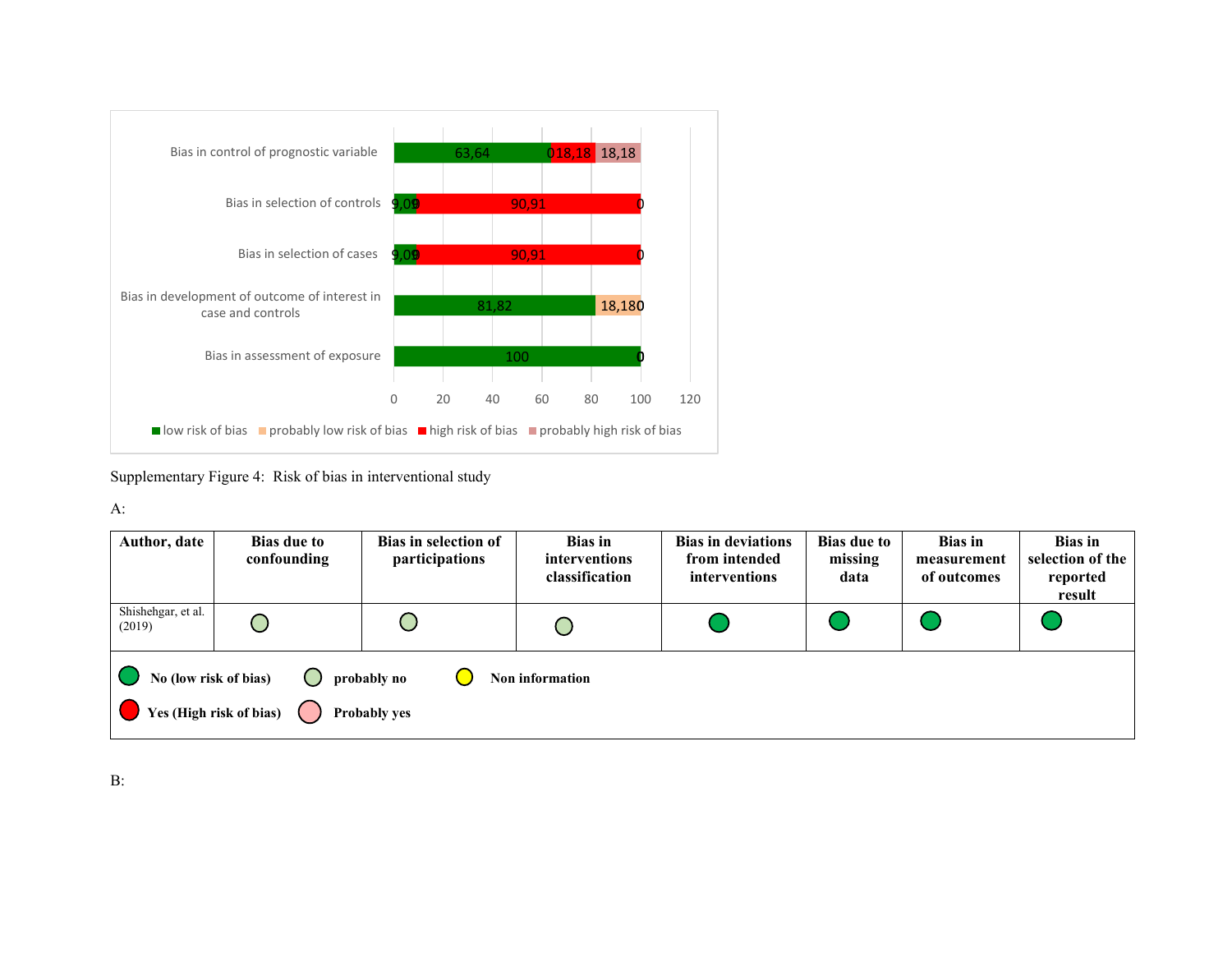